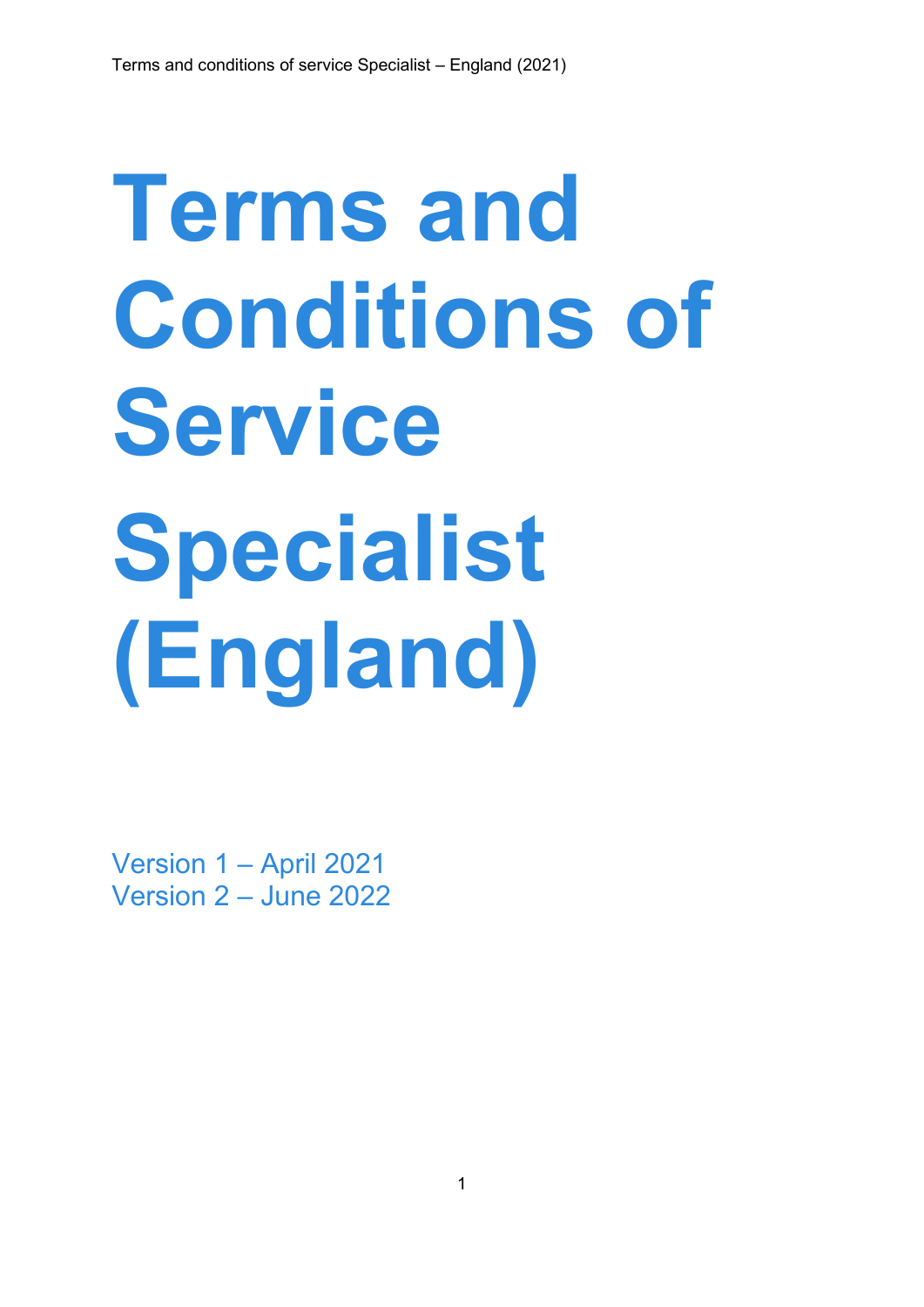# **Contents**

|                    |                                                                                   | Page      |
|--------------------|-----------------------------------------------------------------------------------|-----------|
| <b>Definitions</b> |                                                                                   | $3 - 6$   |
| <b>Schedule 1</b>  | Entry criteria to the grade                                                       | 7         |
| <b>Schedule 2</b>  | Commencement of employment and other dates                                        | 8         |
| <b>Schedule 3</b>  | <b>Associated duties and responsibilities</b>                                     | 9         |
| <b>Schedule 4</b>  | Job planning                                                                      | $10 - 15$ |
| <b>Schedule 5</b>  | <b>Mediation and appeals</b>                                                      | $16 - 18$ |
| <b>Schedule 6</b>  | Recognition for unpredictable emergency work arising<br>from on-call duties       | $19 - 21$ |
| <b>Schedule 7</b>  | Spare professional capacity                                                       | $22 - 23$ |
| <b>Schedule 8</b>  | Out of hours work                                                                 | 24        |
| <b>Schedule 9</b>  | <b>On-call rotas</b>                                                              | 25        |
| <b>Schedule 10</b> | Private practice and fee-paying services                                          | $26 - 32$ |
| <b>Schedule 11</b> | Other conditions of employment                                                    | $33 - 35$ |
| <b>Schedule 12</b> | Pay and other allowances                                                          | $36 - 39$ |
| <b>Schedule 13</b> | Pay progression                                                                   | $40 - 43$ |
| <b>Schedule 14</b> | <b>Pension arrangements</b>                                                       | 44        |
| <b>Schedule 15</b> | <b>Arrangements for leave</b>                                                     | $45 - 51$ |
| <b>Schedule 16</b> | <b>Termination of employment</b>                                                  | $52 - 53$ |
| <b>Schedule 17</b> | Applicable sections of the NHS Terms and Conditions of<br><b>Service Handbook</b> | 54        |
| <b>Schedule 18</b> | <b>Model provisions for expenses</b>                                              | $55 - 66$ |
| <b>Schedule 19</b> | <b>Acting up payments</b>                                                         | 67        |
| <b>Schedule 20</b> | <b>Transitional arrangements</b>                                                  | $68 - 70$ |
| <b>Appendix 1</b>  |                                                                                   | 71        |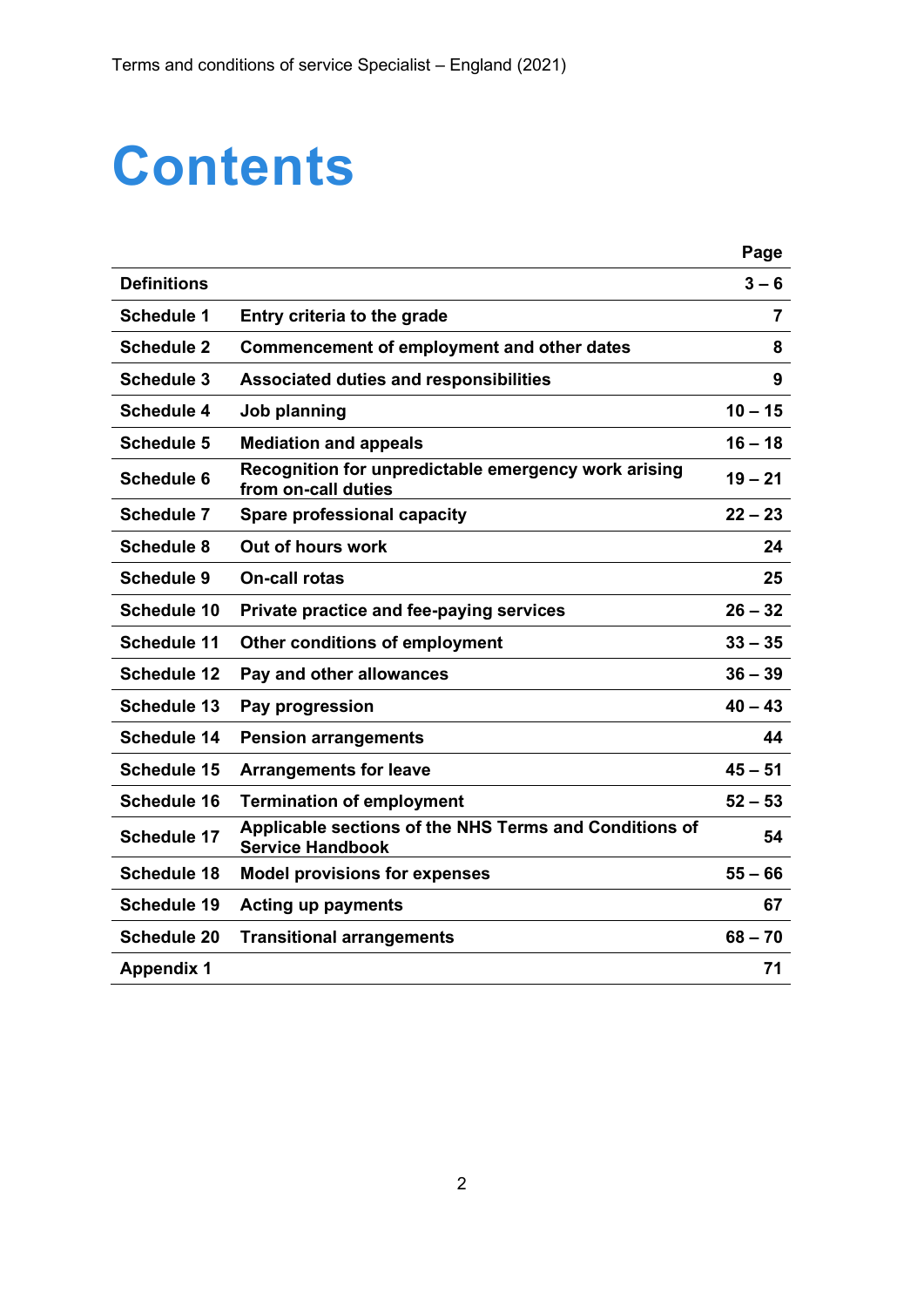# **Definitions**

| <b>Additional NHS</b><br>responsibilities           | Additional NHS Responsibilities means special responsibilities<br>within the employing organisation not undertaken by the generality<br>of doctors, which are agreed between the doctor and the employer<br>and which cannot be absorbed in the time set aside for supporting<br>professional activities. These could include, being a clinical<br>manager, clinical audit lead or clinical governance lead.                                                                                                                                                                                                                             |
|-----------------------------------------------------|------------------------------------------------------------------------------------------------------------------------------------------------------------------------------------------------------------------------------------------------------------------------------------------------------------------------------------------------------------------------------------------------------------------------------------------------------------------------------------------------------------------------------------------------------------------------------------------------------------------------------------------|
| <b>Additional</b><br><b>Programmed Activities</b>   | Additional Programmed Activities may be offered to doctors by their<br>employer in addition to the doctor's contracted number of<br>programmed activities to reflect additional duties or activities or in<br>accordance with the provisions of Schedule 4.                                                                                                                                                                                                                                                                                                                                                                              |
| <b>Basic Salary</b>                                 | Basic Salary means the salary attributed to each point on the salary<br>scale set out in appendix 1 with no further additions. The salary<br>scale sets out salaries for fulltime (10 Programmed Activities per<br>week) doctors. Part-time doctors will be paid a pro rata rate.                                                                                                                                                                                                                                                                                                                                                        |
| Contractual and<br>Consequential<br><b>Services</b> | Contractual and Consequential Services means the work that a<br>doctor carries out by virtue of the duties and responsibilities set out<br>in their Job Plan and any work reasonably incidental or<br>consequential to those duties. These services may include:<br><b>Direct Clinical Care</b><br><b>Supporting Professional Activities</b><br>$\bullet$<br><b>Additional NHS Responsibilities</b><br><b>External Duties.</b>                                                                                                                                                                                                           |
| <b>Direct Clinical Care</b>                         | Direct Clinical Care means work that directly relates to the<br>prevention, diagnosis or treatment of illness. It includes:<br>emergency duties (including work carried out during or arising<br>from on-call)<br>operating sessions including pre-operative and post-operative<br>care<br>ward rounds<br>outpatient activities<br>clinical diagnostic work<br>other patient treatment<br>public health duties<br>multi-disciplinary meetings about direct patient care<br>patient related administration linked to clinical work i.e. directly<br>related to the above (primarily, but not limited to, notes letters<br>and referrals). |
| Doctor                                              | Doctor means a medical or dental practitioner except where stated<br>separately.                                                                                                                                                                                                                                                                                                                                                                                                                                                                                                                                                         |
| <b>Emergency work</b>                               | See Predictable Emergency Work and Unpredictable Emergency<br>Work arising from on-call duties (Schedule 6).                                                                                                                                                                                                                                                                                                                                                                                                                                                                                                                             |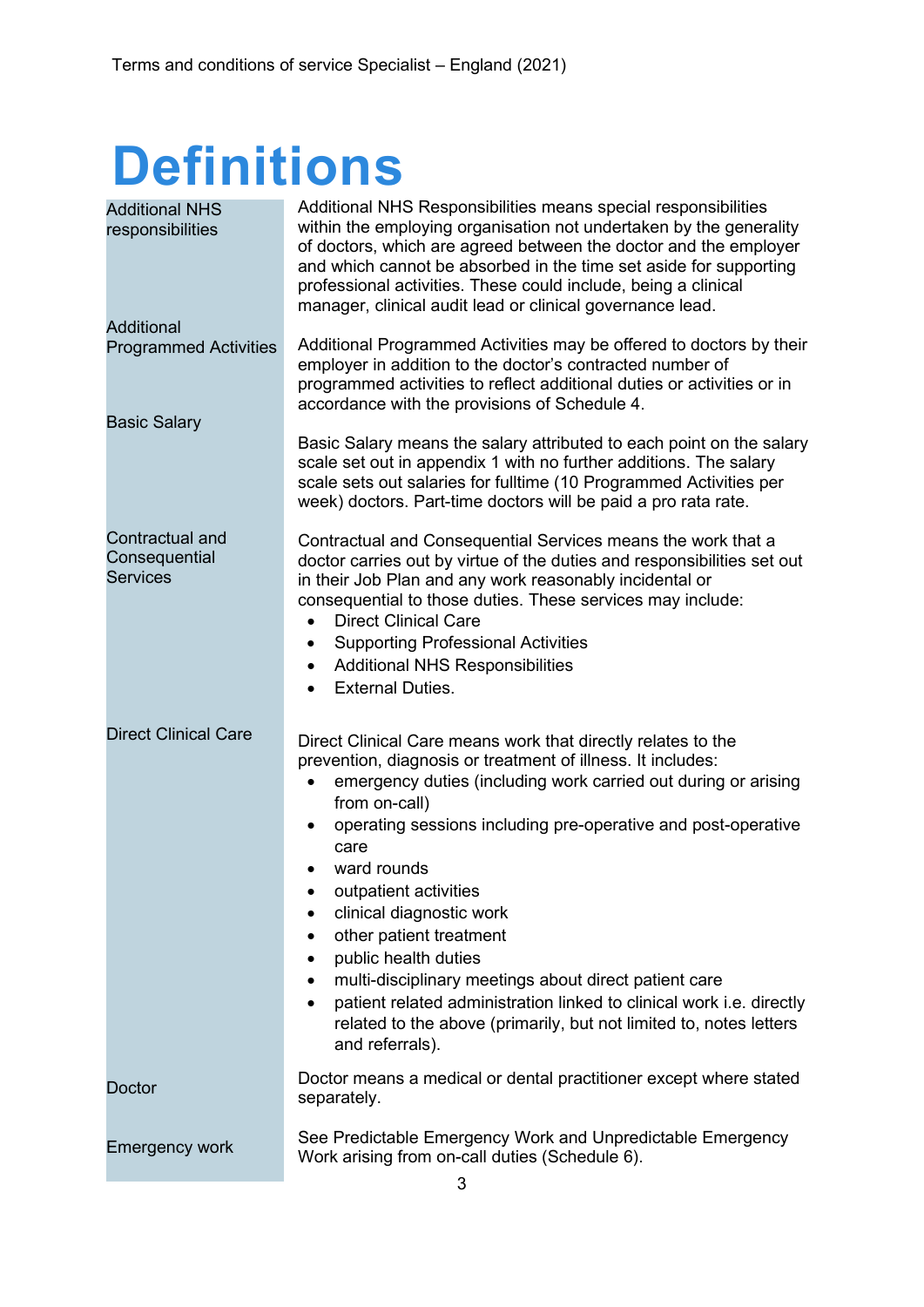| <b>External Duties</b>     | External Duties means duties that are not included in the definitions of<br>'Direct Clinical Care', 'Supporting Professional Activities' and 'Additional<br>NHS Responsibilities', and are not included within the definition of Fee-<br>Paying Services or Private Professional Services but are undertaken as<br>part of the prospectively agreed Job Plan by agreement between the<br>doctor and the employing organisation without causing undue loss of<br>clinical time. They might include, for example, trade union duties,<br>reasonable amount of work for the Royal Colleges or government<br>departments in the interests of the wider NHS. |
|----------------------------|---------------------------------------------------------------------------------------------------------------------------------------------------------------------------------------------------------------------------------------------------------------------------------------------------------------------------------------------------------------------------------------------------------------------------------------------------------------------------------------------------------------------------------------------------------------------------------------------------------------------------------------------------------|
| <b>Fee Paying Services</b> | Fee Paying Services means any paid professional services, other than<br>those falling within the definition of Private Professional Services, which<br>a doctor carries out for a third party or for the employing organisation<br>and which are not part of, nor reasonably incidental to, Contractual and<br>Consequential Services. A third party for these purposes may be an<br>organisation, corporation or individual, provided that they are acting in a<br>health related professional capacity, or a provider or commissioner of<br>public services. Examples of work that fall within this category can be<br>found in Schedule 11.          |
| <b>Job Plan</b>            | Job Plan means (for the purposes of these Terms and Conditions of<br>Service) a job plan agreed in accordance with the provisions of<br>Schedule 4 and, where relevant, Schedule 5.                                                                                                                                                                                                                                                                                                                                                                                                                                                                     |
| On-call Rota frequency     | On-call Rota frequency, for the purposes of Schedule 12, this frequency<br>is determined by ascertaining the number of days the doctor is on-call<br>over the 365 days of the year (for clarity, leap years are ignored).                                                                                                                                                                                                                                                                                                                                                                                                                               |
| Out of hours               | Out of hours means any time that falls outside the period of 7am to 9pm<br>Monday to Friday and any time on a Saturday or Sunday, or statutory or<br>public holiday.                                                                                                                                                                                                                                                                                                                                                                                                                                                                                    |
| Portfolio                  | Portfolio means the personal development record compiled by a doctor<br>during the course of their career.                                                                                                                                                                                                                                                                                                                                                                                                                                                                                                                                              |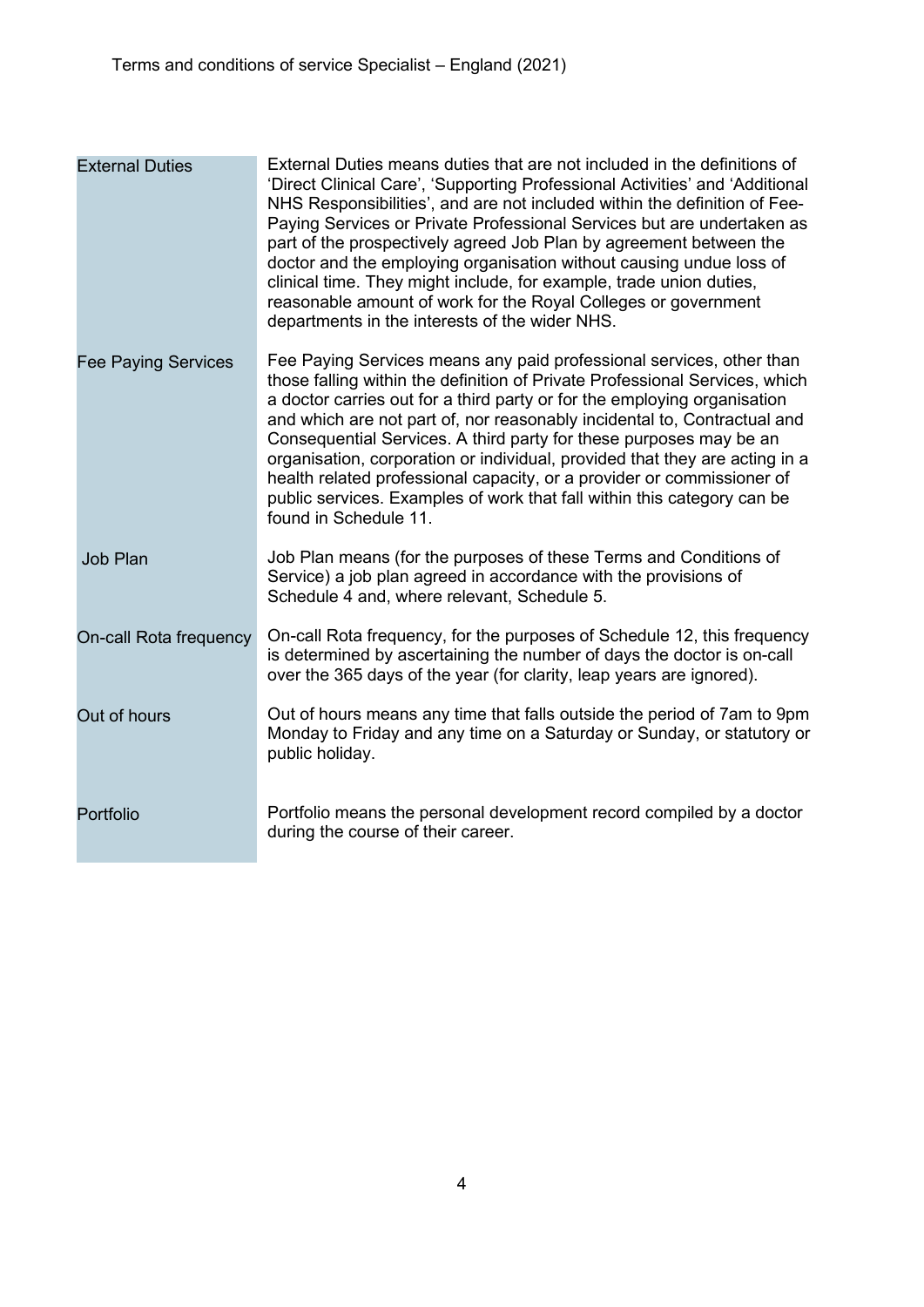| <b>Predictable Emergency</b><br>Work           | Predictable emergency work means emergency work that takes<br>place at regular and predictable times, often as a consequence of a<br>period of on-call work (for example, post-take ward rounds). This<br>should be programmed into the Working week as scheduled<br>Programmed Activity.                                                                                                                                                                                                                                  |
|------------------------------------------------|----------------------------------------------------------------------------------------------------------------------------------------------------------------------------------------------------------------------------------------------------------------------------------------------------------------------------------------------------------------------------------------------------------------------------------------------------------------------------------------------------------------------------|
| <b>Private Professional</b><br><b>Services</b> | Private Professional Services (also referred to as Private Practice).<br>Such services include:<br>the diagnosis or treatment of patients by private arrangement<br>(including such diagnosis or treatment under section 65(2) of<br>the National Health Service Act 1977), excluding fee-paying<br>services as described in Schedule 10 of the Terms and<br><b>Conditions of Service.</b><br>work in the general medical, dental or ophthalmic services<br>$\bullet$<br>under Part II of the National Health Service Act. |
| <b>Professional and</b><br><b>Study Leave</b>  | Professional and Study Leave means professional leave or study<br>leave in relation to professional work including, but not restricted to,<br>participation in:<br>study (usually but not exclusively or necessarily on a course or<br>programme)<br>research<br>$\bullet$<br>teaching<br>$\bullet$<br>examining or taking examinations<br>$\bullet$<br>visiting clinics<br>$\bullet$<br>attending professional conferences<br>$\bullet$<br>training.<br>٠                                                                 |
| <b>Programmed Activity</b>                     | Programmed activity means a scheduled period, normally<br>equivalent to four hours, during which a doctor undertakes<br><b>Contractual and Consequential Services.</b>                                                                                                                                                                                                                                                                                                                                                     |
| Supporting<br><b>Professional Activities</b>   | Supporting Professional Activities means activities that underpin<br>Direct Clinical Care. These might include, but are not restricted to,<br>participation in:<br>audit<br>$\bullet$<br>continuing professional development<br>٠<br>local clinical governance activities<br>$\bullet$<br>training<br>٠<br>formal teaching<br>$\bullet$<br>appraisal<br>٠<br>job planning<br>٠<br>research.                                                                                                                                |
| Unpredictable<br><b>Emergency Work</b>         | Unpredictable Emergency Work arising from on-call duties, means<br>work done whilst on-call and associated directly with the doctor's<br>on-call duties (except in so far as it takes place during a time for<br>scheduled Programmed Activities), for example, recall to hospital to<br>operate on an emergency basis. For the purposes of Schedule 4,                                                                                                                                                                    |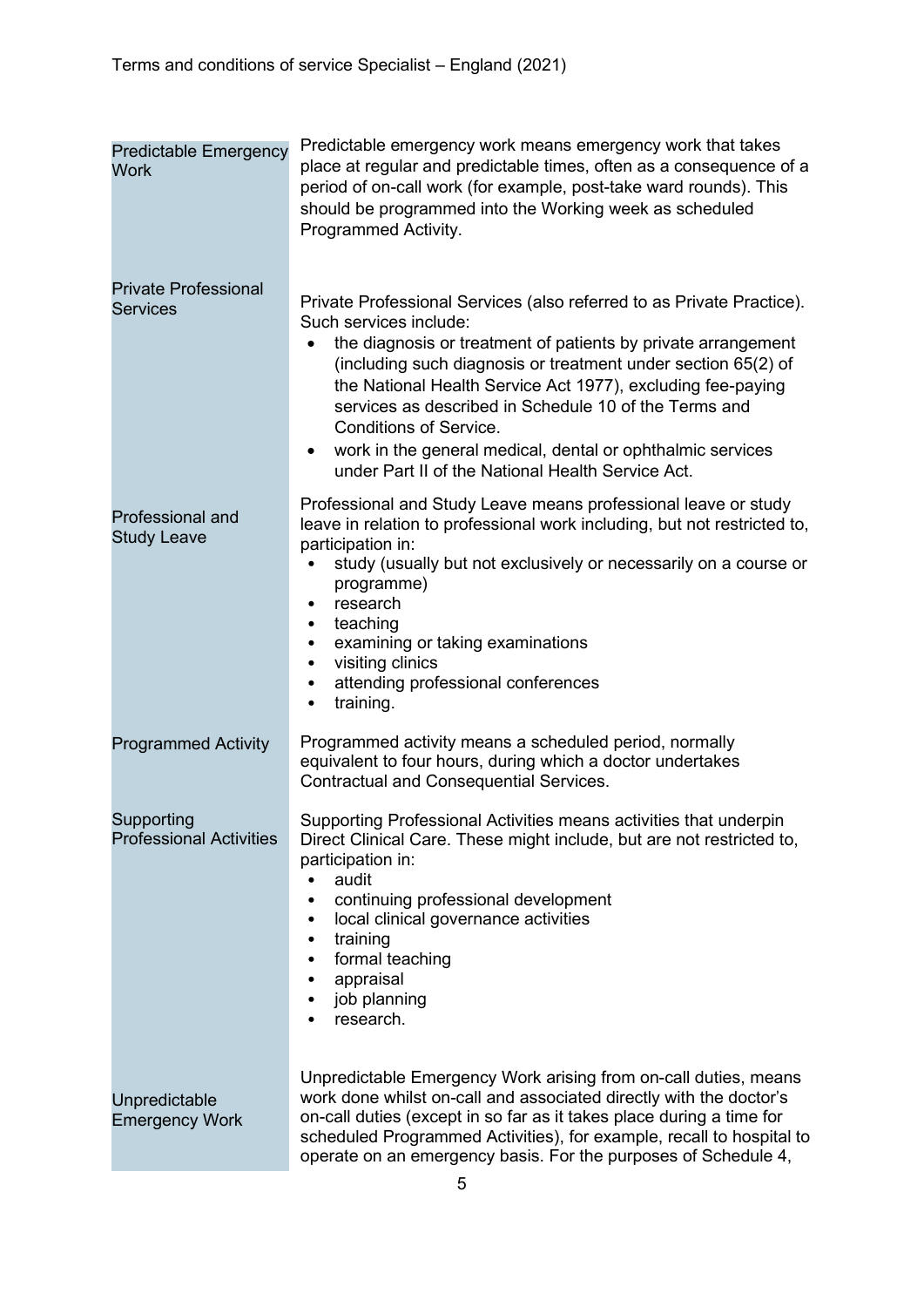Working Week

nonemergency work shall be regarded as including the regular, programmed work of doctors whose specialty by its nature involves dealing routinely with emergency cases, for example, A&E doctors.

Working Week is a standard full-time working week will be based on a Job Plan containing ten Programmed Activities.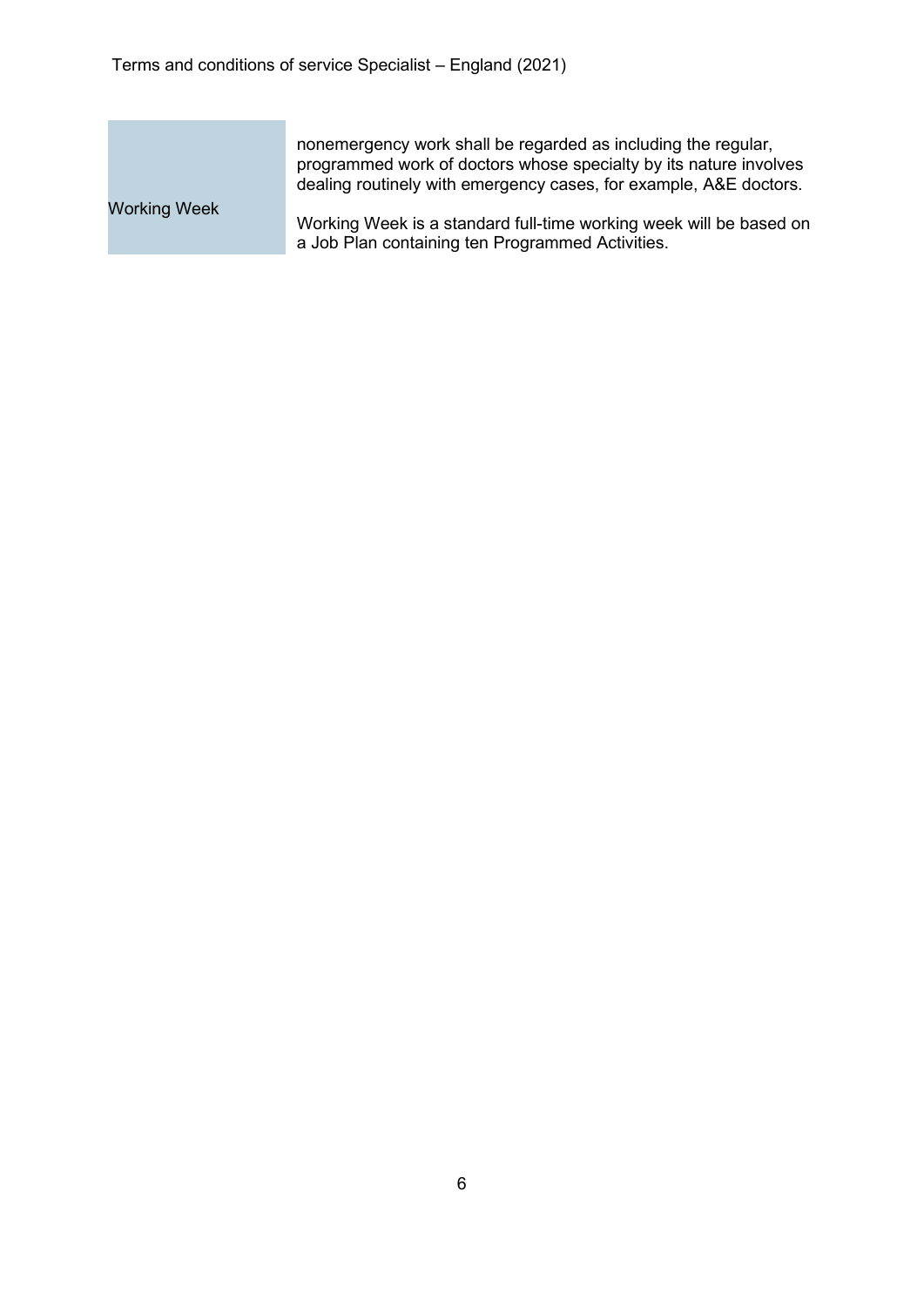### **Entry criteria to the grade**

- 1. A doctor appointed to this grade:
	- Shall have full registration and a Licence to Practice with the General Medical Council; and
	- Shall have completed a minimum of 12 years' medical work (either continuous period or in aggregate) since obtaining a primary medical qualification of which a minimum of six years should have been in a relevant specialty in the Specialty Doctor and/or closed SAS grades. Equivalent years' experience in a relevant specialty from other medical grades including from overseas will also be accepted.
	- Shall meet the criteria set out in the [Specialist grade generic capabilities](https://www.nhsemployers.org/-/media/Employers/Publications/SAS-Paper-2--Specialist-Grade--Generic-Capabilities-Framework-010221.pdf?la=en&hash=DBA9808D91D89179598B43090A49CB67766EC9DF) [framework.](https://www.nhsemployers.org/-/media/Employers/Publications/SAS-Paper-2--Specialist-Grade--Generic-Capabilities-Framework-010221.pdf?la=en&hash=DBA9808D91D89179598B43090A49CB67766EC9DF)
- 2. A dentist appointed to this grade:
	- Shall have full registration and a Licence to Practice with the General Dental Council; and
	- Shall have completed a minimum of 12 years' dental work (either continuous period or in aggregate) since obtaining a primary dental qualification of which a minimum of six years should have been in a relevant specialty in the Specialty Doctor and/or closed SAS grades. Equivalent years' experience in a relevant specialty from other dental grades including from overseas will also be accepted.
	- Shall meet the criteria set out in the [Specialist grade generic capabilities](https://www.nhsemployers.org/-/media/Employers/Publications/SAS-Paper-2--Specialist-Grade--Generic-Capabilities-Framework-010221.pdf?la=en&hash=DBA9808D91D89179598B43090A49CB67766EC9DF) [framework.](https://www.nhsemployers.org/-/media/Employers/Publications/SAS-Paper-2--Specialist-Grade--Generic-Capabilities-Framework-010221.pdf?la=en&hash=DBA9808D91D89179598B43090A49CB67766EC9DF)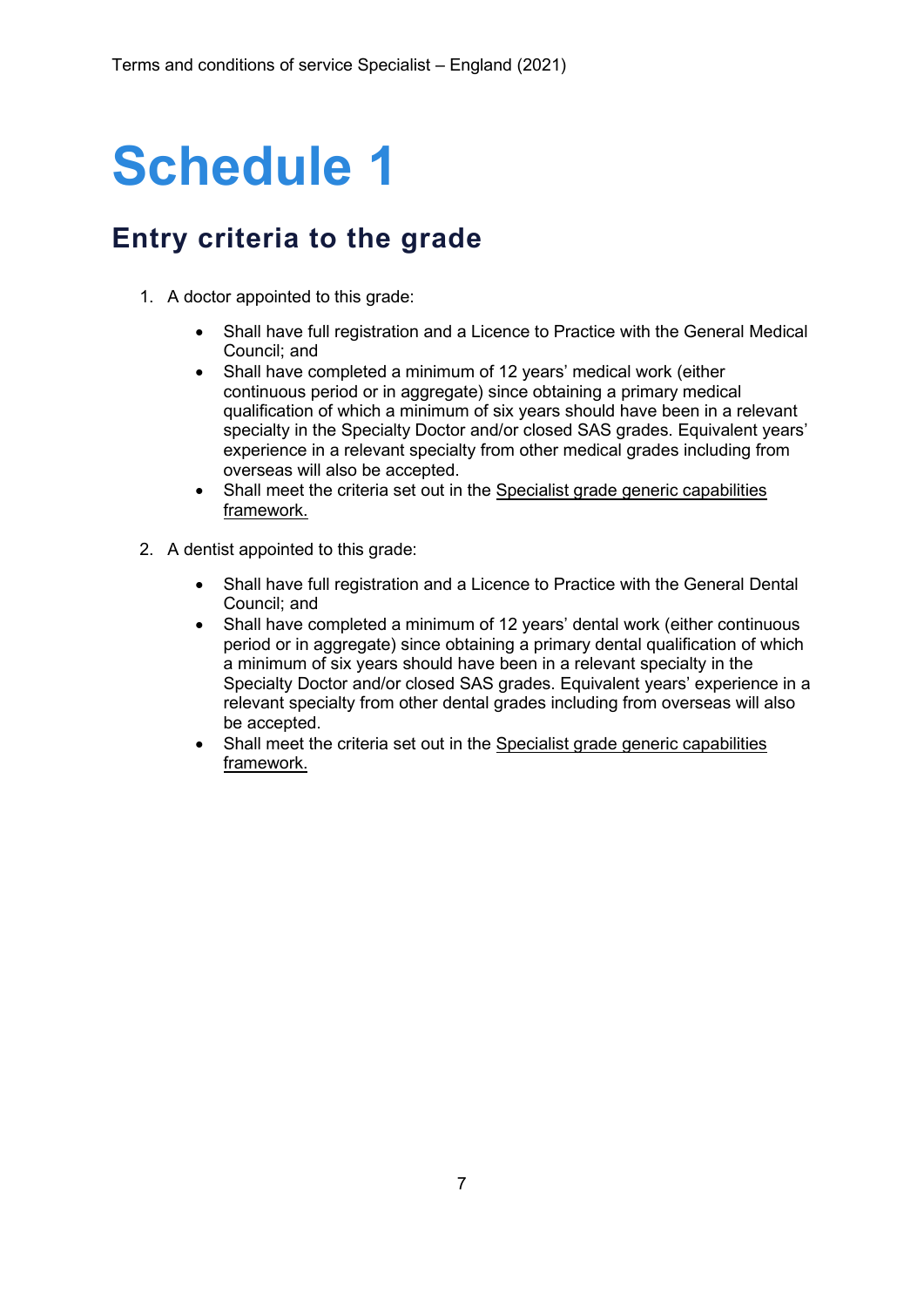### **Commencement of employment and other dates**

- 1. The following dates must be stated in clause 2 of the doctor's contract of employment:
	- The date from which employment under this contract began (the start date for this contract and Terms and Conditions of Service).
	- The date of the start of the current period of continuous employment with the employer for the purposes of the Employment Rights Act 1996 including, if applicable, employment with predecessor organisations that had previously held the contract from whom the current contract was transferred to the current employer under TUPE or equivalent arrangements. Previous employment with other NHS employing organisations does not count as continuous service for the purposes of the Employment Rights Act 1996 except as provided for under the National Health Service and Community Care Act 1990 or any other statute.
	- The date of the start of the current period of continuous employment with the NHS.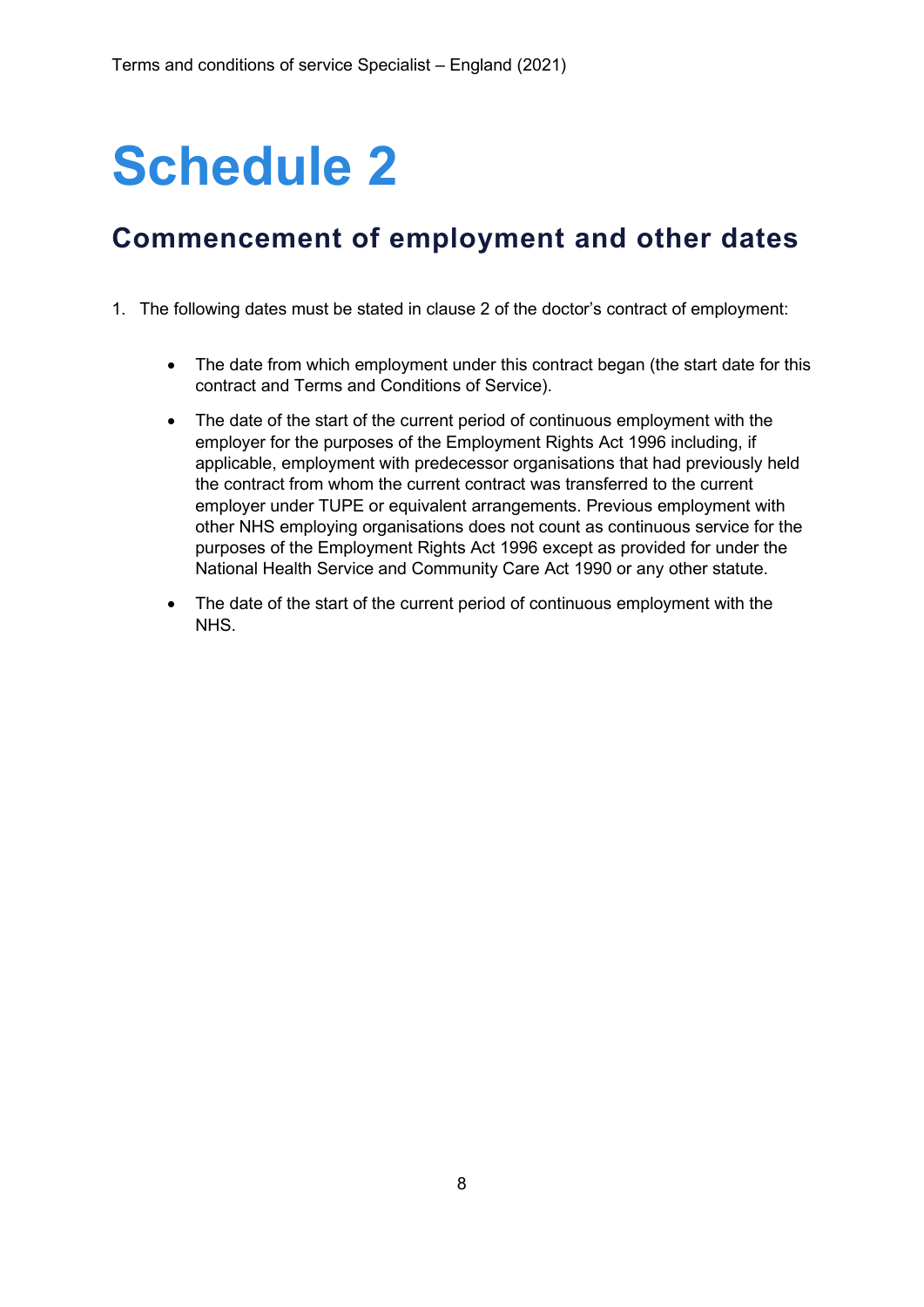### **Associated duties and responsibilities**

- 1. Whilst on duty a doctor has clinical and professional responsibility for their patients or, for doctors in public health medicine, for a local population. It is also the duty of a doctor to:
	- keep patients (and/or their carers if appropriate) informed about their condition;
	- involve patients (and/or their carers if appropriate) in decision making about their treatment;
	- maintain professional standards and obligations as set out from time to time by the General Medical Council (GMC) and comply in particular with the GMC's guidance on 'Good Medical Practice' as amended or substituted from time to time (Doctors only);
	- maintain professional standards and obligations as set out from time to time by the General Dental Council (GDC) (Dentists only).
- 2. A doctor is responsible for carrying out any work related to and reasonably incidental to the duties set out in their Job Plan such as:
	- the keeping of records and the provision of reports;
	- the proper delegation of tasks;
	- maintaining skills and knowledge.
- 3. Doctors will be expected to be flexible and to cooperate with reasonable requests to cover for their colleagues' absences where they are safe and competent and where it is practicable to do so. Under most circumstances, cover for the unexpected absence of colleagues where they are part of the same rota should be for no longer than 72 hours from the time the cover begins, unless mutually agreed, after which suitable locum cover should be found or clinical activities rescheduled. Doctors and employers should not engage in internal cover that breaches working hours and rest breaks and periods set out in the Working Time Regulations or these Terms and Conditions of Service. Where doctors undertake duties in accordance with this paragraph and such duties take place outside of their contracted hours, they will receive either an equivalent off duty period or remuneration. Where this adversely impacts on the Job Plan and/or opportunities for individual doctors, a temporary variation to the Job Plan will be agreed for the period of cover. Where covering a colleague's absence is not practicable, the employing organisation (and not the doctor) shall be responsible for the engagement of suitable alternative cover, but the doctor shall have the responsibility of bringing the need to the employer's notice.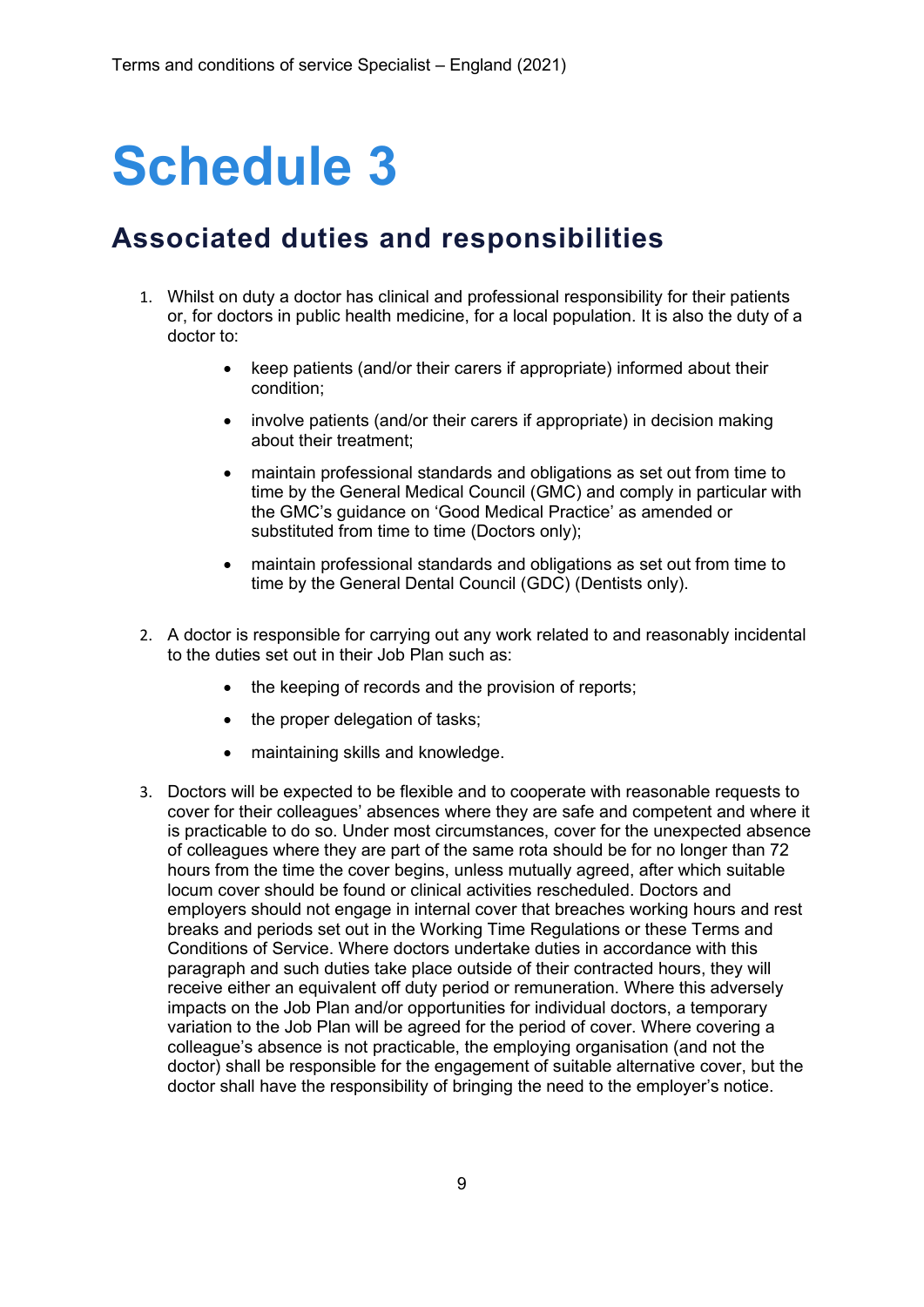### **Job Planning**

#### **General principles**

- 1. Job planning will be based on a partnership approach. The employer will be responsible for ensuring that a draft Job Plan is prepared either by the clinical manager or by the doctor.<sup>1</sup> The draft Job Plan will then be discussed and a final Job Plan agreed with the doctor. Job Plans are prospective for the coming year and will list all the NHS duties of the doctor, the number of Programmed Activities for which the doctor is contracted and paid, the doctor's objectives and agreed supporting resources. The Job Plan will also include a schedule of the doctor's activities.
- 2. The doctor shall not undertake regular additional programmed activities outside of an agreed job plan without requesting an interim review of the Job Plan currently being worked (unless otherwise agreed).
- 3. Job Plans should support flexible working and take account of equality and diversity, to ensure that an individual doctor and specific groups are not adversely affected.

#### **Job content**

- 4. The Job Plan sets out the doctors' duties, responsibilities and objectives for the coming year. The Job Plan will include any duties for other NHS employers. A standard full-time Job Plan will contain 10 Programmed Activities. Subject to the provisions in Schedule 8 for recognising work done in Out of Hours, a Programmed Activity will have a timetable value of four hours. Programmed Activities will be programmed as blocks of four hours or in half units of two hours each.
- 5. The duties and responsibilities set out in a Job Plan will include, as appropriate:
	- Direct Clinical Care duties including any on-call work;
	- Supporting Professional Activities (a minimum of one PA, designated for Job Planning and meeting requirements for appraisal and revalidation)<sup>[2](#page-9-1)</sup>;
	- Any additional NHS Responsibilities;
	- Any agreed External Duties;
	- Any Additional Programmed Activities
	- Travelling time as defined in Schedule 11, paragraphs 14-15.

<span id="page-9-0"></span> $1$  For all new posts it is expected that the employer will prepare the initial job plan.

<span id="page-9-1"></span><sup>2</sup> See Schedule 13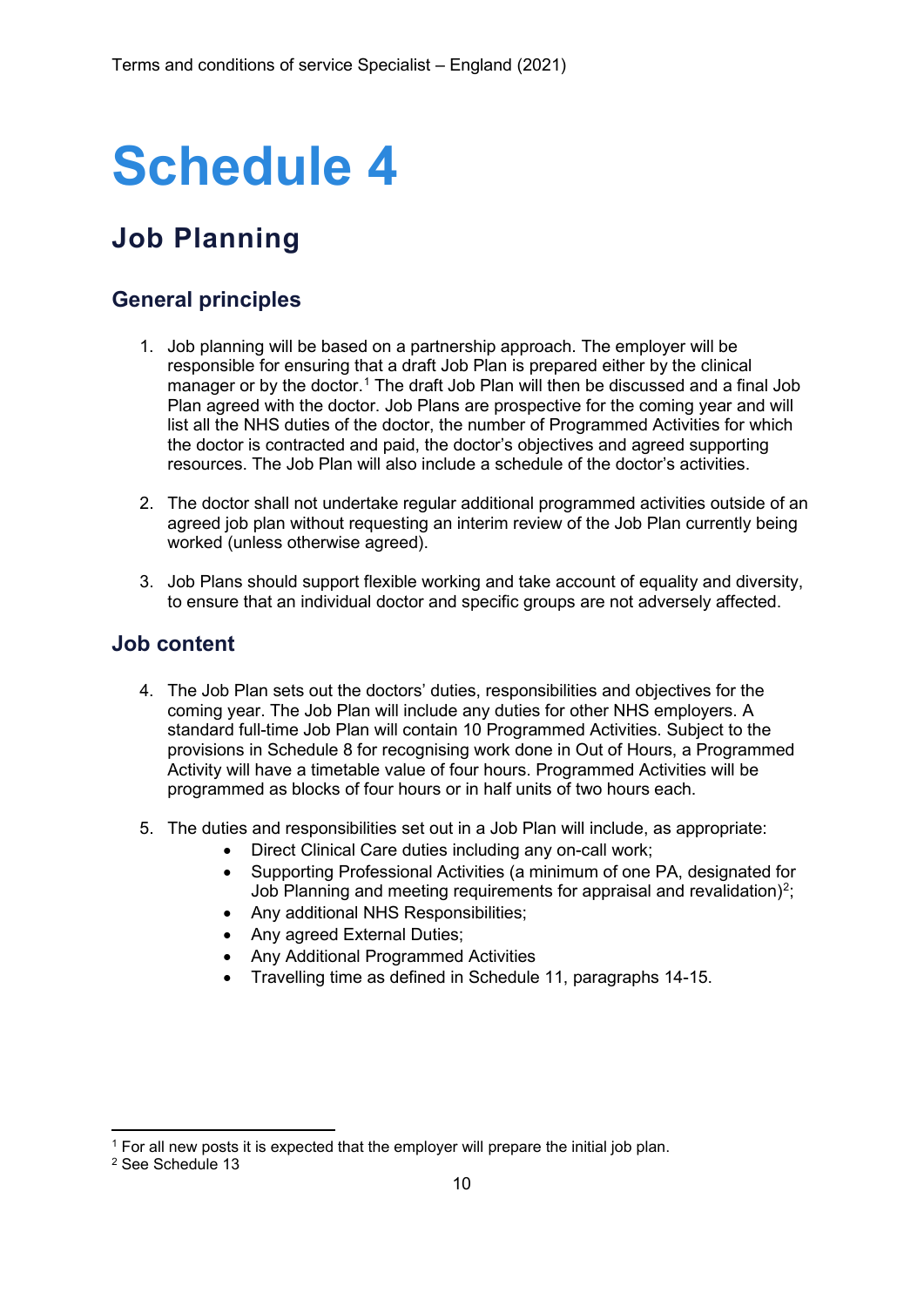#### **Job schedule**

- 6. The Job Plan will include a schedule of Programmed Activities setting out how, when and where the doctor's duties and responsibilities will be delivered. It is expected that all the Programmed Activities will normally take place at a doctor's principal place of work but there will be flexibility to agree off site working where appropriate. The clinical manager will draw up the final schedule after full discussion with the doctor, taking into account the doctor's views on resources and priorities and making every effort to reach agreement.
- 7. The employer will be responsible for ensuring that a doctor has the facilities, training development and support needed to deliver the commitments in the agreed Job Plan and will make all reasonable endeavours to ensure that this support conforms with the standards set out in 'Improving Working Lives'.
- 8. Where a doctor is required to participate in an on-call rota, the Job Plan will set out the frequency of the rota.
- 9. Subject to agreement via the job planning process, doctors may be expected to take part in non-emergency work after 9pm and before 7am during weekdays or at weekends, or on public or statutory holidays.

#### **Working hours**

- 10. For Specialists working a full shift rota, unless otherwise mutually agreed, the following will apply:
	- a maximum of four consecutive nights, where at least three hours each night fall between 11pm and 6am;
	- a maximum of four consecutive long day shifts;<br>- a minimum period of 46 hours before and after t
	- a minimum period of 46 hours before and after transition between day and night shifts.
- 11. The majority (i.e. no less than 60 per cent) of work should normally take place in standard working hours being 7am to 9pm Monday to Friday, rather than in Out of Hours (OOH) which is 9:01pm to 6:59am Monday to Friday and all day Saturday and Sunday, unless otherwise mutually agreed. Where existing job plans contain in excess of 40 per cent of work in OOH, the employer and doctor will work towards decreasing the percentage each year until a limit of 40 per cent is reached, unless otherwise mutually agreed.
- 12. Elective Work (defined as patient care planned and timed to suit patients and the service and booked in advance whatever the clinical setting, such as outpatient clinics and pre-booked non-emergency surgery) should not normally be scheduled to finish later than 9pm, unless mutually agreed.
- 13. When a doctor is scheduled to work after a busy night on-call, it should be for the doctor to declare, with no detriment, that they are too tired to work. A doctor should notify that they are too tired to work as soon it is practicable to do so. Any displaced time/activity should be rescheduled to take place at another time in a doctor's agreed Job Plan, or, where possible, covered by colleagues, or, if necessary, cancelled. Such circumstances will not affect a doctor's earnings.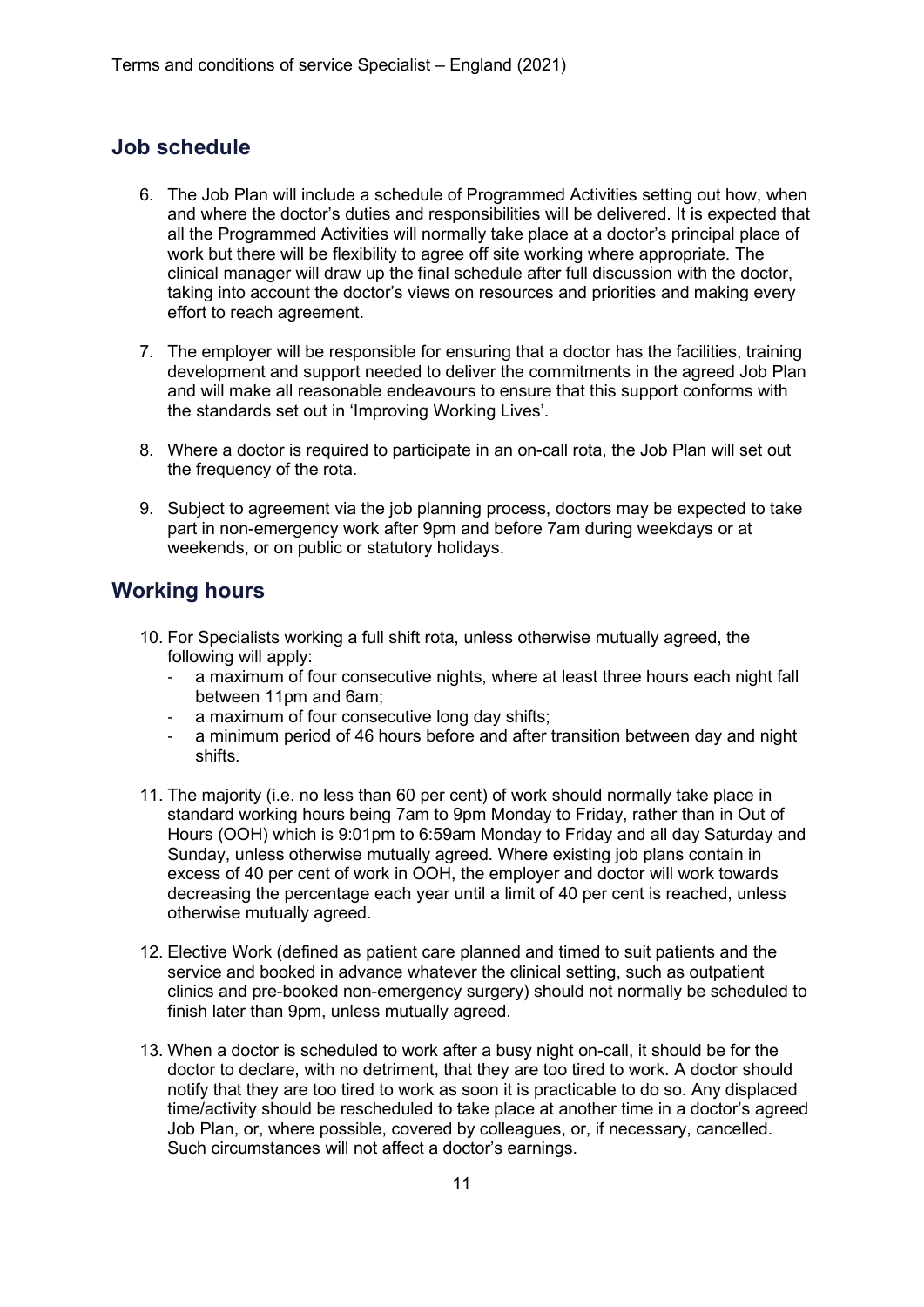#### **Weekend working**

14. A doctor's Job Plan will not require work for more than 13 weekends, in whole or in part, (defined for this purpose only as any period between 00.01 Saturday and 23.59 Sunday where work is undertaken during an on call or shift), per year, averaged over two years, unless mutually agreed. This will be the case except where existing rotas of a greater frequency already exist. Where higher frequency rotas already exist, they will be subject to annual review; unless mutually agreed, the shared intention would be for this frequency to be reduced to 13 weekends as a maximum by a date in the future to be agreed between the doctor and employer.

#### **Opting out of Working Time Regulations**

- 15. A doctor may voluntarily choose to opt out of the Working Time Regulations 1998 (WTR) as amended and replaced from time to time average weekly limit of 48 hours, subject to prior agreement in writing with the employer. A decision to exercise this option is individual, voluntary and no pressure may be placed on the doctor to take this option.
- 16. Under these terms and conditions, where a doctor has opted out of the WTR average weekly working hours, overall hours are restricted to a maximum average of 56 hours per week, across all or any organisations with whom the doctor is contracted to work or otherwise chooses to work. This must be calculated over the reference period defined in the WTR.
- 17. Under these terms and conditions, a doctor opting out of the WTR weekly hours limit is still bound by all of the other limits set out in the WTR and in these terms and conditions.
- 18. A doctor's agreement to opt out may apply either to a specified period or indefinitely. To end any such agreement, a doctor must give written notice to the employer. The notice period shall be seven days, or a period up to a maximum of three months specified in the agreement, whichever is the longer.
- 19. Records of such agreements must be kept and be made available to relevant recognised unions and appropriate regulators on request.

#### **Managerial responsibilities**

20. The Job Plan will set out any management responsibilities.

#### **Accountability arrangements**

21. The Job Plan will set out the doctor's accountability arrangements, both professional and managerial.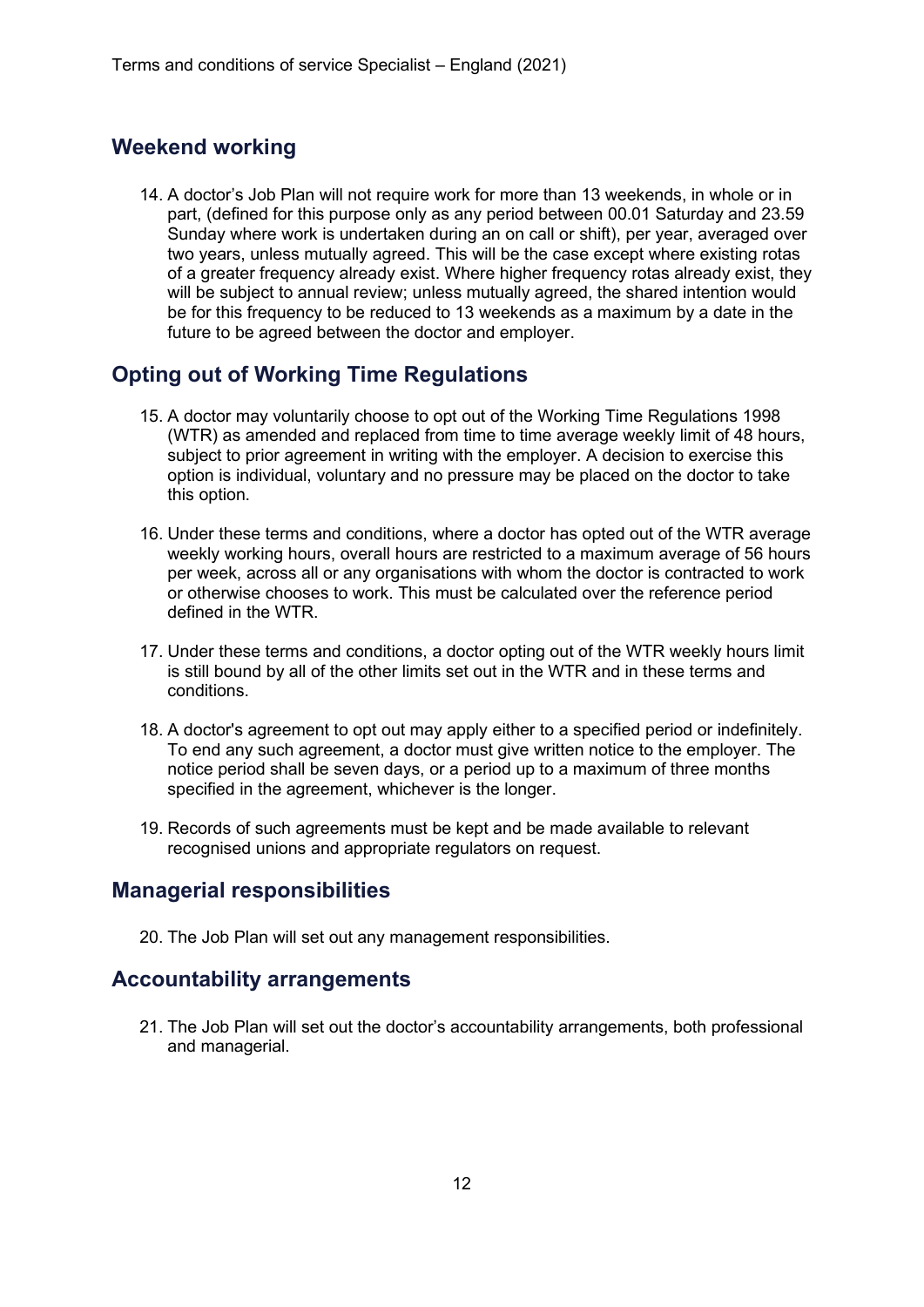#### **Objectives**

- 22. The Job Plan will include appropriate and identified personal objectives that have been agreed between the doctor and their clinical manager and will set out the relationship between these personal objectives and local service objectives. Where a doctor works for more than one NHS employer, the lead employer will take account of any objectives agreed with other employers.
- 23. The nature of a doctor's personal objectives will depend in part on their specialty, but they may include objectives relating to:
	- quality
	- activity and efficiency
	- clinical outcomes
	- clinical standards
	- local service objectives
	- management of resources, including efficient use of NHS resources
	- service development
	- multi-disciplinary team working
	- continuing professional development and continuing medical education.
- 24. Objectives may refer to protocols, policies, procedures and work patterns to be followed. Where objectives are set in terms of output and outcome measures, these must be reasonable and agreement should be reached.
- 25. The objectives will set out a mutual understanding of what the doctor will be seeking to achieve over the annual period that they cover and how this will contribute to the objectives of the employing organisation. They will:
	- be based on past experience and on reasonable expectations of what might be achievable over the next period;
	- reflect different, developing phases in the doctor's career;
	- be agreed on the understanding that delivery of objectives may be affected by changes in circumstances or factors outside the doctor's control, which will be considered at the Job Plan review.

#### **Supporting resources**

- 26. The doctor and their clinical manager will use Job Plan reviews to identify the resources that are likely to be needed to help the doctor carry out their Job Plan commitments over the following year and achieve their agreed objectives for that year. This may require a reassessment of the balance between Supporting Professional Activities and Direct Clinical Care duties as described in Schedule 13.
- 27. The doctor and their clinical manager will also use Job Plan reviews to identify any potential organisational or systems barriers that may affect the doctor's ability to carry out the Job Plan commitments or to achieve agreed objectives.
- 28. The Job Plan will set out: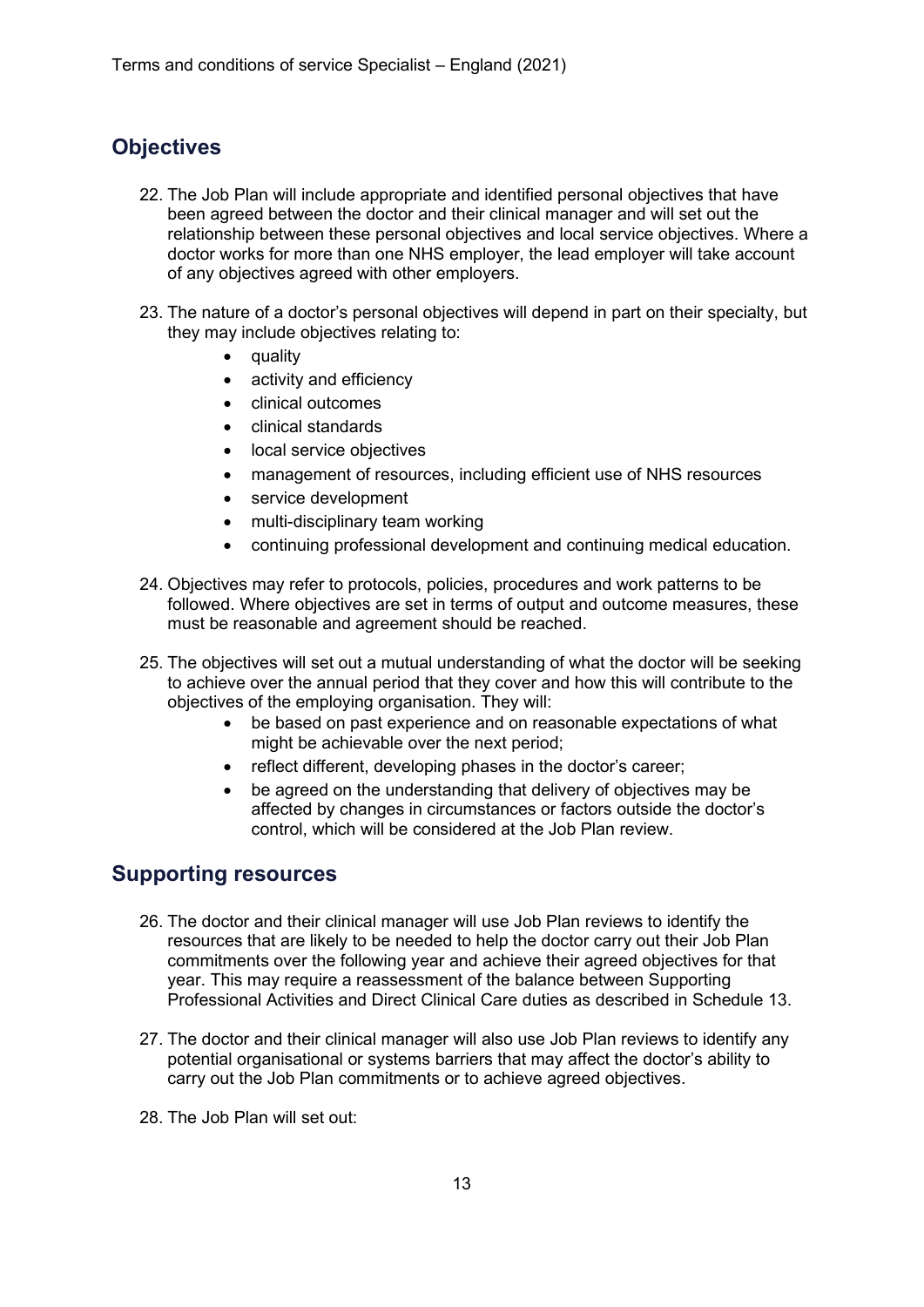- agreed supporting resources which include necessary facilities such as administrative, clerical or secretarial support, office accommodation, IT resources and other forms of support;
- any action that the doctor and/or employing organisation agree to take to reduce or remove potential organisational or systems barriers.

#### **Additional programmed activities**

- 29. Where a doctor wishes to take on Additional Programmed Activities, they will first consult with their clinical manager or other designated official.
- 30. The employing organisation may, but is not obliged to, offer the doctor the opportunity to carry out Additional Programmed Activities under these terms and conditions (including the remuneration arrangements contained in Schedule 12) on top of the standard commitment set out in their contract of employment;
- 31. Additional Programmed Activities may be offered on a fixed basis, but where possible the employing organisation will offer them on a mutually agreed annualised basis. Where doctors prospectively agree to Additional Programmed Activities these will be remunerated;
- 32. Where possible, the employing organisation will put any such offer to the doctor at the annual Job Plan review but, unless the employing organisation and doctor agree otherwise, no fewer than three months in advance of the start of the proposed Additional Programmed Activities, or six months in advance where the work would mean the doctor has to reschedule external commitments;
- 33. There will be a minimum notice period of three months for either the doctor or employer to terminate these Additional Programmed Activities.
- 34. The provisions in this Schedule are without prejudice to the possibility that the doctor and employing organisation may wish to agree Additional Programmed Activities up to the maximum level consistent with the Working Time Regulations.

#### **Job plan review**

- 35. The Job Plan will be reviewed annually. The annual review will examine all aspects of the Job Plan and should be used to consider amongst other possible issues:
	- what factors affected the achievement or otherwise of objectives;
	- adequacy of resources to meet objectives;
	- any possible changes to duties or responsibilities, or the schedule of Programmed Activities;
	- ways of improving management of workload;
	- the planning and management of the doctor's career.
- 36. The annual review will be informed by the same information systems that serve the appraisal process and by the outcome of the appraisal discussions.
- 37. The annual Job Plan review may result in a revised prospective Job Plan.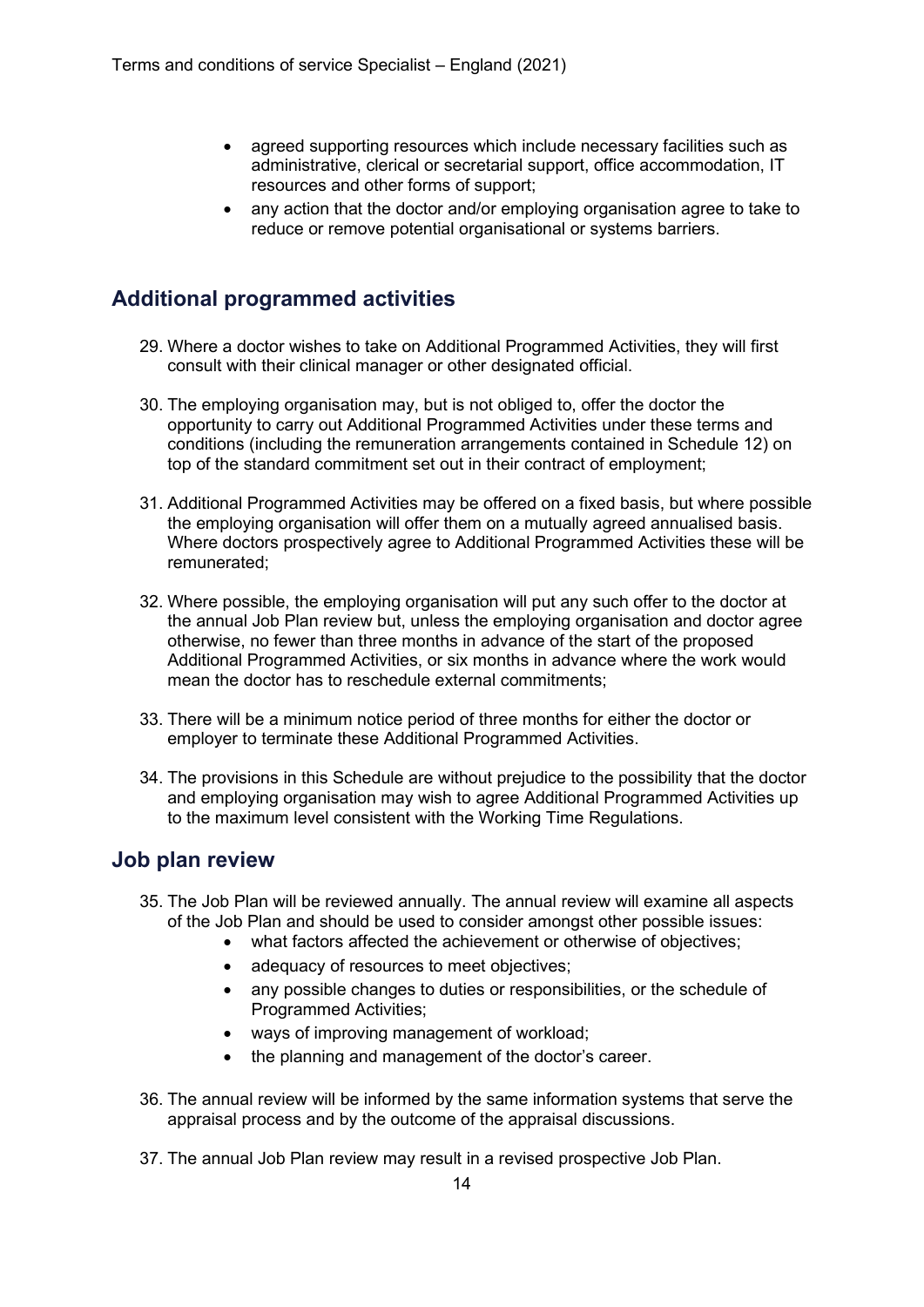- 38. In the case of doctors with more than one NHS employer, a lead employer will normally be designated to conduct the Job Plan review on behalf of all the doctor's employers. The lead employer will take full account of the views of other employers (including for the purposes of Schedule 6) and inform them of the outcome.
- 39. Following the annual Job Plan review, the clinical manager will document the outcome, copied to the doctor, setting out for the purpose of decisions on pay progression whether the criteria in Schedule 13 have been met.
- 40. If either party believes that duties, responsibilities, accountability arrangements or objectives have changed or need to change significantly within the year, the doctor and clinical manager shall conduct an interim review of the Job Plan In particular, in respect of the agreed objectives in the Job Plan, both the doctor and clinical manager will:
	- keep progress against those objectives under review; and
	- identify to each other any problems in meeting those objectives as they emerge.
- 40. Either the doctor or the clinical manager may propose an interim Job Plan review if it appears that the objectives may not be achieved for reasons outside the doctor's control.

#### **Resolving disagreements over job plans**

41. The doctor and clinical manager will make every effort to agree any appropriate changes to the Job Plan at the annual or interim review. If it is not possible to reach agreement on the Job Plan, the doctor may refer the Job Plan to mediation and, if necessary, appeal as set out in Schedule 5. Prior to reaching a resolution the provisions of Schedule 5 shall be effective.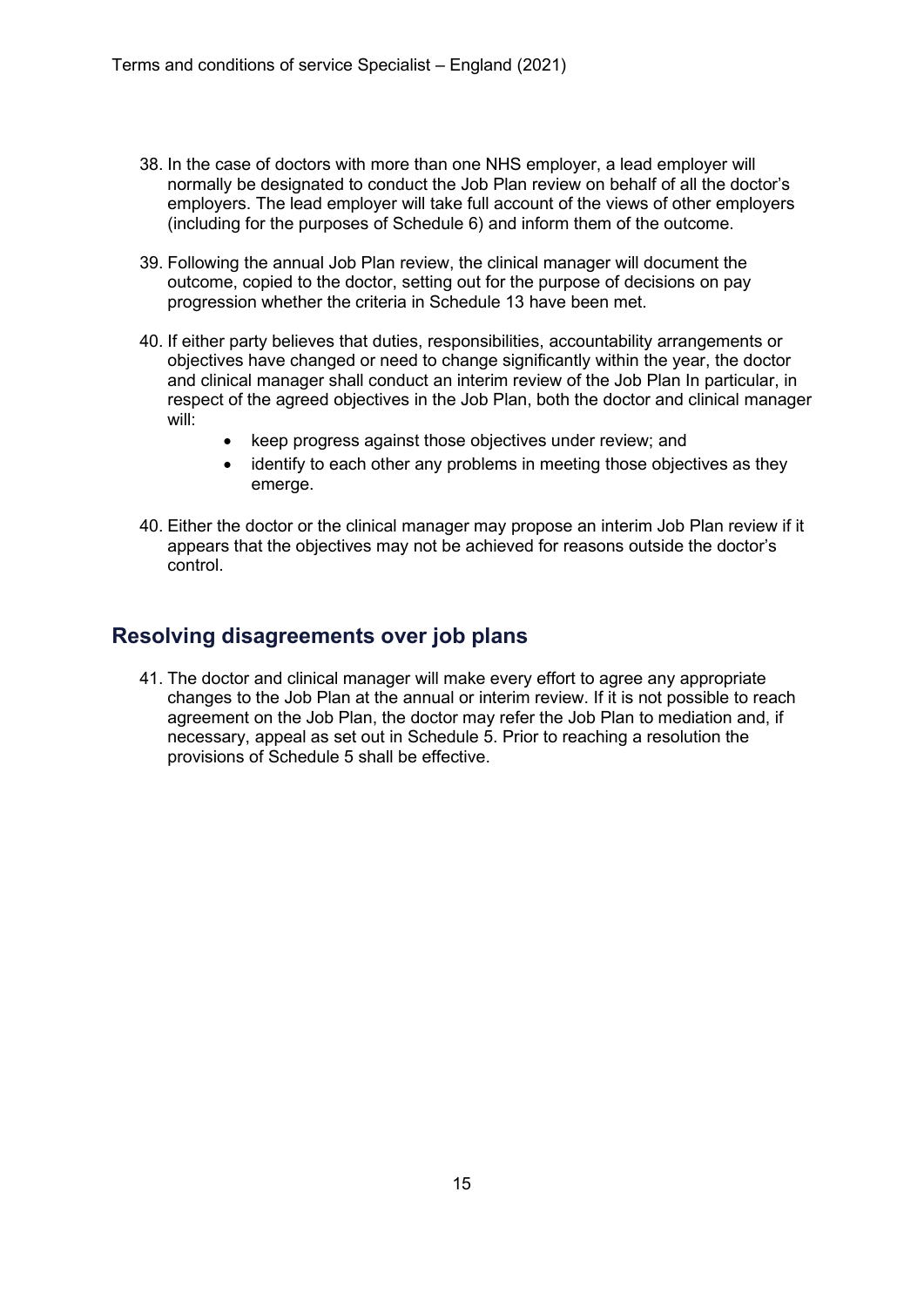### **Mediation and appeals**

- 1. Where it has not been possible to agree a Job Plan (including Job Plan reviews and interim reviews) or a doctor disputes a decision that they have not met the required criteria for a pay progression in respect of a given year, a mediation procedure and an appeal procedure are available.
- 2. Where a doctor is employed by more than one NHS organisation, mediation and appeals will be undertaken by the organisation where the issue arises.

#### **Mediation**

- 3. The doctor may refer the matter to the Medical Director, or to a designated other person (subject to local arrangements). The purpose of the referral will be to reach agreement if at all possible. The process will be that:
	- the doctor makes the referral in writing within 10 working days of the disagreement arising;
	- the doctor will set out the nature of the disagreement and their position or view on the matter including any supporting evidence; This should be provided in writing and normally within 15 working days of the referral being submitted;
	- the process should be open and transparent, and any submissions should be shared no less than five working days in advance of the mediation meeting with all involved parties;
	- the clinical manager responsible for the Job Plan review, or (as the case may be) for making the recommendation as to whether the criteria for pay progression have been met, will set out the employing organisation's position or view on the matter. This should be provided in writing and normally within 15 working days of the referral being received;
	- the Medical Director or designated other person will convene a meeting, normally within 20 working days of receipt of the referral, with the doctor and the responsible clinical manager to discuss the disagreement and to hear their views;
	- if agreement is not reached at this meeting, then within 10 working days the Medical Director or designated other person will decide the matter and shall notify the doctor and the responsible clinical manager of that decision or recommendation in writing;
	- if the doctor is not satisfied with the outcome, they may lodge a formal appeal in accordance with paragraph 5 below.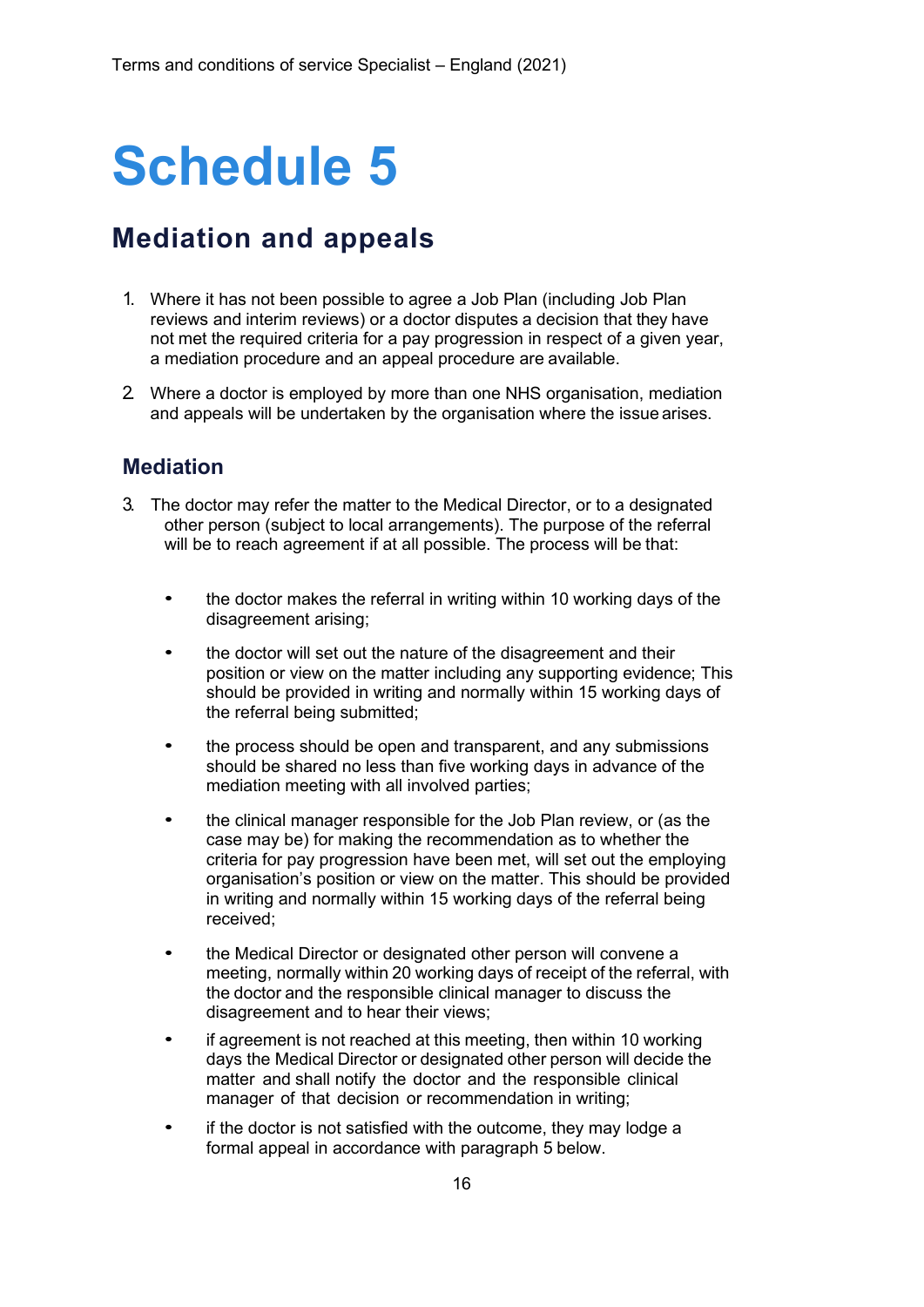#### **Formal appeal**

- 4. A formal appeal panel will be convened only where it has not been possible to resolve the disagreement using the mediation process. A formal appeal will be heard by a panel under the procedure set out below.
- 5. An appeal shall be lodged by the doctor in writing to the Chief Executive as soon as possible and in any event within 10 working days of receipt by the doctor of the decision.
- 6. The appeal should set out the points in dispute and the reasons for the appeal. The Chief Executive will, on receipt of a written appeal, convene an appeal panel to meet within six calendar weeks of receipt of the appeal.
- 7. The membership of the panel will be:
	- a chair, being a Non-executive Director/Independent Member, or other independent member (for example, a governor);
	- a second panel member nominated by the appellant doctor, preferably from within the same grade at an equivalent or more senior level; and
	- an Executive Director or a nominated deputy from the appellant's employing organisation.

No member of the panel should have previously been involved in the dispute.

- 8. The parties to the dispute will submit their written statements of case to the appeal panel and to the other party no less than five working days before the appeal hearing. The appeal panel will hear oral submissions on the day of the hearing. Following the provision of the written statements neither party shall introduce new (previously undisclosed) written information to the panel. A representative from the employing organisation will present its case first.
- 9. The doctor may present their own case in person, or be assisted by a work colleague or trade union or professional organisation representative, but legal representatives acting in a professional capacity are not permitted.
- 10. Where the doctor, the employer or the panel requires it, the appeals panel may hear expert advice on matters specific to a specialty or to the subject of the appeal.
- 11. It is expected that the appeal hearing will last no more than oneday.
- 12. The decision of the panel will be binding on both the doctor and the employing organisation. The decision shall be recorded in writing and provided to both parties no later than 15 working days from the date of the appealhearing.
- 13. The decision of the panel will be implemented in full as soon as is practicable and normally within 20 working days.
- 14. No disputed element of the Job Plan will be implemented unless and until it is confirmed by the outcome of the appeals process and where appropriate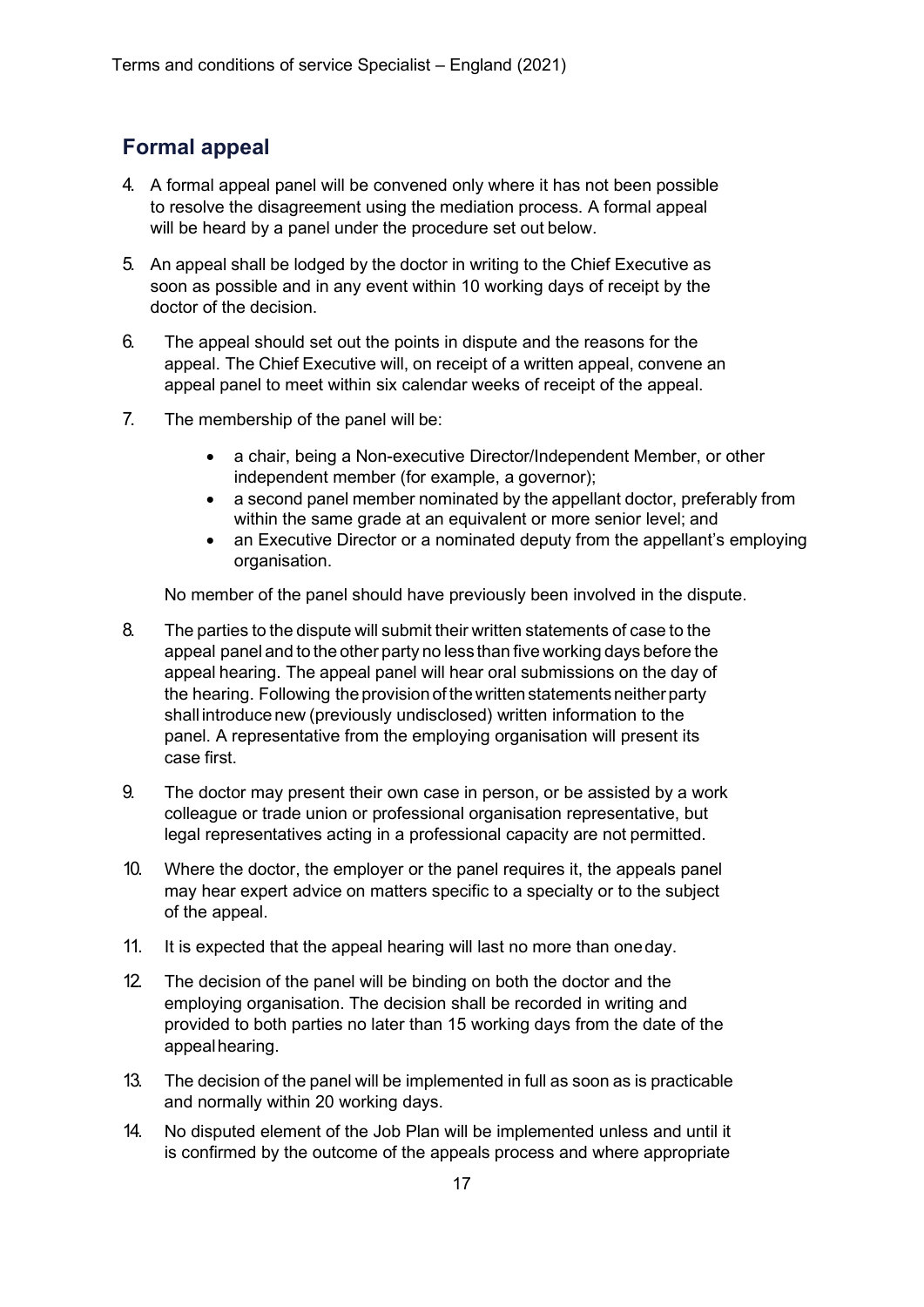a revised Job Plan is issued.

- 15. Where a decision has been made that alters the Job Plan and therefore the salary of the appellant doctor, the following will apply:
	- A decision which increases the salary or pay which the appellant doctor will receive will have effect from the date on which the doctor first referred the matter to mediation
	- A decision which reduces salary or pay will have effect from a date after the revised job plan is offered to the doctor following the decision of the panel at either the mediation meeting or the appeals hearing (subject to any local period of notice).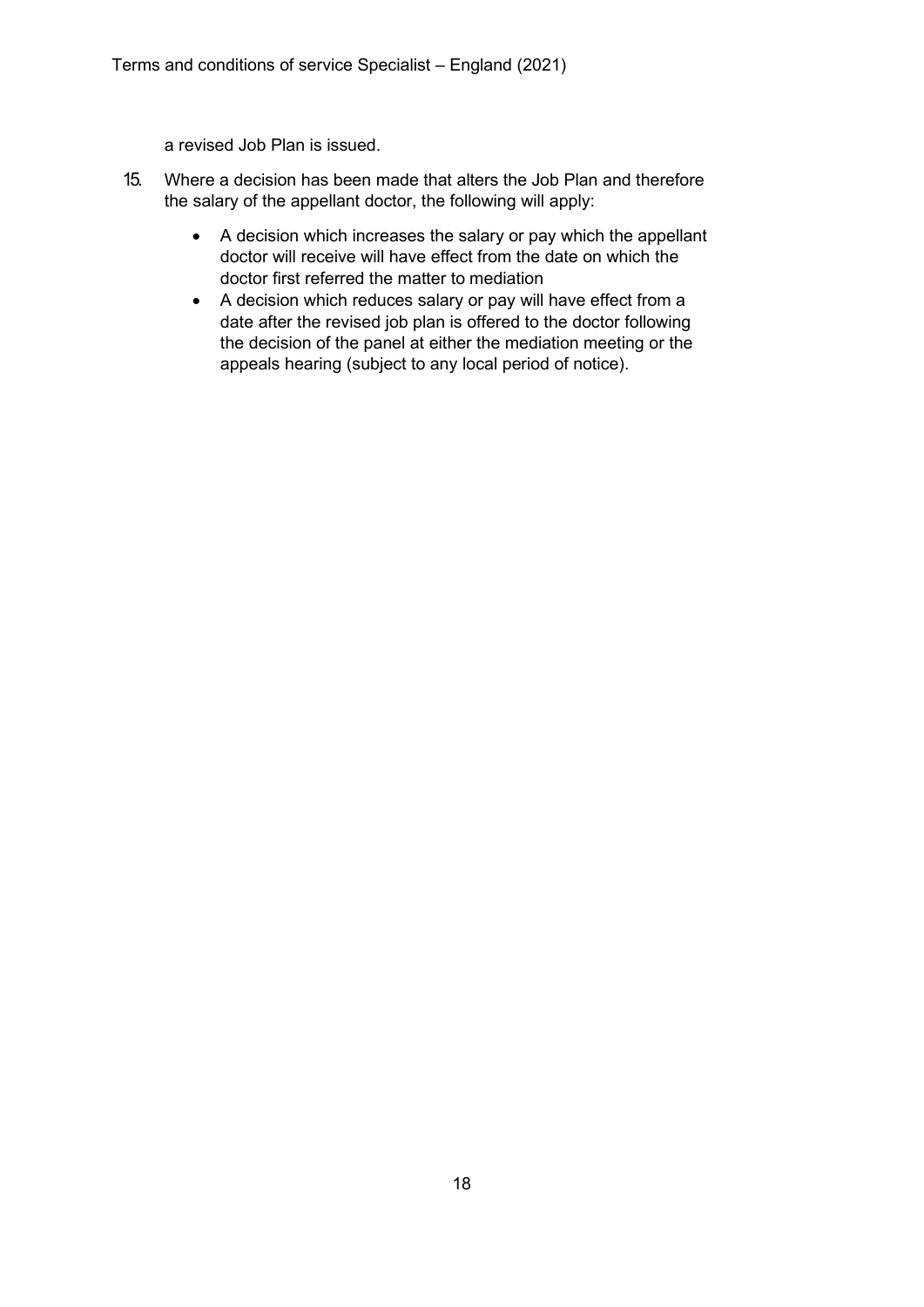### **Recognition for Unpredictable Emergency Work arising from on-call duties**

- 1. The expected average amount of time that a doctor is likely to spend on unpredictable emergency work each week whilst on-call and directly associated with on-call duties will be treated as counting towards the number of Direct Clinical Care Programmed Activities that the doctor is regarded as undertaking. This will normally be up to a maximum of two Programmed Activities per week.
- 2. Where the unpredictable emergency work arising from a doctor's on-call duties exceeds the equivalent of two Programmed Activities per week the clinical manager and the doctor will review the position. The employing organisation shall ensure additional arrangements to recognise work in excess of this limit, either by remuneration or time off, are in place. The doctor and the clinical manager should also consider whether some of the work is sufficiently regular and predictable to be programmed into the Working Week on a prospective basis. If no arrangements are made the default position is to trigger a Job Plan review.
- 3. The employing organisation will assess with the doctor on a prospective basis, the number of Programmed Activities that are to be regarded for these purposes, as representing the average weekly volume of unpredictable emergency work arising from a doctors on-call duties during a period of between one and eight weeks. This will be based on a periodic assessment of the average weekly amount of work over a prior reference period. The doctor will be the key player in the assessment by maintaining records of their activities. The clinical manager will agree the reference period with the doctor.
- 4. Tables 1 and 2 below set out illustrations of the relationship between the average weekly emergency work arising from on-call duties and the number of Programmed Activities that this work is regarded as representing. The general principle is that an average of four hours of such work per week, or – subject to the provisions in Schedule 8, an average of three hours of such work per week during Out of Hours – constitutes for these purposes one Programmed Activity.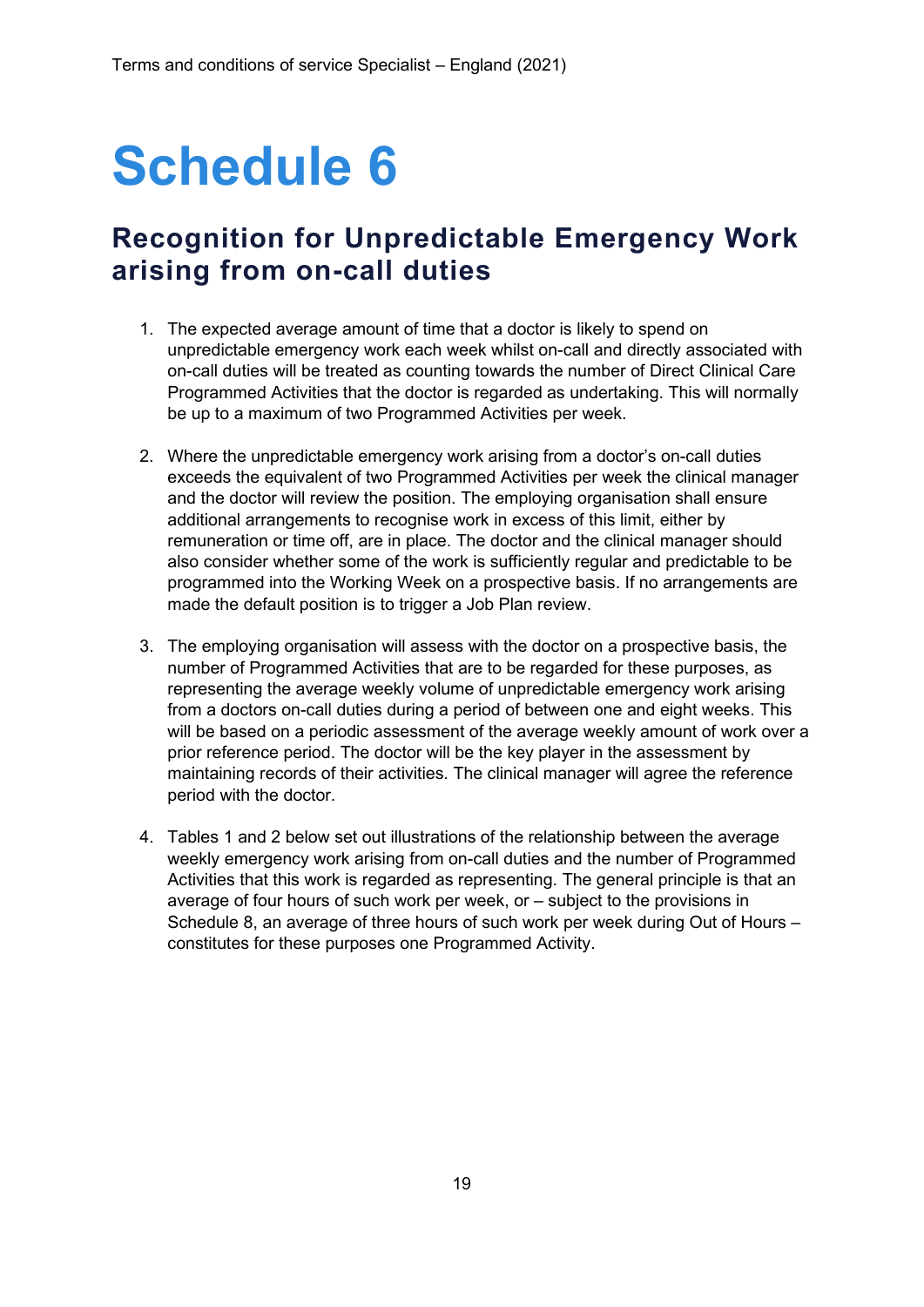Table 1

#### Possible allocation of Programmed Activities where emergency work does not arise during Out of Hours

| Average emergency work per<br>week likely to arise from on-<br>call duties | <b>Possible allocation of Programmed Activities</b><br>(PAs) |
|----------------------------------------------------------------------------|--------------------------------------------------------------|
| $\frac{1}{2}$ hour                                                         | 1 PA every 8 weeks, or a half-PA every 4 weeks               |
| 1 hour                                                                     | 1 PA every 4 weeks, or a half-PA every 2 weeks               |
| 1 <sup>1/2</sup> hours                                                     | 3 PAs every 8 weeks                                          |
| 2 hours                                                                    | 1 PA every 2 weeks, or a half-PA every week                  |
| 3 hours                                                                    | 3 PAs every 4 weeks                                          |
| 4 hours                                                                    | 1 PA per week                                                |
| 6 hours                                                                    | 1 1/2 PAs per week, or 3 PAs every 2 weeks                   |
| 8 hours                                                                    | 2 PAs per week                                               |

#### Table 2

Possible allocation of Programmed Activities where emergency work arises during Out of Hours

| Average emergency work per<br>week likely to arise Out of<br><b>Hours from on-call duties</b> | <b>Possible allocation of Programmed Activities</b><br>(PAs) |
|-----------------------------------------------------------------------------------------------|--------------------------------------------------------------|
| $\frac{1}{2}$ hour                                                                            | 1 PA every 6 weeks, or a half-PA every 3 weeks               |
| 1 hour                                                                                        | 1 PA every 3 weeks                                           |
| 1 <sup>1</sup> / <sub>2</sub> hours                                                           | 1 PA every 2 weeks, or a half-PA per week                    |
| 2 hours                                                                                       | 2 PAs every 3 weeks                                          |
| 3 hours                                                                                       | 1 PA per week                                                |
| 4 hours                                                                                       | 3 PAs every two weeks                                        |
| 6 hours                                                                                       | 2 PAs per week                                               |

- 5. Where on-call work averages less than 30 minutes per week, compensatory time will be deducted from normal Programmed Activities on an ad hoc basis.
- 6. Where a doctors on-call duties give rise to a different amount of time spent on unpredictable emergency work than assumed in this prospective assessment a job plan review will be triggered in which the clinical manager and the doctor will review the position and, where appropriate, agree adjustments to the Job Plan on a prospective basis from an agreed date. Additional Unpredictable Emergency Work undertaken during the period prior to reaching a revised Job Plan shall be remunerated. Where the review results in a reduction in the number of Programmed Activities, the new arrangements will take immediate effect without any period of protection. A full-time doctor has the right to maintain a full-time salary. Where such a reduction would otherwise result in a Working Week of fewer than ten programmed activities, the doctor has the option of accepting other appropriate duties consistent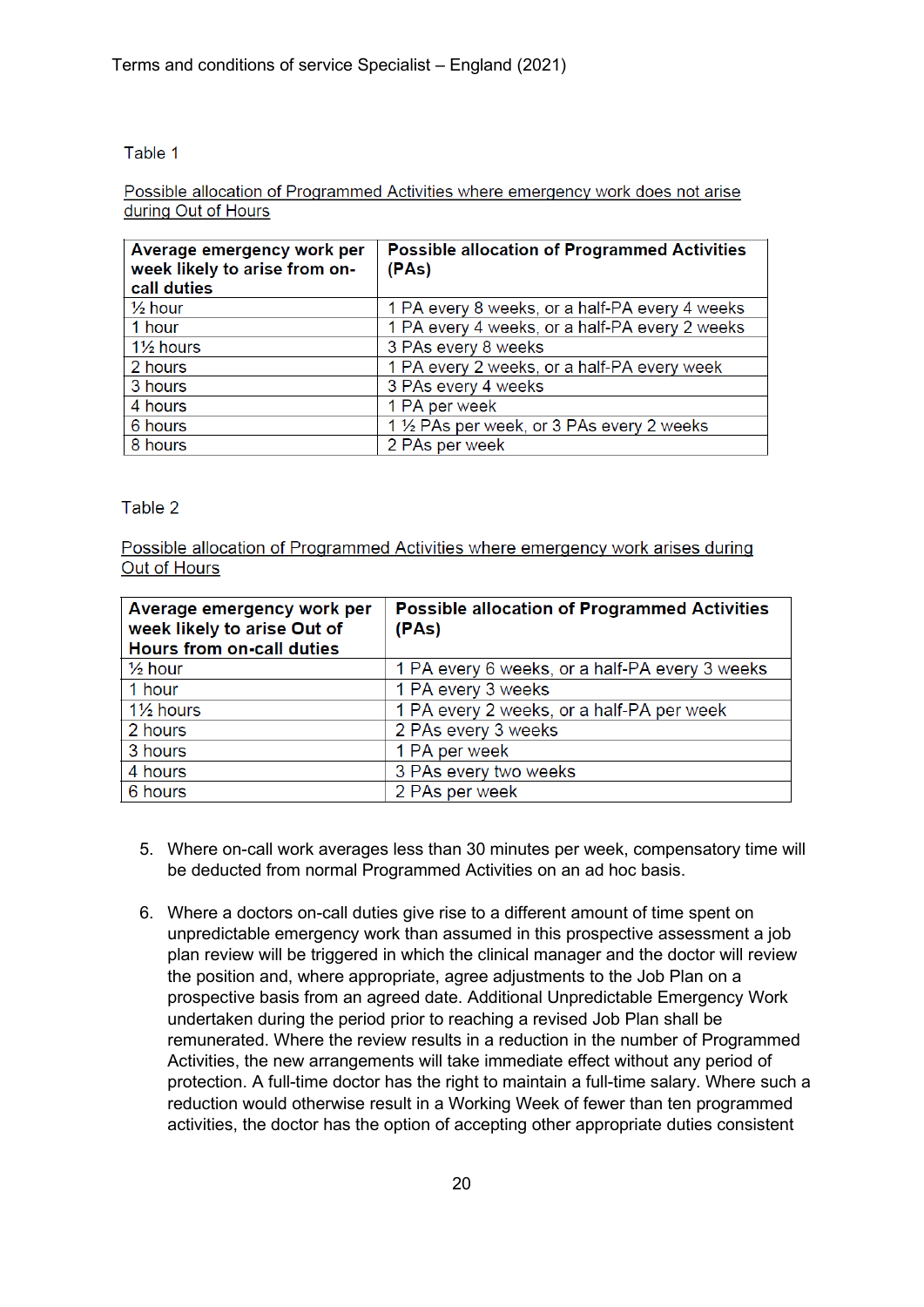with the doctor's skills and experience to maintain a full-time salary. Similar protection applies to part–time doctors.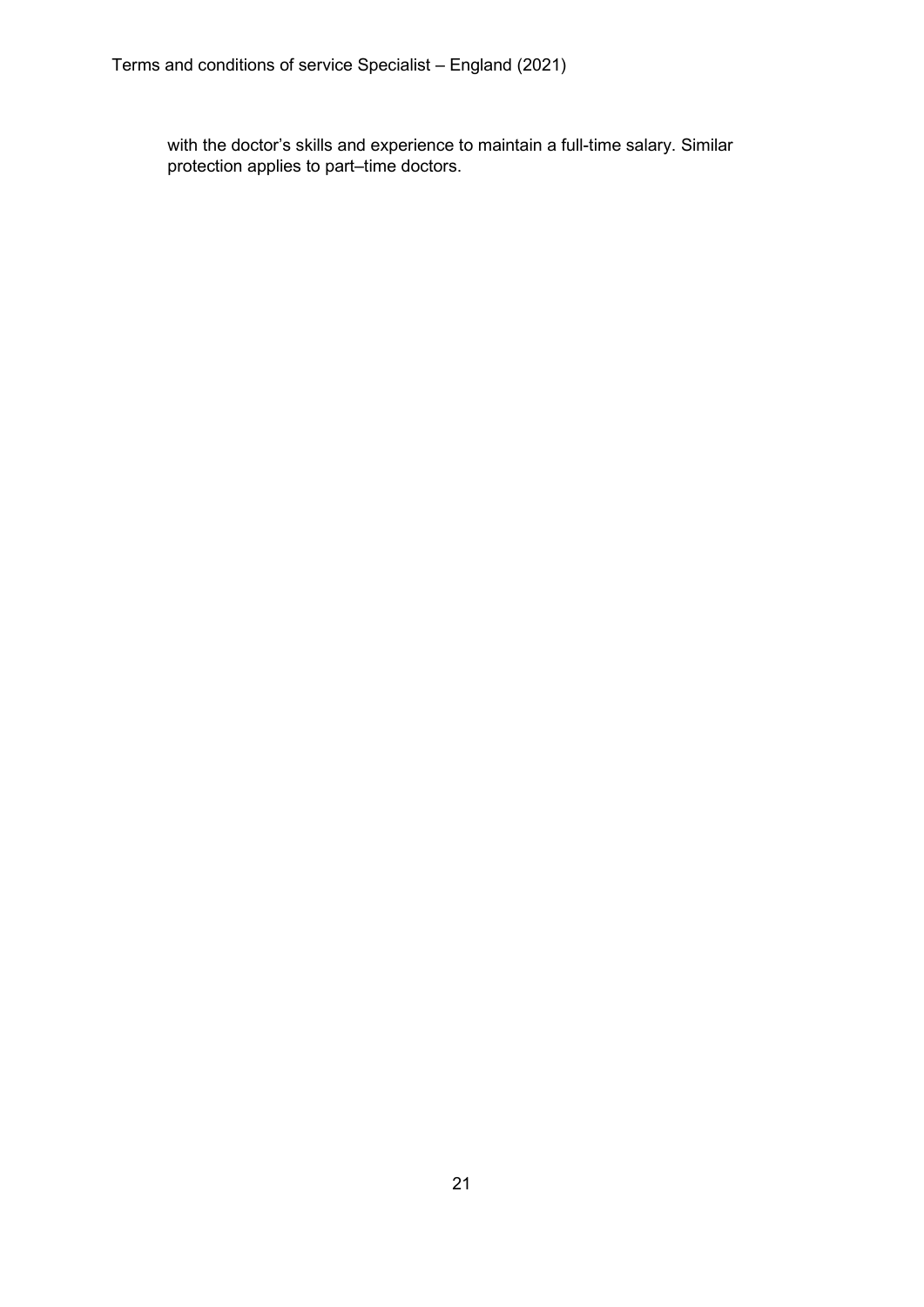### **Spare Professional Capacity**

#### **Principles**

- 1. Where a doctor intends to undertake remunerated clinical work as a locum, the doctor is strongly encouraged to offer such additional hours of work to the service of the NHS via an NHS staff bank of their choosing. Rates of pay will be determined by NHS staff banks.
- 2. Offer of such service is limited to work commensurate with the grade and competencies of the doctor rather than work at a lower grade than the doctor is currently employed to undertake. Additional work, such as; event and expedition medicine, work for medical charities, non-profits, humanitarian and similar organisations, or sports and exercise medicine do not fall under the scope of additional work as a locum.

#### **Limits on hours**

3. A doctor can carry out additional activity over and above the standard commitment set out in the doctor's Job Plan up to a maximum average of 48 hours per week (or up to 56 hours per week if the doctor has opted out of the WTR). The doctor is required to ensure that any additional hours of work do not breach any of the safety and rest requirements set out in WTR or in any part of this TCS.

#### **Additional Programmed Activities**

4. Additional Programmed Activities do not form part of this schedule and should be agreed as part of the Job Plan (see Schedule 4).

#### **Private practice**

- 5. Where a doctor intends to undertake remunerated clinical work that falls under the definition of Private Professional Services other than such work specified in their Job Plan, whether for the NHS, for the independent sector, or for another party, the provisions in paragraphs 6 and 7 of this Schedule will apply.
- 6. Where a doctor intends to undertake such work:
	- the doctor will first consult with their clinical manager and follow any local policies or procedures for declaring such work;
	- the doctor must first initially offer such additional hours of work to the service of the NHS via an NHS staff bank of their choosing, up to the value of one PA on top of the standard commitment set out in their contract of employment. Full-time doctors who are contracted to work 11 or more Programmed Activities and agree with their clinical manager that the same level of activity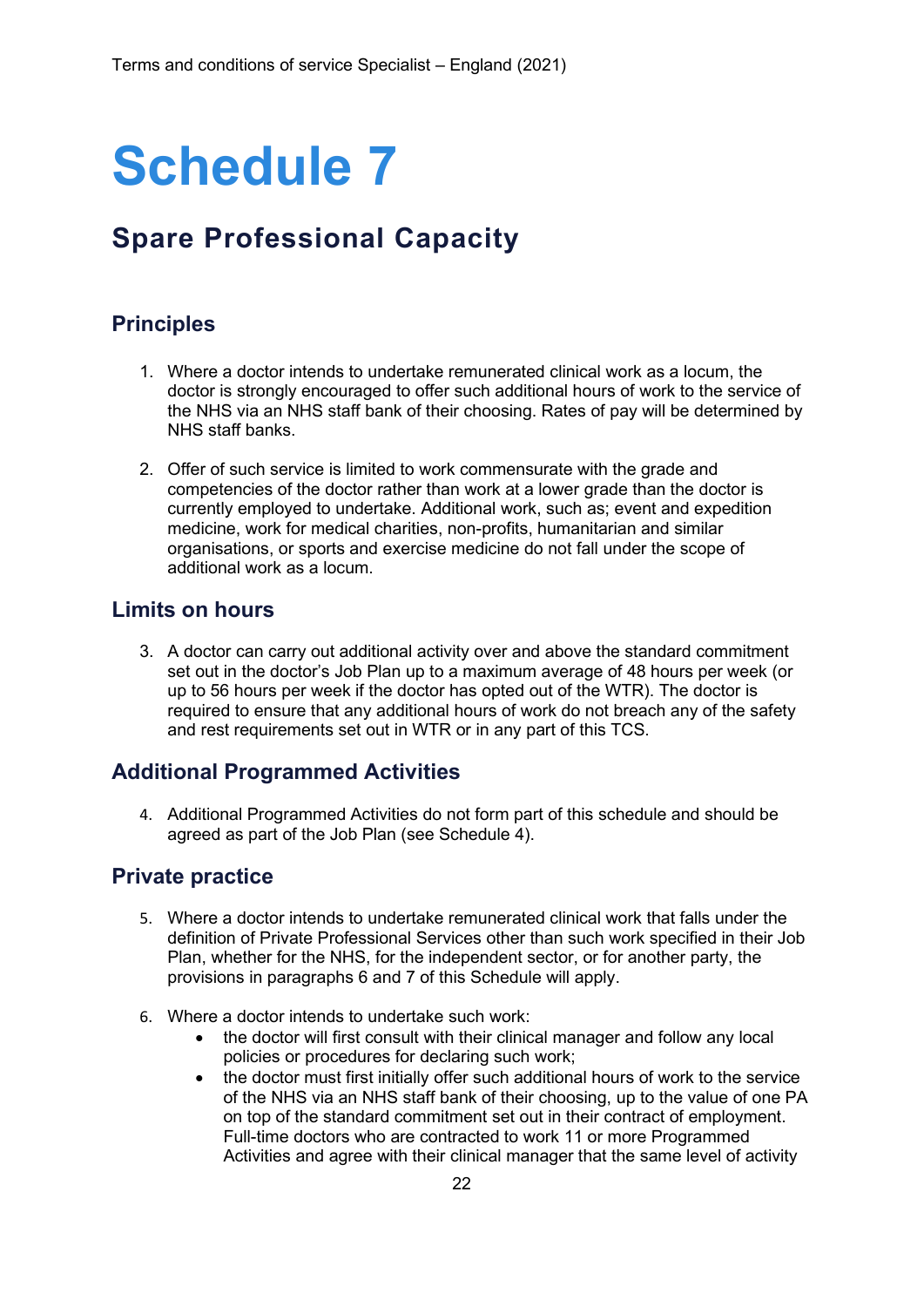should form part of their Job Plan, will not be expected to offer any additional work on top of this;

- subject to the provisions of paragraph 7 part-time doctors who wish to use some of their non-NHS time to do private practice will not be expected to offer any more than one PA on top of their normal Working Week.
- 7. Should there be any significant increase in the time a part-time doctor working between seven and nine Programmed Activities devotes to Private Professional Services, the doctor will notify the employing organisation and the doctor and employing organisation may review the number of Programmed Activities in the doctor's Job Plan.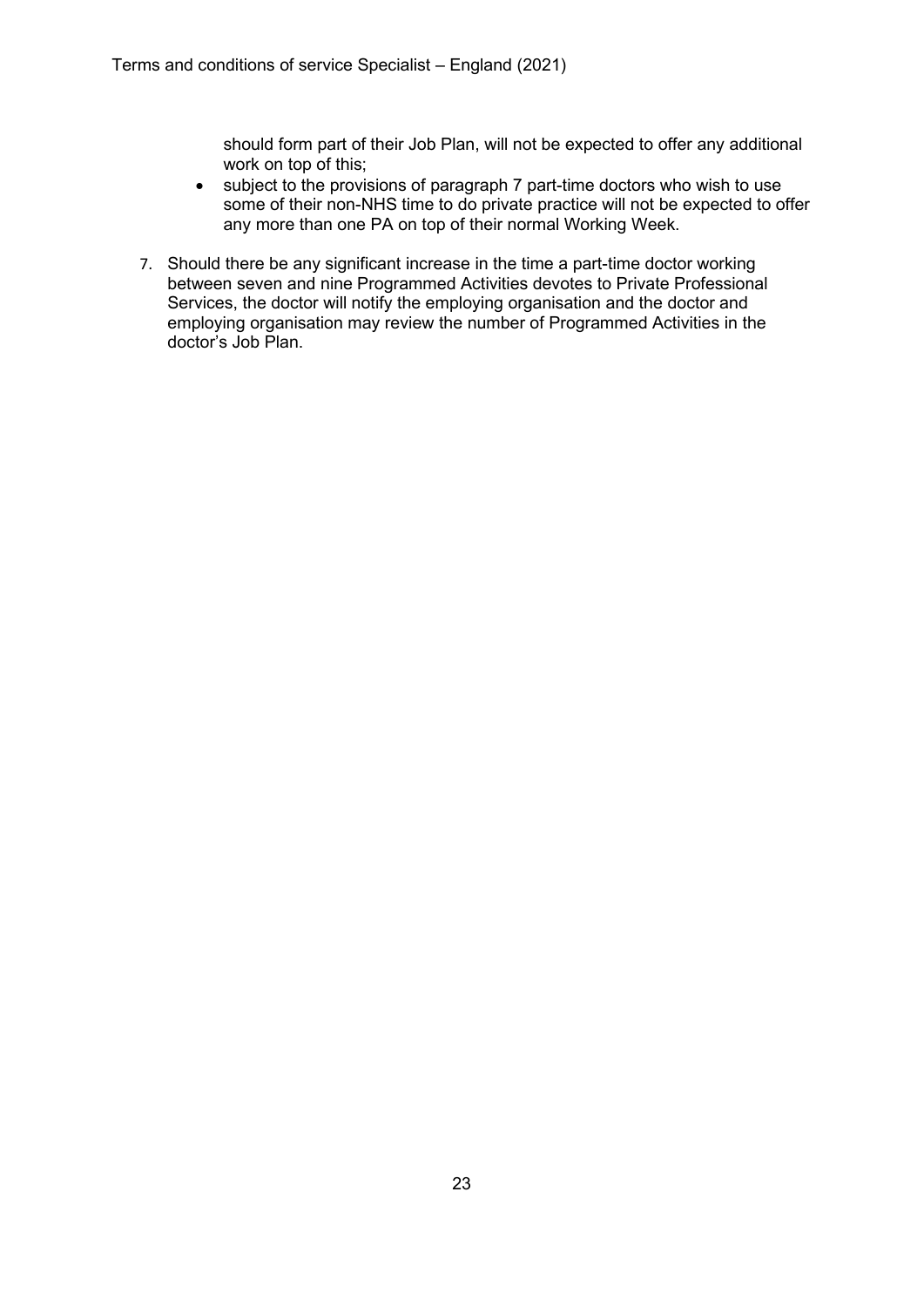### **Out of Hours Work**

1. The following provisions will apply to recognise the unsocial nature of work undertaken Out of Hours and the flexibility required of doctors who work at these times as part of a more varied overall working pattern.

#### **Predictable Out of Hours Work**

- 2. For each Programmed Activity (including Additional Programmed Activities) undertaken during Out of Hours there will, by mutual agreement, be:
	- a) a reduction in the timetabled value of the Programmed Activity itself to three hours; or
	- b) a reduction in the timetabled value of another Programmed Activity by one hour.
- 3. If a Programmed Activity undertaken Out of Hours lasts for four hours or more an enhanced rate of pay of time and a third may be agreed.
- 4. Where a Programmed Activity falls only partly Out of Hours, the reduction in the timetabled value of this or another Programmed Activity will be on a pro rata basis, if an enhancement to payment is made this will be applied to the proportion of the Programmed Activity falling Out of Hours.

#### **Unpredictable Emergency Work arising from on-call duties**

5. In assessing the number of Programmed Activities needed to recognise Unpredictable emergency work arising from on-call duties which shall be calculated and paid in accordance with the provisions in Schedule 6, the employing organisation will treat unpredictable emergency work done in Out of Hours as three hours being equivalent to one Programmed Activity or four hours being remunerated at the rate of time and a third. The provisions of paragraph 3 may also apply.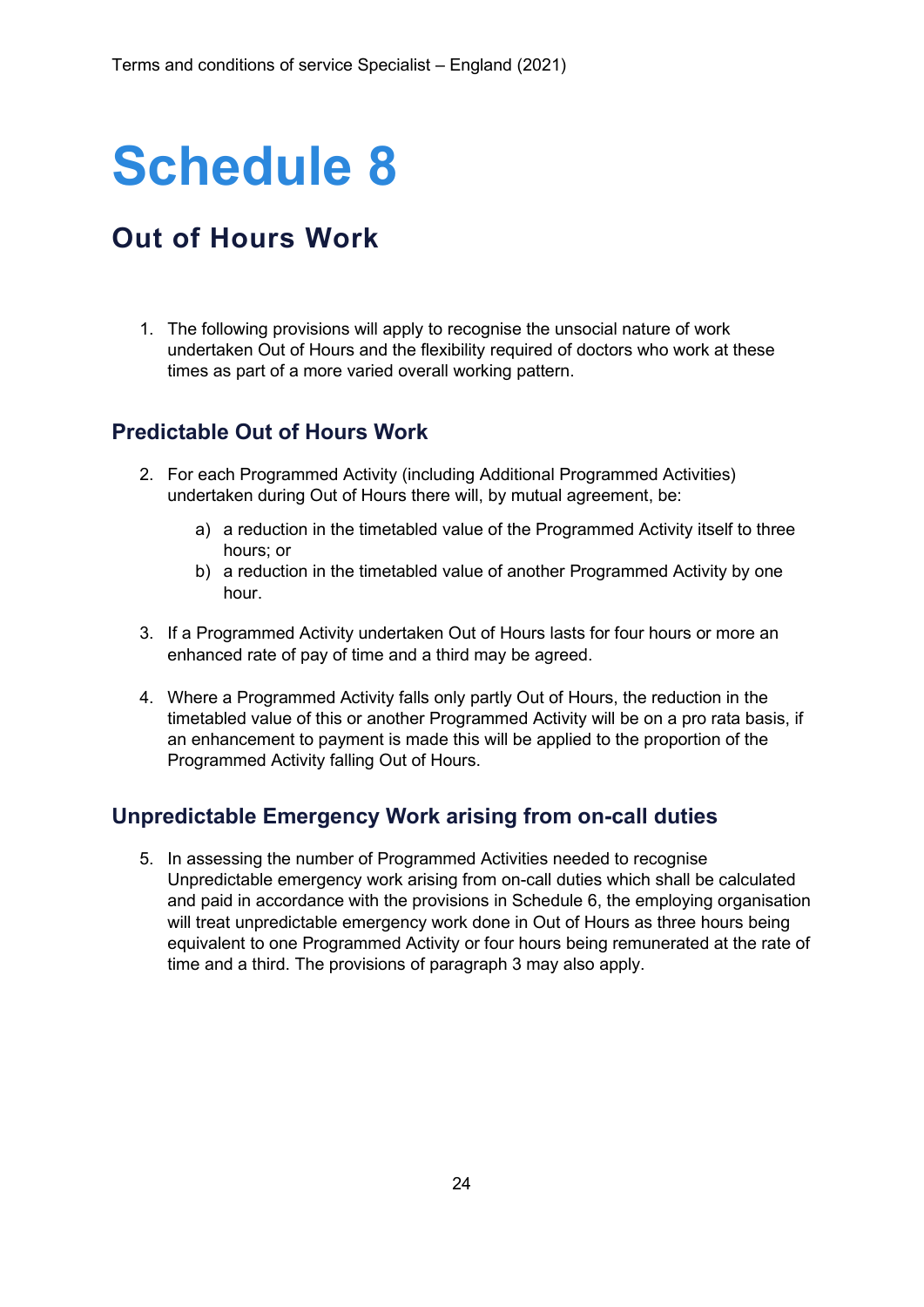### **On-call rotas**

#### **Duty to be contactable**

- 1. Doctors must ensure there are clear and effective arrangements so that they can be contacted immediately at any time during a period when the doctor is on-call on a resident or non-resident basis.
- 2. Where a doctor is required to attend a clinical emergency when on-call, suitable arrangements must be made so the doctor is able to attend their principal place of work, or other agreed location, ensuring an appropriate response time to meet clinical and patient needs specific to their role. Appropriate arrangements regarding this point are to be agreed between the employer and the doctor and detailed in the Job Plan to allow for annual review.

#### **High frequency rotas**

3. Where a doctor is on a rota of 1 in 4 or more frequent, the employing organisation will review at least annually the reasons for this rota and for its high frequency and take any practicable steps to reduce the need for high frequency rotas of this kind. The views of doctors will be taken into account.

#### **Private Professional Services and Fee Paying Services**

4. Subject to the following provision, the doctor will not undertake Private Professional Services or Fee Paying Services when on on-call duty. The exception to this rule is where the doctor has to provide emergency treatment or essential continuing treatment for a private patient. If the doctor finds that such work regularly impacts on their NHS commitments, the doctor will make alternative arrangements to provide emergency cover for private patients.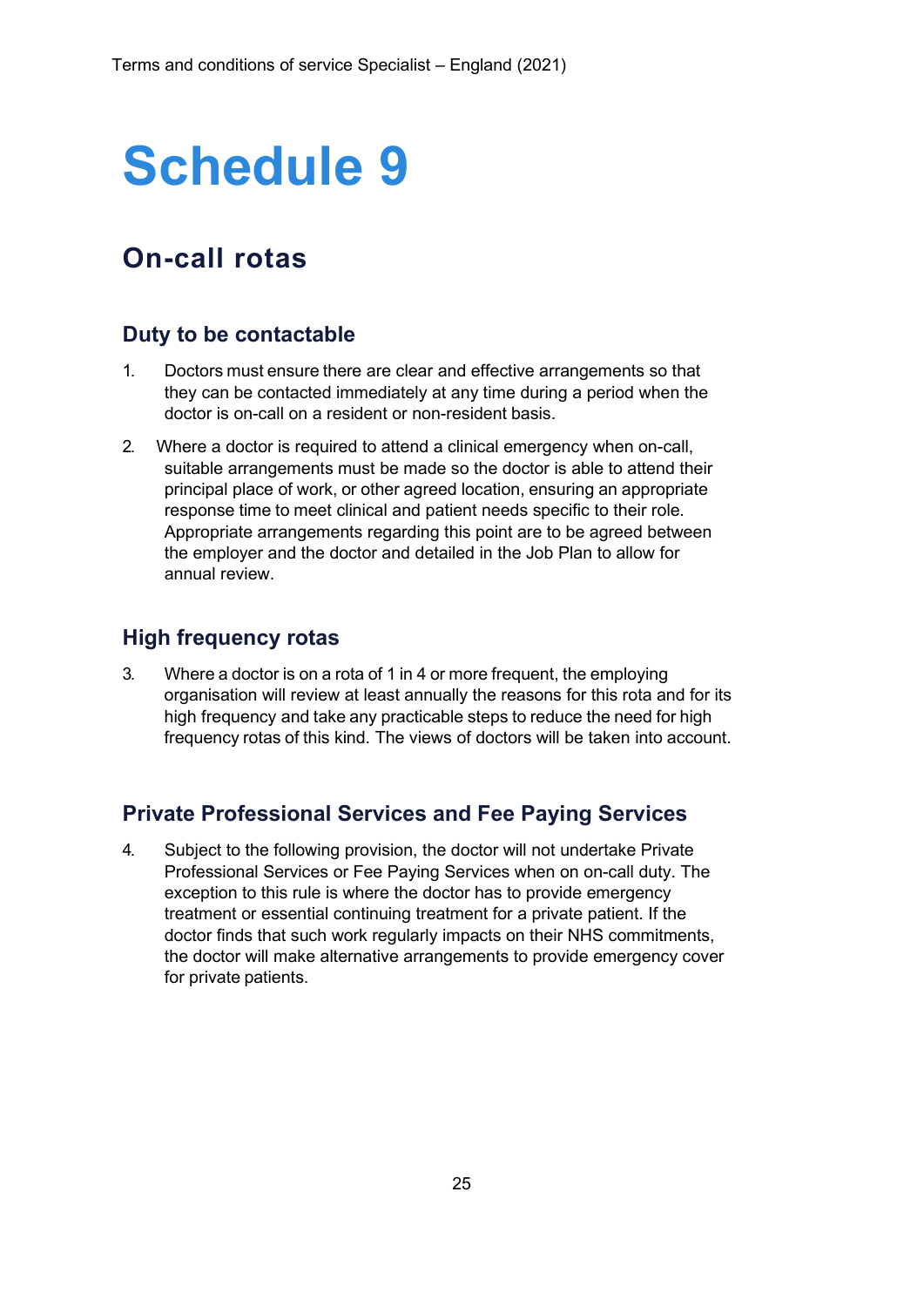### **Private Practice and Fee Paying Services**

- 1. This Schedule should be read in conjunction with the 'Code of Conduct for Private Practice', which sets out standards of best practice governing the relationship between NHS work, private practice and fee paying services.
- 2. The doctor is responsible for ensuring that the provision of Private Professional Services or Fee Paying Services for other organisations does not:
	- result in detriment of NHS patients or services;
	- diminish the public resources that are available for the NHS.

#### **Disclosure of information about private commitments**

- 3. The doctor will inform their clinical manager of any regular commitments in respect of Private Professional Services or Fee Paying Services. This information will include the planned location, timing and broad type of work involved.
- 4. The doctor will disclose this information at least annually as part of the Job Plan Review. The doctor will provide information in advance about any significant changes to this information.

#### **Scheduling of work and job planning**

- 5. Where there would otherwise be a conflict or potential conflict of interest, NHS commitments must take precedence over private work. Subject to paragraphs 10 and 11 below, the doctor is responsible for ensuring that private commitments do not conflict with Programmed Activities.
- 6. Regular private commitments must be noted in the Job Plan.
- 7. Circumstances may also arise in which a doctor needs to provide emergency treatment for private patients during time when the doctor is scheduled to be undertaking Programmed Activities. The doctor will make alternative arrangements to provide cover if emergency work of this kind regularly impacts on the delivery of Programmed Activities.
- 8. The doctor should ensure that there are arrangements in place, such that there can be no significant risk of private commitments disrupting NHS commitments, e.g. by causing NHS activities to begin late or to be cancelled. In particular where a doctor is providing private services that are likely to result in the occurrence of emergency work, the doctor should ensure that there is sufficient time before the scheduled start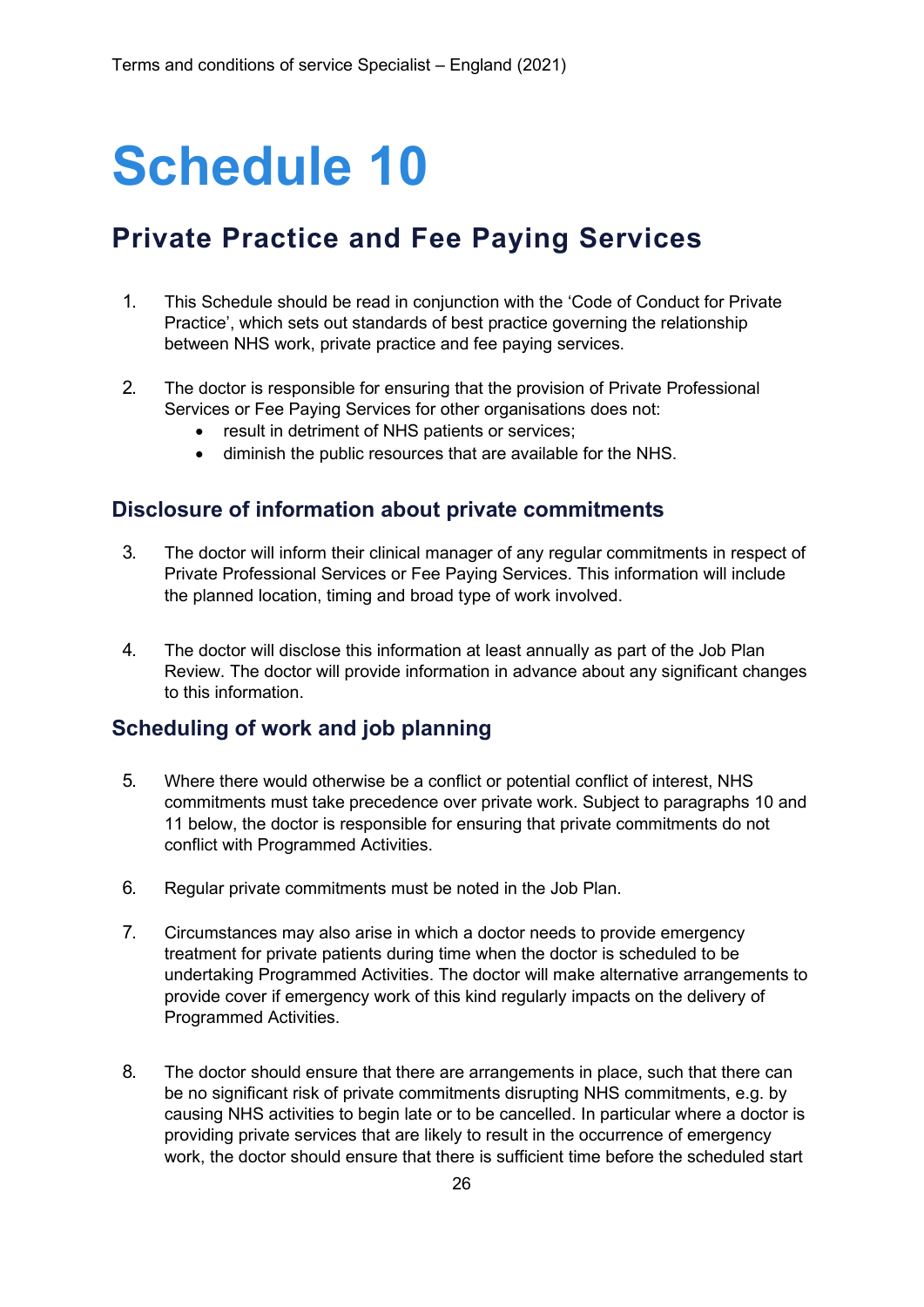of Programmed Activities for such emergency work to be carried out.

9. Where the employing organisation has proposed a change to the scheduling of a doctor's NHS work, it will allow the doctor a reasonable period in line with Schedule 7, to rearrange any private commitments. The employing organisation will take into account any binding commitments that the doctor may have entered into (for example, leases). Should a doctor wish to reschedule private commitments to a time that would conflict with Programmed Activities, the doctor should raise the matter with the clinical manager at the earliest opportunity.

#### **Scheduling private commitments whilst on-call**

- 10. The doctor will comply with the provisions in Schedule 9 of these Terms and Conditions of Service.
- 11. In addition, where a doctor is asked to provide emergency cover for a colleague at short notice and the doctor has previously arranged private commitments at the same time, the doctor should only agree to do so if those commitments would not prevent the doctor returning to the relevant NHS site at short notice to attend an emergency. If the doctor is unable to provide cover at short notice it will be the employing organisation's responsibility to make alternative arrangements.

#### **Use of NHS facilities and staff**

- 12. Except with the employing organisation's prior agreement, a doctor may not use NHS facilities or NHS staff for the provision of Private Professional Services or Fee Paying Services for other organisations.
- 13. The employing organisation has discretion to allow the use of its facilities and will make it clear which facilities, if any, a doctor is permitted to use for private purposes and to what extent.
- 14. Should a doctor, with the employing organisation's permission, undertake Private Professional Services or Fee Paying Services in any of the employing organisation's facilities, the doctor should observe the relevant provisions in the 'Code of Conduct for Private Practice'.
- 15. Where a patient pays privately for a procedure that takes place in the employing organisation's facilities, that procedure should take place at a time that does not impact on normal services for NHS patients. Except in emergencies, such procedures should occur only where the patient has given a signed undertaking to pay any charges (or an undertaking has been given on the patient's behalf) in accordance with the employing organisation's procedures.
- 16. Private patients should normally be seen separately from scheduled NHS patients. Only in unforeseen and clinically justified circumstances should a doctor cancel or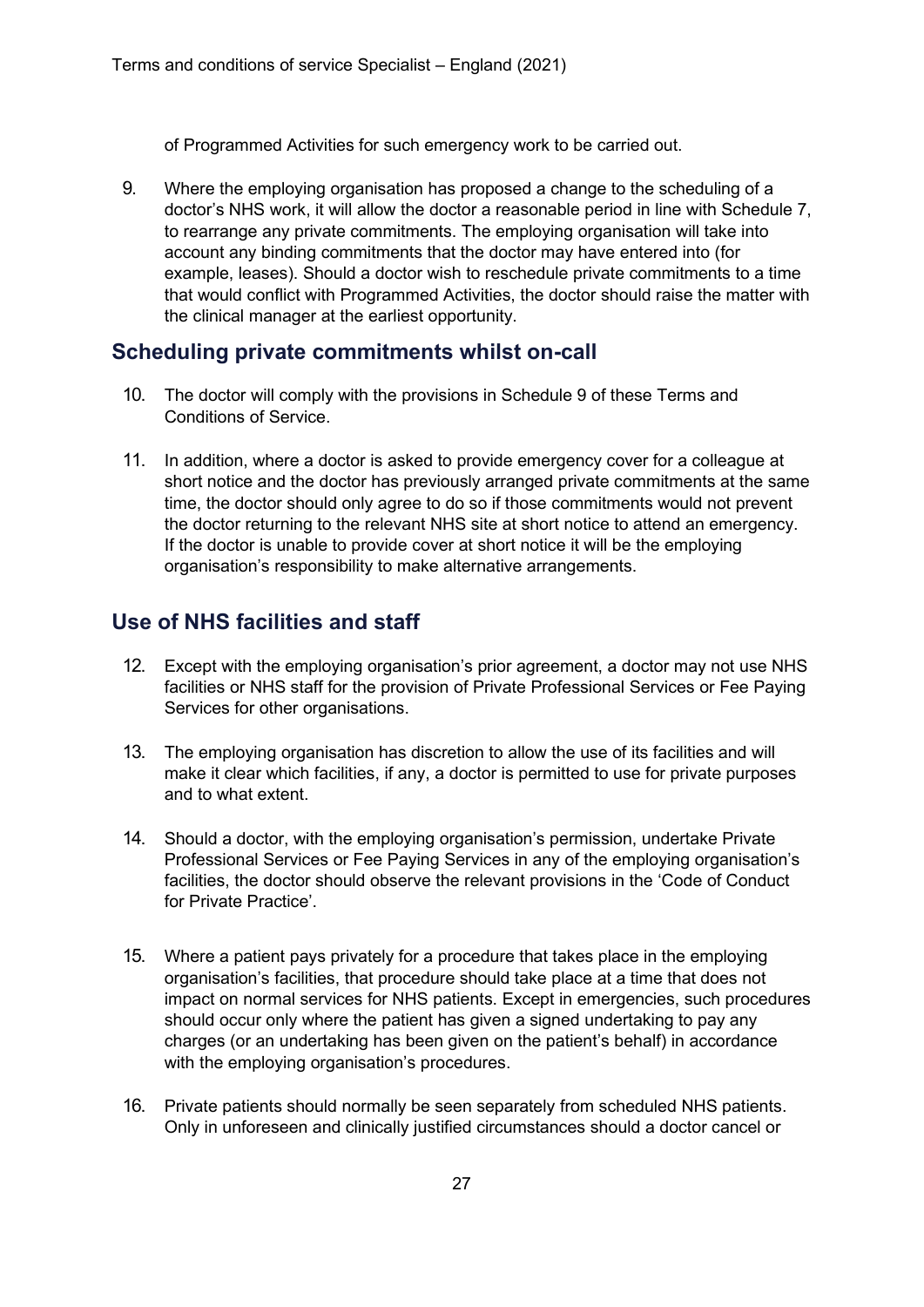delay a NHS patient's treatment to make way for their private patient.

- 17. Where the employing organisation agrees that NHS staff may assist a doctor in providing Private Professional Services, or provide private services on the doctor's behalf, it is the doctor's responsibility to ensure that these staff are aware that the patient has private status.
- 18. The doctor has an obligation to ensure, in accordance with the employing organisation's procedures, that any patient whom the doctor admits to the employing organisation's facilities is identified as private and that the responsible manager is aware of that patient's status.
- 19. The doctor will comply with the employing organisation's policies and procedures for private practice.

#### **Patient enquiries about private treatment**

- 20. Where, in the course of their duties, a doctor is approached by a patient and asked about the provision of Private Professional Services, the doctor may provide only such standard advice as has been agreed with the employing organisation for such circumstances.
- 21. The doctor will not during the course of their Programmed Activities make arrangements to provide Private Professional Services, nor ask any other member of staff to make such arrangements on their behalf, unless the patient is to be treated as a private patient of the employing organisation.
- 22. In the course of their Programmed Activities, a doctor should not initiate discussions about providing Private Professional Services for NHS patients, nor should the doctor ask other staff to initiate such discussions on their behalf.
- 23. Where a NHS patient seeks information about the availability, or waiting times, for NHS services and/or Private Professional Services, the doctor is responsible for ensuring that any information the doctor provides, or arranges for other staff to provide on their behalf is accurate and up-to-date.

#### **Promoting improved patient access to NHS care**

24. Subject to clinical considerations, the doctor is expected to contribute as fully as possible to reducing waiting times and improving access and choice for NHS patients. This should include ensuring that patients are given the opportunity to be treated by other NHS colleagues or by other providers where this will reduce their waiting time and facilitating the transfer of such patients.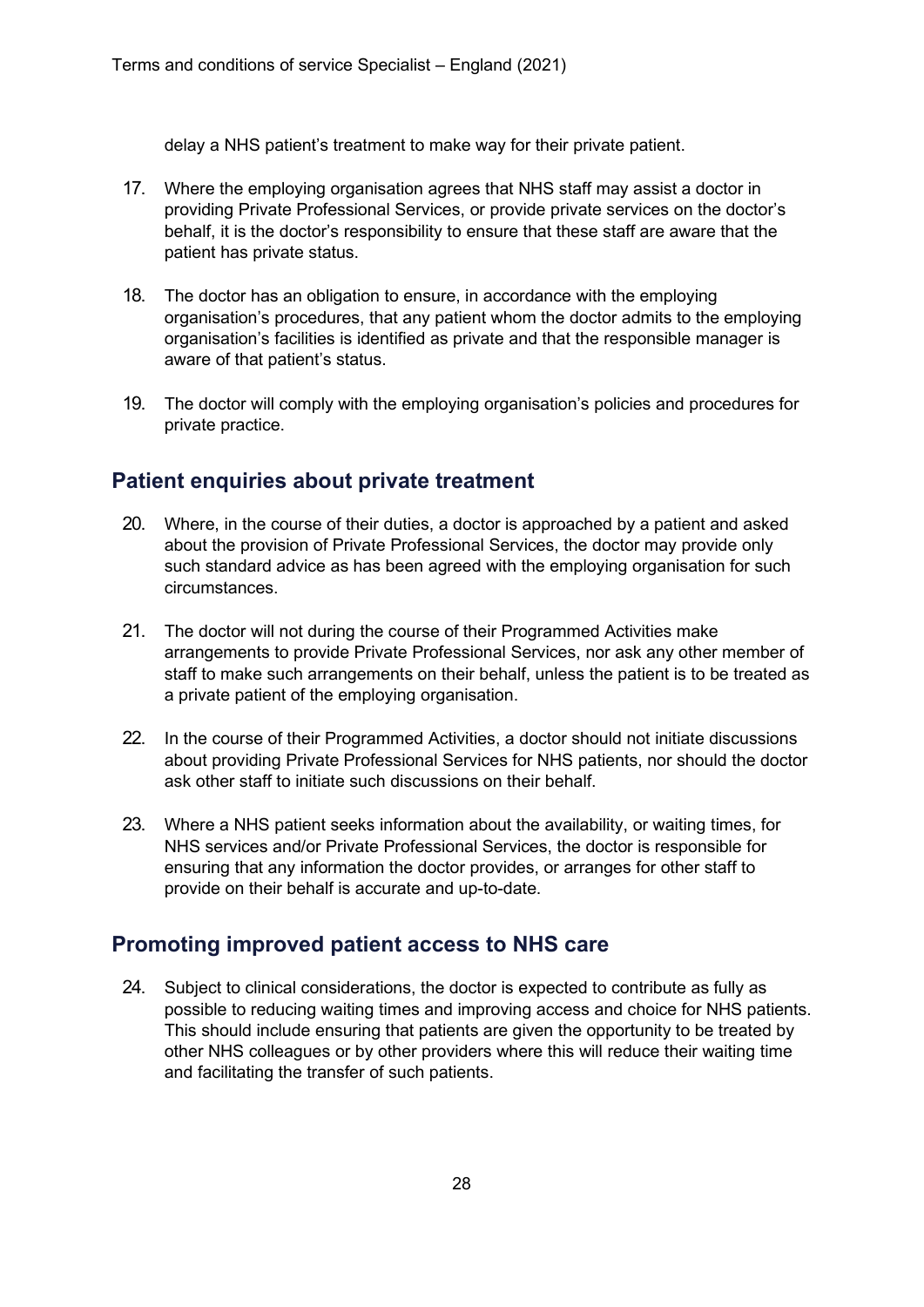#### **Increasing NHS capacity**

25. The doctor will make all reasonable efforts to support initiatives to increase NHS capacity, including appointment of additional medical staff and changes to ways of working.

#### **Fee Paying Services**

- 26. Fee Paying Services are services that are not part of Contractual or Consequential Services and not reasonably incidental to them. Fee Paying Services include:
	- a. work on a person referred by a Medical Adviser of the Department for Work and Pensions, or by an Adjudicating Medical Authority or a Medical Appeal Tribunal, in connection with any benefits administered by an Agency of the Department for Work and Pensions;
	- b. work for the Criminal Injuries Compensation Authority, when a special examination is required or an appreciable amount of work is involved in making extracts from case notes;
	- c. work required by a patient or interested third party to serve the interests of the person, their employer or other third party, in such non-clinical contexts as insurance, pension arrangements, foreign travel, emigration, or sport and recreation. (This includes the issue of certificates confirming that inoculations necessary for foreign travel have been carried out, but excludes the inoculations themselves. It also excludes examinations in respect of the diagnosis and treatment of injuries or accidents);
	- d. work required for life insurance purposes;
	- e. work on prospective emigrants including X-ray examinations and blood tests;
	- f. work on persons in connection with legal actions other than reports which are incidental to the doctor's Contractual and Consequential Duties, or where the doctor is giving evidence on the doctor's own behalf or on the employing organisation's behalf in connection with a case in which the doctor is professionally concerned;
	- g. work for coroners, as well as attendance at coroners' courts as expert witnesses;
	- h. work requested by the courts on the medical condition of an offender or defendant and attendance at court hearings as expert witnesses, otherwise than in the circumstances referred to above;
	- i. work on a person referred by a medical examiner of HM Armed Forces Recruiting Organisation;
	- j. work in connection with the routine screening of workers to protect them or the public from specific health risks, whether such screening is a statutory obligation laid on the employing organisation by specific regulation or a voluntary undertaking by the employing organisation in pursuance of its general liability to protect the health of its workforce;
	- k. occupational health services provided under contract to other NHS, independent or public sector employers;
	- l. work on a person referred by a medical referee appointed under the Workmen's Compensation Act 1925 or under a scheme certified under section 31 of that Act;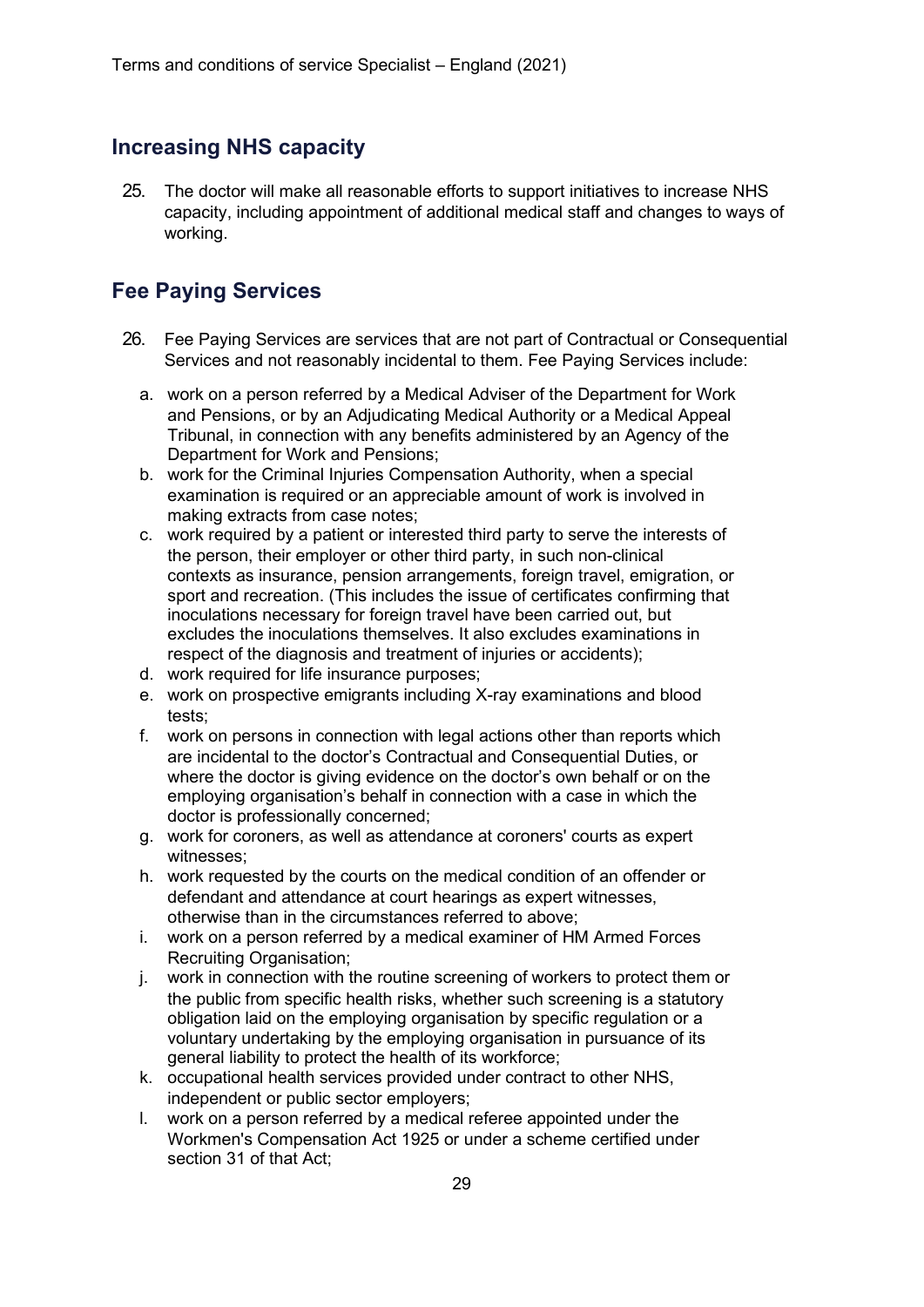- m. work on prospective students of universities or other institutions of further education, provided that they are not covered by Contractual and Consequential Services. Such examinations may include chest radiographs;
- n. examinations and recommendations under Part II of the Mental Health Act 1983 or Mental Capacity Act 2005 (specifically Deprivation of Liberty Safeguards assessments), where it follows examination as an in-patient, at an out-patient clinic or where given as a result of a domiciliary consultation:
	- if given by a doctor who is not on the staff of the relevant employer where the patient is examined; or
	- if given by a doctor on the staff of the relevant employer where the patient is examined but is conducted outside of their standard contracted hours, or is subject to agreed time-shifting arrangements; or
	- if the recommendation is given as a result of a special examination carried out at the request of a local authority officer; or
	- if the patient examined was not under the direct care of the doctor at the time of the examination;
- o. services performed by members of hospital medical staffs for government departments as members of medical boards;
- p. work undertaken on behalf of the Employment Medical Advisory Service in connection with research/survey work, i.e. the medical examination of employees intended primarily to increase the understanding of the cause, other than to protect the health of people immediately at risk (except where such work falls within Contractual and Consequential Services);
- q. completion of cremation form 4 and, where it is not completed by a Medical Examiner, cremation form 5;
- r. examinations and reports including visits to prison required by the Prison Service which do not fall within the doctor's Contractual and Consequential Services and which are not covered by separate contractual arrangements with the Prison Service;
- s. examination of blind or partially-sighted persons for the completion of form CVI, except where the information is required for social security purposes, or an Agency of the Department for Work and Pensions, or the Employment Service, or the patient's employer, unless a special examination is required, or the information is not readily available from knowledge of the case, or an appreciable amount of work is required to extract medically correct information from case notes
- 27. Fee Paying Services may also include work undertaken by public health doctors, including services to a local or public authority of a kind not provided by the NHS, such as:
	- a. work as a medical referee (or deputy) to a cremation authority and signing confirmatory medical (cremation) certificates;
	- b. medical examination in relation to staff health schemes of local authorities and fire and police authorities;
	- c. lectures to those other than NHS staff;
	- d. medical advice in a specialised field of communicable disease control;
	- e. work for water authorities, including medical examinations in relation to staff health schemes;
	- f. attendance as a witness in court;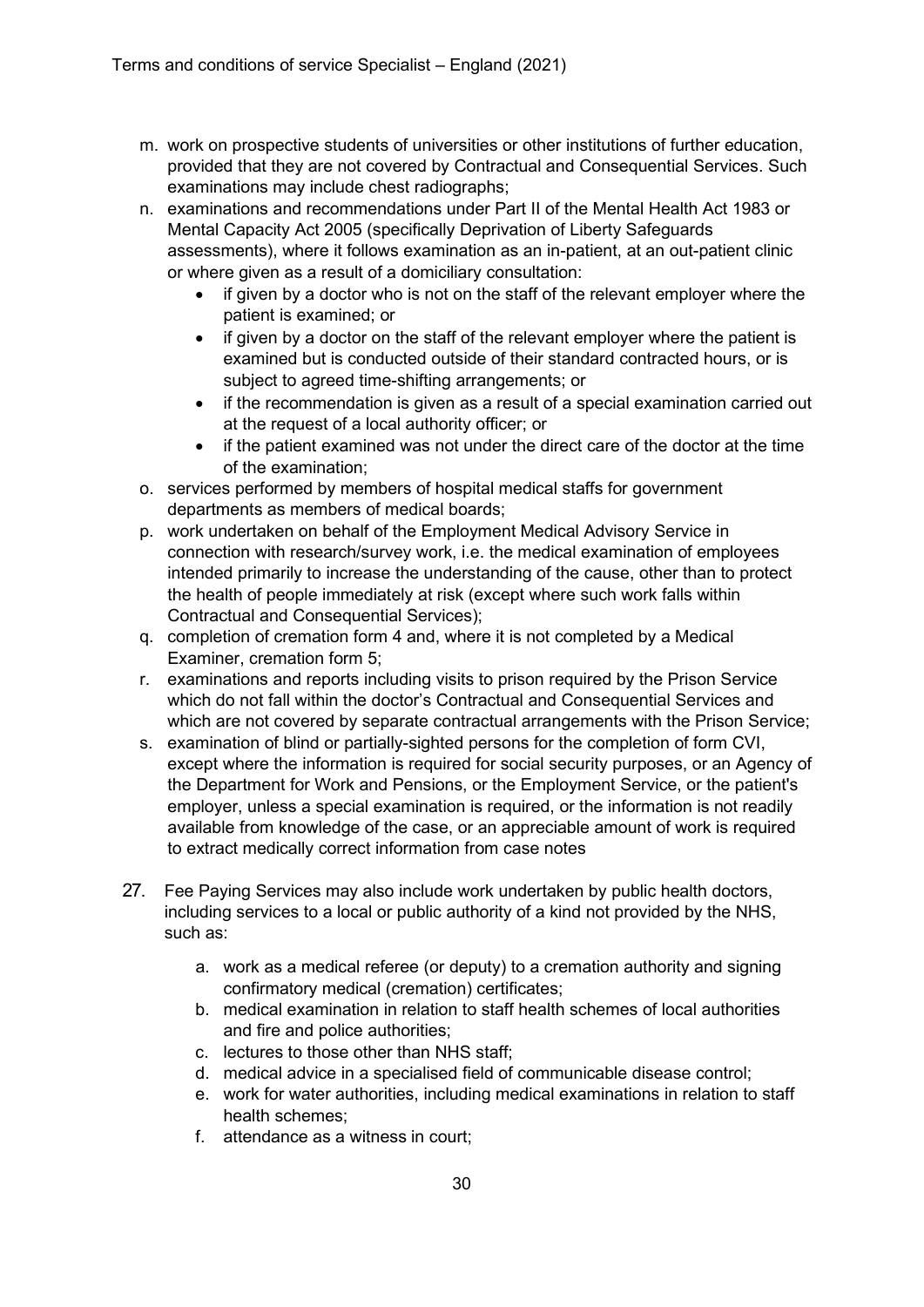- g. medical examinations and reports for commercial purposes, e.g. certificates of hygiene on goods to be exported or reports for insurance companies;
- h. advice to organisations on matters on which the doctor is acknowledged to be an expert;
- i. examinations and recommendations under Part II of the Mental Health Act 1983 [or the Mental Capacity Act 2005].

#### **Principles governing receipt of additional fees**

- 28. In the case of the following services, the doctor will not be paid an additional fee, or if paid a fee - the doctor must remit the fee to the employing organisation:
	- any work in relation to the doctor's Contractual and Consequential Services;
	- duties which are included in the doctor's Job Plan, including any Additional Programmed Activities which have been agreed with the employing organisation:
	- Fee Paying Services for other organisations carried out during the doctor's Programmed Activities, unless the work involves minimal disruption and the employing organisation agrees that the work can be done in NHS time without the employer collecting the fee;
	- domiciliary consultations carried out during the doctor's Programmed Activities;
	- lectures and teaching during the course of the doctor's clinical duties;
	- lectures and teaching that are not part of the doctor's clinical duties, but are undertaken during the doctor's Programmed Activities.

This list is not exhaustive and as a general principle (save as set out in paragraph 2 below), work undertaken during Programmed Activities will not attract additional fees.

- 29. Services for which the doctor can retain any fee that is paid:
	- Fee Paying Services carried out in the doctor's own time, or during annual or unpaid leave;
	- Fee Paying Services carried out during the doctor's Programmed Activities that involve minimal disruption to NHS work and which the employing organisation agrees can be done in NHS time without the employer collecting the fee;
	- domiciliary consultations undertaken in the doctor's own time, though it is expected that such consultations will normally be scheduled as part of Programmed Activities:<sup>[3](#page-30-0)</sup>
	- Private Professional Services undertaken in the employing organisation's facilities and with the employing organisation's agreement during the doctor's own time or during annual or unpaid leave;
	- Private Professional Services undertaken in other facilities during the doctor's own time, or during annual or unpaid leave;

<span id="page-30-0"></span> $3$  And only for a visit to the patient's home at the request of a general practitioner and normally in their company to advise on the diagnosis or treatment of a patient who on medical grounds cannot attend hospital.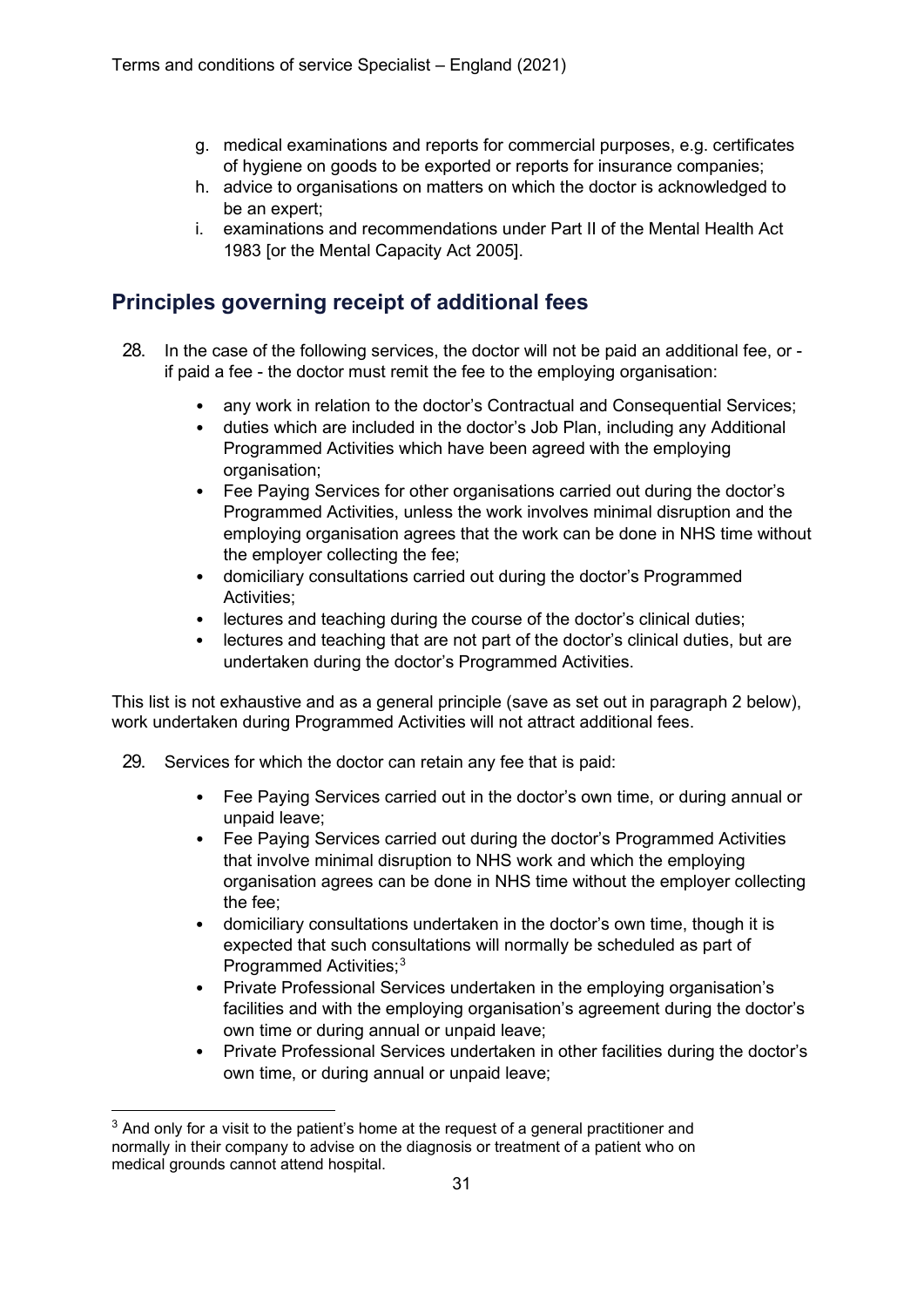• lectures and teaching that are not part of the doctor's clinical duties and are undertaken in the doctor's own time or during annual or unpaid leave.

This list is not exhaustive but as a general principle the doctor is entitled to the fees for work done in their own time, or during annual or unpaid leave.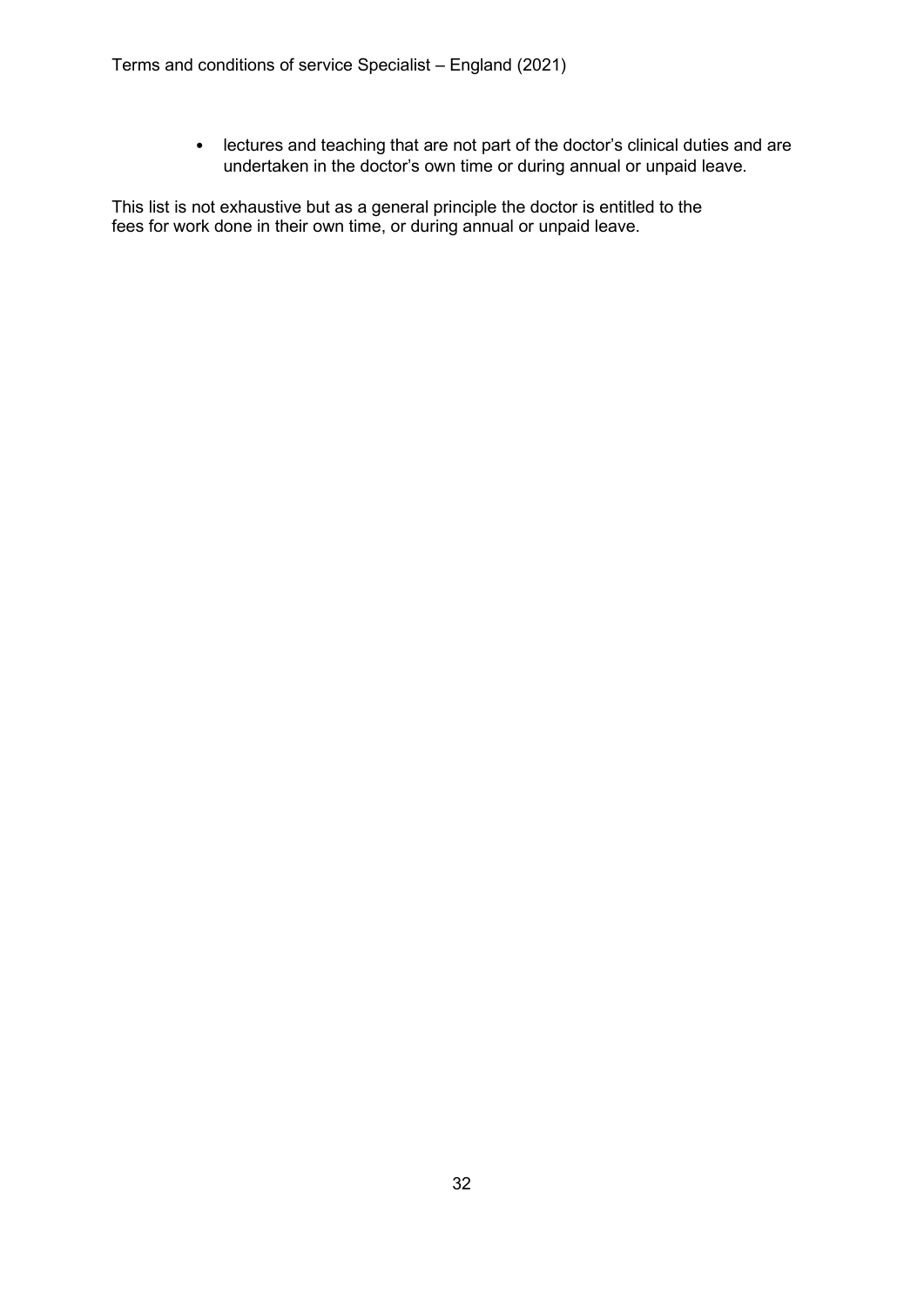### **Other conditions of employment**

#### **Outside employment and financial interests**

- 1. A doctor must declare:
	- any financial interest or relationship with an external organisation they may have which may conflict with the policies, business activity and decisions of the employing organisation; and/or
	- any financial or pecuniary advantage they may gain whether directly or indirectly as a result of a privileged position within the employing organisation.
- 2. It is the responsibility of the doctor to ensure they comply with their corporate responsibilities as set out in the organisation's standing financial instructions.

#### **Health assessment**

- 3. Doctors are required to notify their clinical manager or other designated official as soon as possible of any illness, disease or condition, or impact on wellbeing which prevents them from undertaking the full or partial range of their duties.
- 4. Where a doctor is unable to perform the full or partial range of their duties as a consequence of illness, disease, condition, or impact on wellbeing, the doctor or employer may request the organisation's occupational health services to undertake an assessment in accordance with local procedures.

#### **Facilities**

5. Where doctors are required to work in the evening or at night or over weekends, employers will provide an appropriate level of access to supporting facilities (rest areas, access to food and drink) as agreed locally as necessary for safe and effective provision of services.

#### **Research**

6. All research must be managed in accordance with the requirements of the UK Policy Framework for Health and Social Care Research. Doctors must comply with all reporting requirements, systems and duties of action put in place by the employing organisation to deliver research governance. Doctors must also comply with the GMC guidance 'Good Practice in Research' as from time to time amended.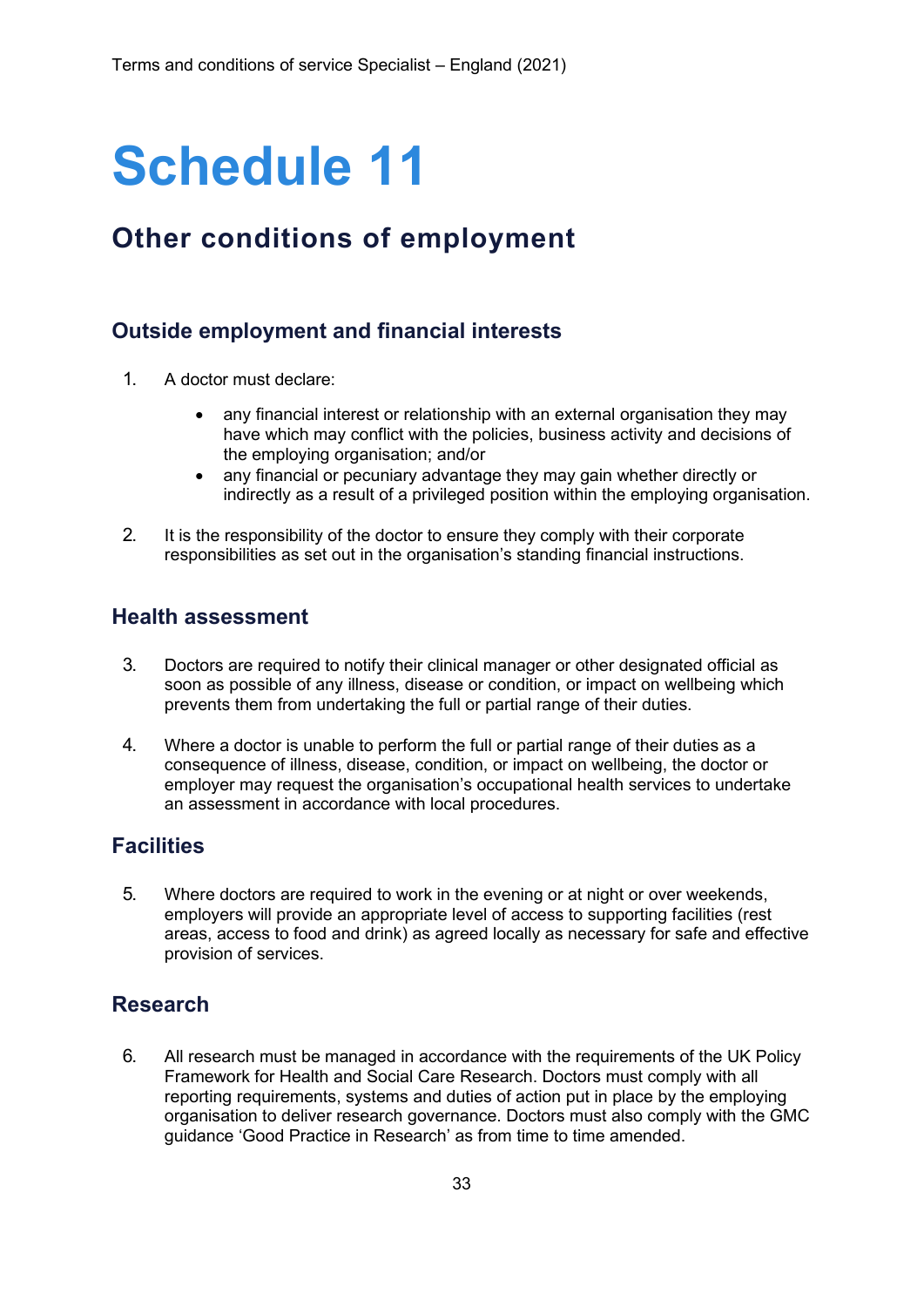#### **Publications**

- 7. A doctor shall be free, without prior consent of the employing organisation, to publish material and to deliver lectures or speak at an event, whether on matters arising out of their NHS employment or not. This freedom is subject to the requirements regarding information of a confidential nature set out in paragraphs 9-11 below, and the requirements regarding research set out in paragraph 6 above. Such communications, whether or not these activities take place in the doctor's own time, must be in good faith and without malice, and are subject to the employing organisation's protocols and practices (including those on social media usage and the press) and provided the doctor is able to comply with their Job Plan. The doctor must also follow guidance from the relevant regulatory bodies.
- 8. The doctor should be aware of the employing organisation's local policy regarding intellectual property. Where payment is received, the doctor should comply with the requirements of Schedule 10.

#### **Confidentiality**

- 9. A doctor has an overriding professional obligation to maintain patient confidentiality as described by guidance from the regulatory bodies, and employer policies from time to time in force, subject to relevant legal exceptions.
- 10. A doctor must not disclose, without permission, any information of a confidential nature concerning other employees or contracted workers, except where there is an overriding public interest or legal obligation to do so.
- 11. A doctor must not disclose, without permission, any information of a confidential nature concerning the business of the employer or of contractors of the employer, save where there is an overriding public or patient safety interest or legal obligation to do so.

#### **Raising concerns**

- 12. Should a doctor have cause for genuine concern about an issue (including one that would normally be subject to the requirements regarding information of a confidential nature set out in paragraph 9-11 above) the doctor has a professional obligation to raise that concern. A doctor should raise concerns, in accordance with local policy (for example through Freedom to Speak Up Guardians) and shall not be subject to any detriment for raising such concerns, including those regarding a third party.
- 13. If a doctor believes that a disclosure of any concern regarding malpractice, patient safety, the safety of doctors, other employees or contracted workers, financial impropriety or any other serious risk (including one that would normally be subject to paragraph 9-11 above) would be in the public interest, they have a right and a duty to speak out and be afforded statutory protection as required under the Public Interest Disclosure Act 1998 (PIDA) as amended from time to time. As far as practicable, local procedures for disclosure of information in the public interest should be followed.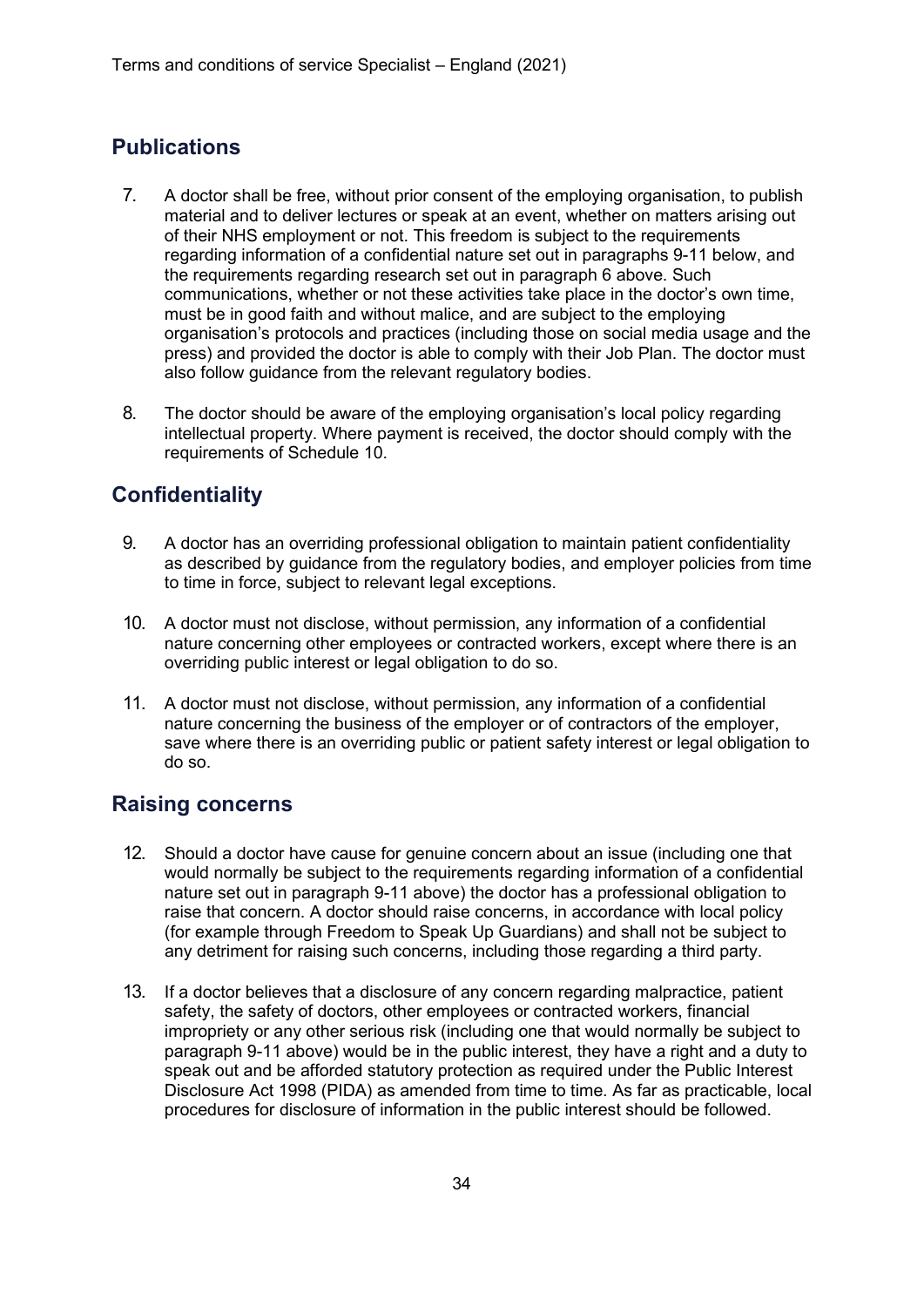#### **Travelling time**

- 14. Where doctors are expected to spend time on more than one site during the course of a day, travelling time to and from their main base to other sites will be included as working time.
- 15. Travel to and from work for NHS emergencies, and 'excess travel' will count as working time. 'Excess travel' is defined as time spent travelling between home and a working site other than the doctor's main place of work, after deducting the time normally spent travelling between home and main place of work. Employers and doctors may need to agree arrangements for dealing with more complex working days. Travelling time between a doctor's main place of work and home or private practice premises will not be regarded as part of working time.

#### **Intellectual property**

16. The doctor must comply with the employing organisation's policies and procedures for intellectual property. These will reflect the NHS as an innovative organisation: a framework and guidance on the management of intellectual property in the NHS, as amended from time to time.

#### **Transfer of information**

- 17. On commencement of employment with an employing organisation, a doctor's personal data will be uploaded to the Electronic Staff Record (or other agreed systems) to allow the employing organisation to effectively manage the workforce leading to improved efficiency and improved patient safety.
- 18. Personal data will be transferred from one NHS organisation to another if your employment transfers. The employing organisations shall comply with the provisions of the Data Protection Act 2018 at all times and shall ensure that they have in place appropriate systems to protect the security of any information being transferred.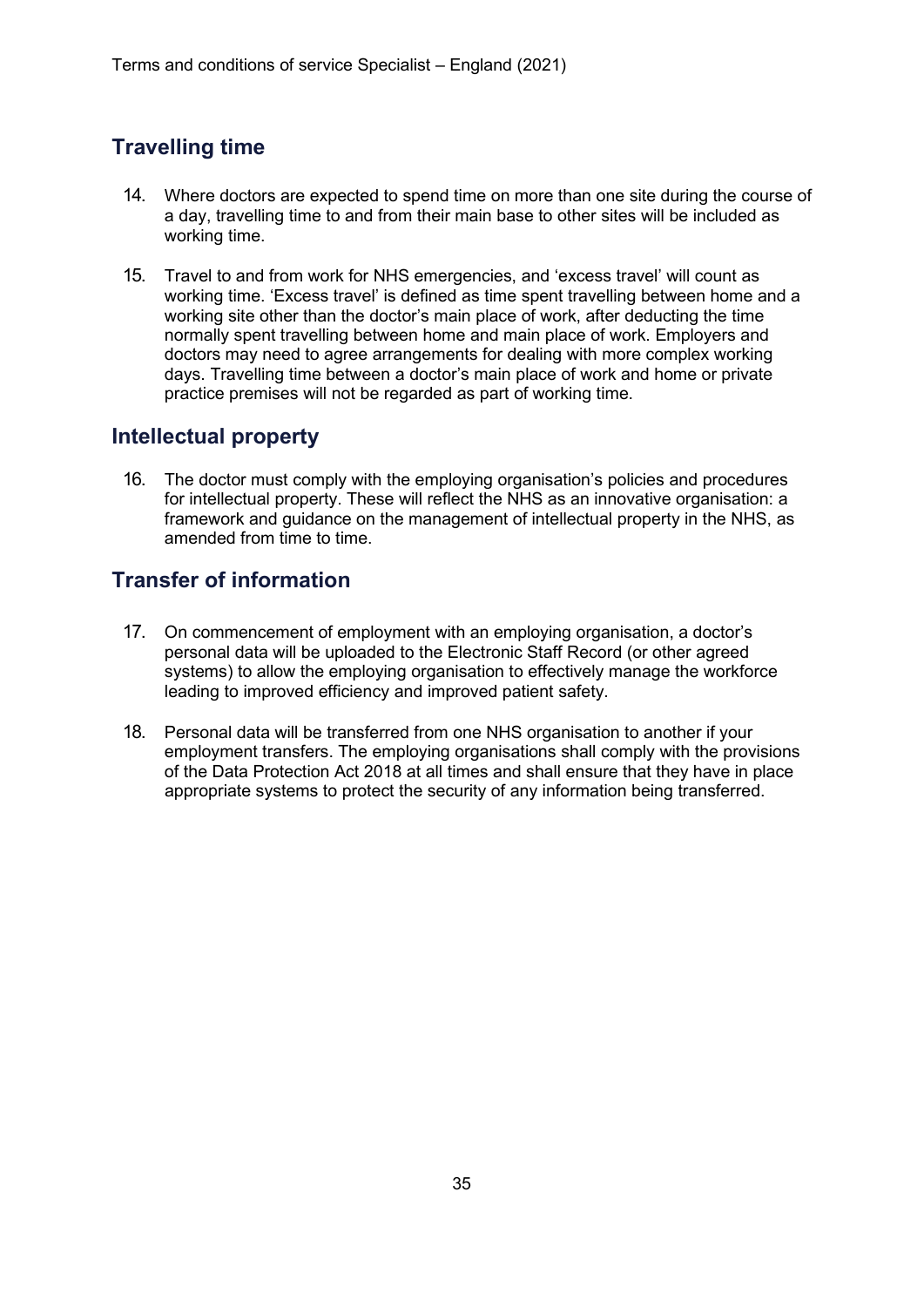### **Pay and other Allowances**

- 1. Doctors shall be paid at the rates set out in Appendix 1.
- 2. The value of pay for part-time doctors will be pro rata to the levels in Appendix 1, based on the number of agreed weekly Programmed Activities in the doctor's Job Plan as a proportion of the 10 required Programmed Activities for full-time doctors.
- 3. Payment shall be made to a locum doctor at the rate set out in Appendix 1.

#### **Starting salaries, pay progression dates and counting of previous service**

- 4. Except as provided for elsewhere in these Terms and Conditions of Service, doctors shall on their first appointment in this grade be paid at the minimum point of the scale. Their pay progression date shall be the date of commencing their first appointment in this grade.
- 5. Where doctors are appointed to a post in the Specialist grade having already given substantive service in one or more posts in that grade or equivalent, or a higher grade (measured in terms of the current maximum rate of full-time basic salary), all such service shall be counted in determining their starting salary.
- 6. Employers may set basic salary at a higher pay point to recognise non-NHS experience in the specialty at an equivalent level.
- 7. Where doctors have held a regular appointment in the Specialist grade or equivalent, or higher grade, all subsequent NHS employed locum service in the specialist grade (or higher grade) shall count towards determining their starting salary as though it had been service in a substantive post.
- 8. All locum service in other cases of three or more continuous months' duration in the Specialist grade or equivalent, or a higher grade shall count towards determining the starting salary at the rate of one half on substantive appointment to that grade. Continuous locum service shall be taken to mean service as a locum in the employment of one or more NHS organisations uninterrupted by the tenure of a substantive appointment or by more than two weeks during which the doctor was not employed by the NHS.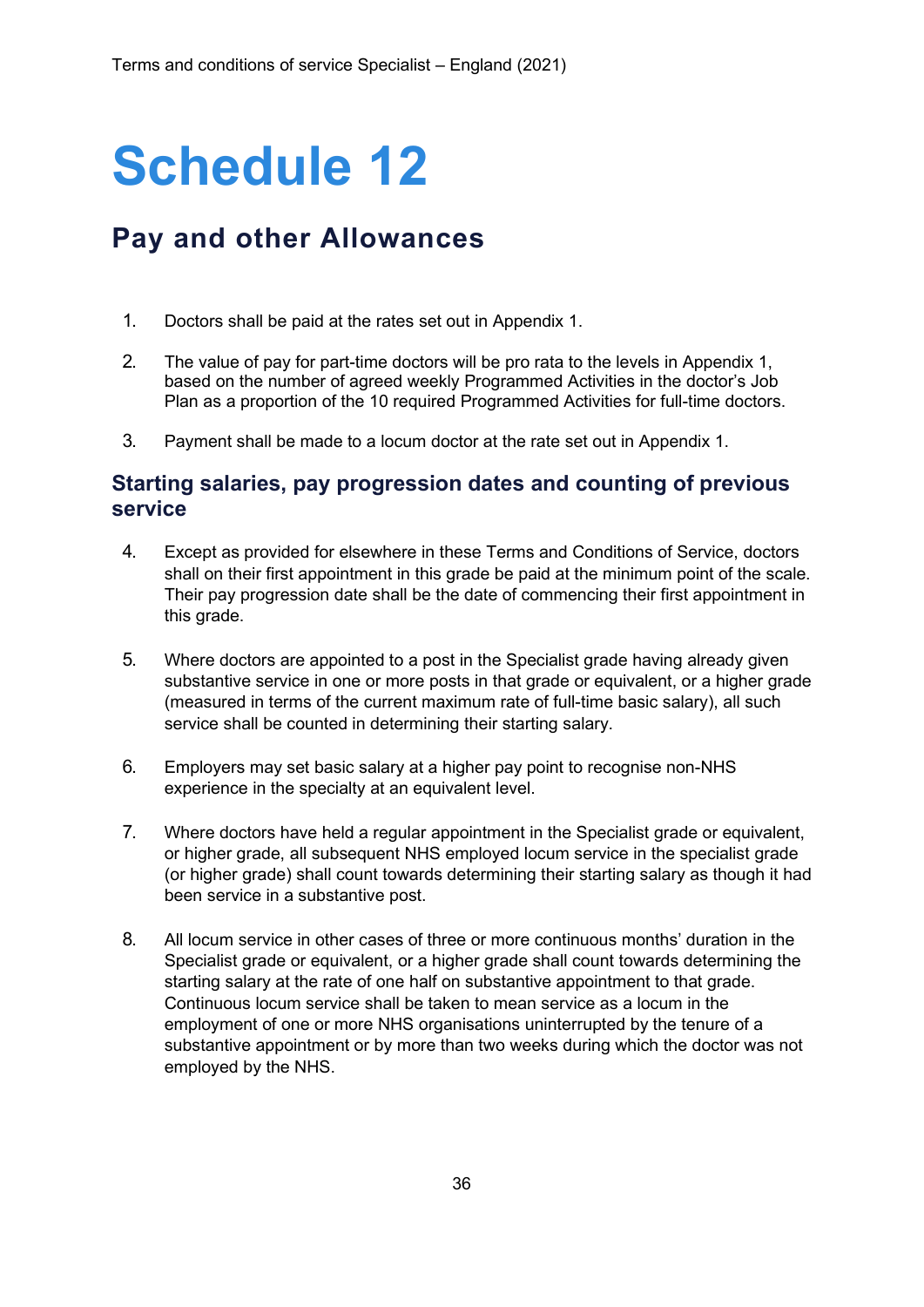#### **Counting of service whilst on leave**

- 9. Absence on leave with pay for annual leave, public holidays, sick leave, study leave, special leave and paid or unpaid maternity, paternity, parental or adoption leave shall be included for counting of service purposes.
- 10. Where a NHS organisation grants leave without pay to a doctor to accept a short term appointment of not more than three years in an overseas university or other position of similar standing this will also be included for counting of service purposes.

#### **Pay progression**

11. Doctors may become eligible for pay progression at the intervals set out in Appendix 1 on their pay progression date. See Schedule 13.

#### **Secondment opportunities**

- 12. Individuals who have been seconded to a training placement will return to their existing post at the end of the placement. Whilst on placement they will retain their Basic Salary and be paid for the hours worked during the secondment in accordance with their existing Terms and Conditions of Service including pay progression. The provisions outlined in Schedule 13, paragraphs 23 – 24 will apply.
- 13. Where individuals have taken an approved sabbatical for training purposes, agreed with the employer in line with their Personal Development Plan, the employer will have the discretion to apply pay progression that may have been reached in their absence. The provisions outlined in Schedule 13, paragraphs 23 – 24 will apply.

#### **Additional Programmed Activities**

14. The annual rate for an Additional Programmed Activity will be 10 per cent of Basic Salary. Where part-time doctors have contracted to undertake Additional Programmed Activities these will be paid at 10 per cent of full-time Basic Salary.

#### **Out of Hours Work**

15. See Schedule 8.

#### **On-Call Duties**

16. Doctors who are required to be on an on-call rota will be paid an on–call availability supplement. This shall be calculated as a percentage of full-time Basic Salary (excluding any Additional Programmed Activities, London Weighting allowance and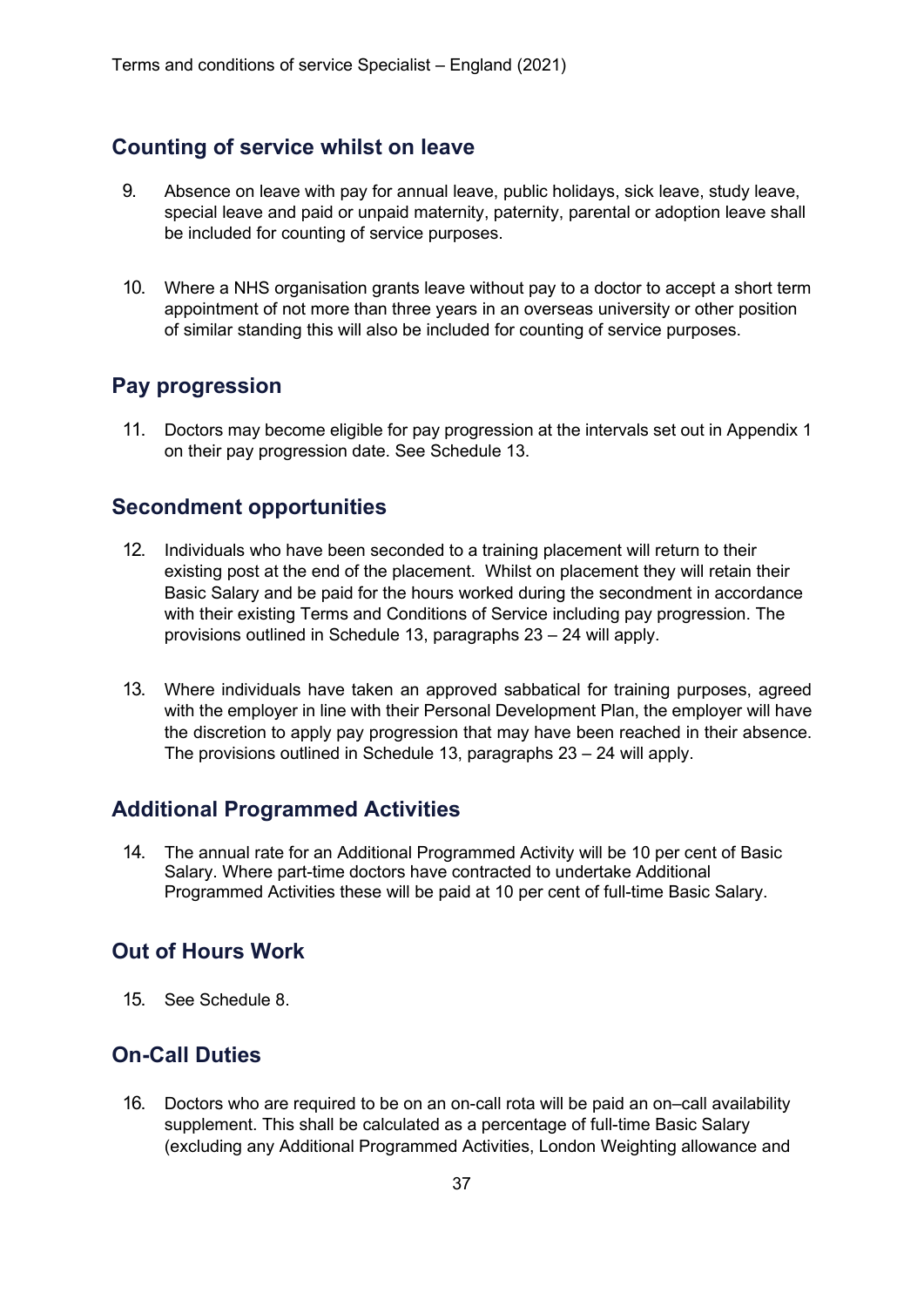any other fees, allowances or supplements). The availability supplement does not alter the amount of basic salary for any other purpose or calculation. The supplement payable will depend on the category and frequency of the on-call duties. The percentage rates are set out in Table 1 below.

- 17. The employing organisation will determine the category of the doctor's on-call duties for these purposes by making a prospective assessment of the typical nature of the response that the doctor is likely to have to undertake when called during an on-call period. This assessment will take into account the nature of the calls that the doctor typically receives whilst on-call. The two categories are:
	- Category A: this applies where the doctor is typically required to return immediately to site when called or has to undertake interventions with a similar level of complexity to those that would normally be carried out on site, such as telemedicine or complex telephone consultations;
	- Category B: this applies where the doctor can typically respond by giving telephone advice and/or by returning to work later.
- 18. Where there is a change to the doctor's contribution to the rota or the categorisation of the doctors on-call duties, the level of the availability supplement will be amended on a prospective basis. Where this results in a reduction in the level of availability supplement, there will be no protection arrangements in relation to previous entitlements. The doctor is entitled to challenge any changes to the assessment of oncall duties through the Job Planning process.

#### **Table 1**

#### **On-call availability supplement**

| <b>Frequency</b>                                    | Value of availability supplement as a percentage of<br>basic salary |                   |  |
|-----------------------------------------------------|---------------------------------------------------------------------|-------------------|--|
|                                                     | <b>Category A</b>                                                   | <b>Category B</b> |  |
| more frequent than or equal to 1<br>in 4            | 8%                                                                  | 3%                |  |
| less frequent than 1 in 4 or equal<br>to $1$ in $8$ | 5%                                                                  | 2%                |  |
| less frequent than 1 in 8                           | 3%                                                                  | 1%                |  |

19. If a doctor participates in an on-call rota then the frequency of this will be set out in their Job Plan.

#### **London Weighting Allowance**

20. Doctors whose place of work (i.e. where their principal duties lie) is within the boundaries of the former health authorities designated by paragraph 5, or in one of the units designated by paragraph 10, of Section 56 of the General Council Conditions of Service shall be paid London Weighting at the rate specified from time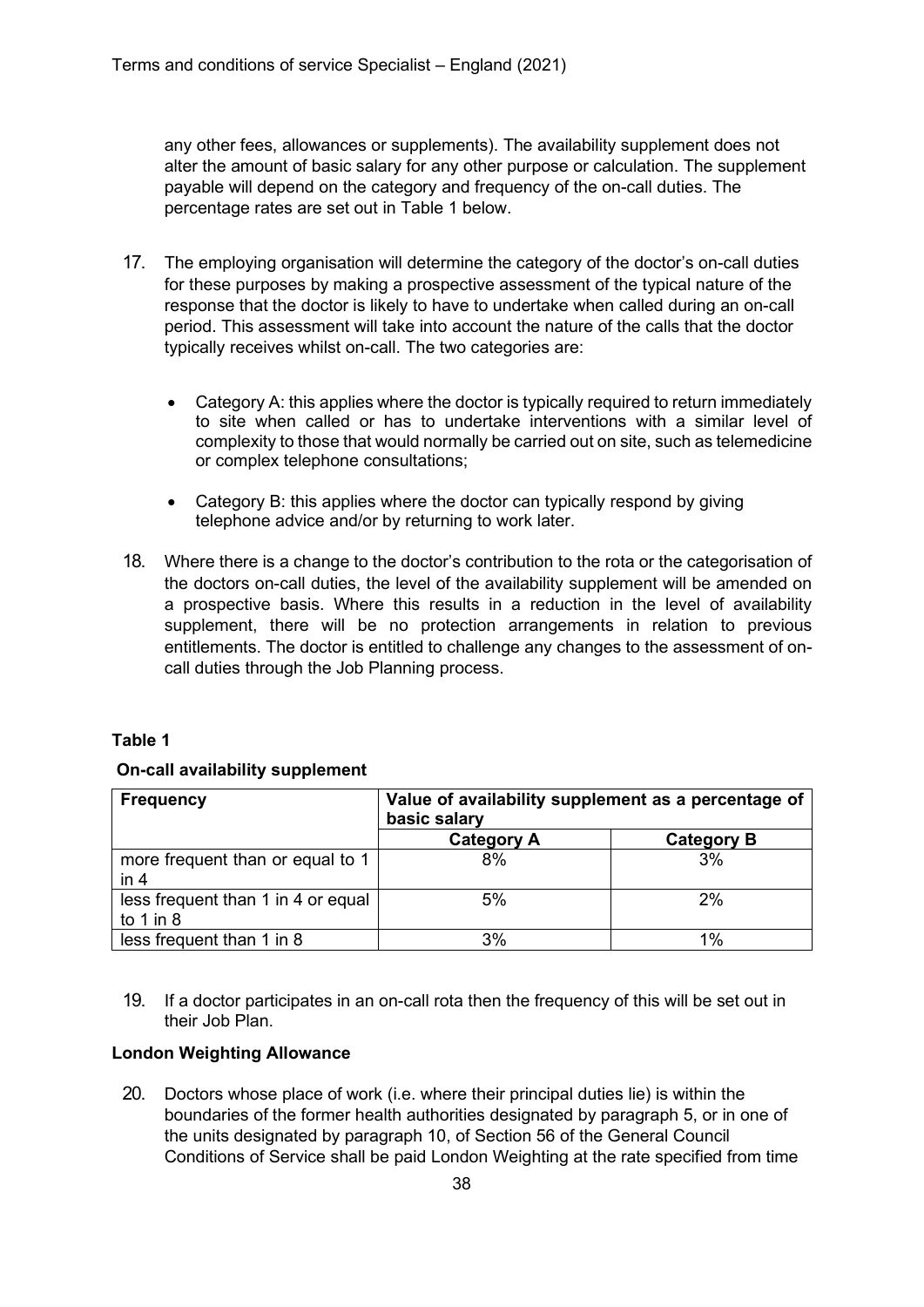to time in circulars advising national rates of pay.

- 21. Doctors whose place of work (i.e. where their principal duties lie) is within the boundaries of the former health authorities designated by paragraph 12 of Section 56 of the General Council Conditions of Service shall be paid London Weighting at the rate for the 'Fringe Zone' specified from time to time in circulars advising national rates of pay, unless the doctor is employed at a unit described in paragraph 20 above.
	- 22. A reduced rate of London Weighting is payable to resident staff who receive free accommodation.
	- 23. Part-time doctors shall receive the appropriate proportion of London Weighting.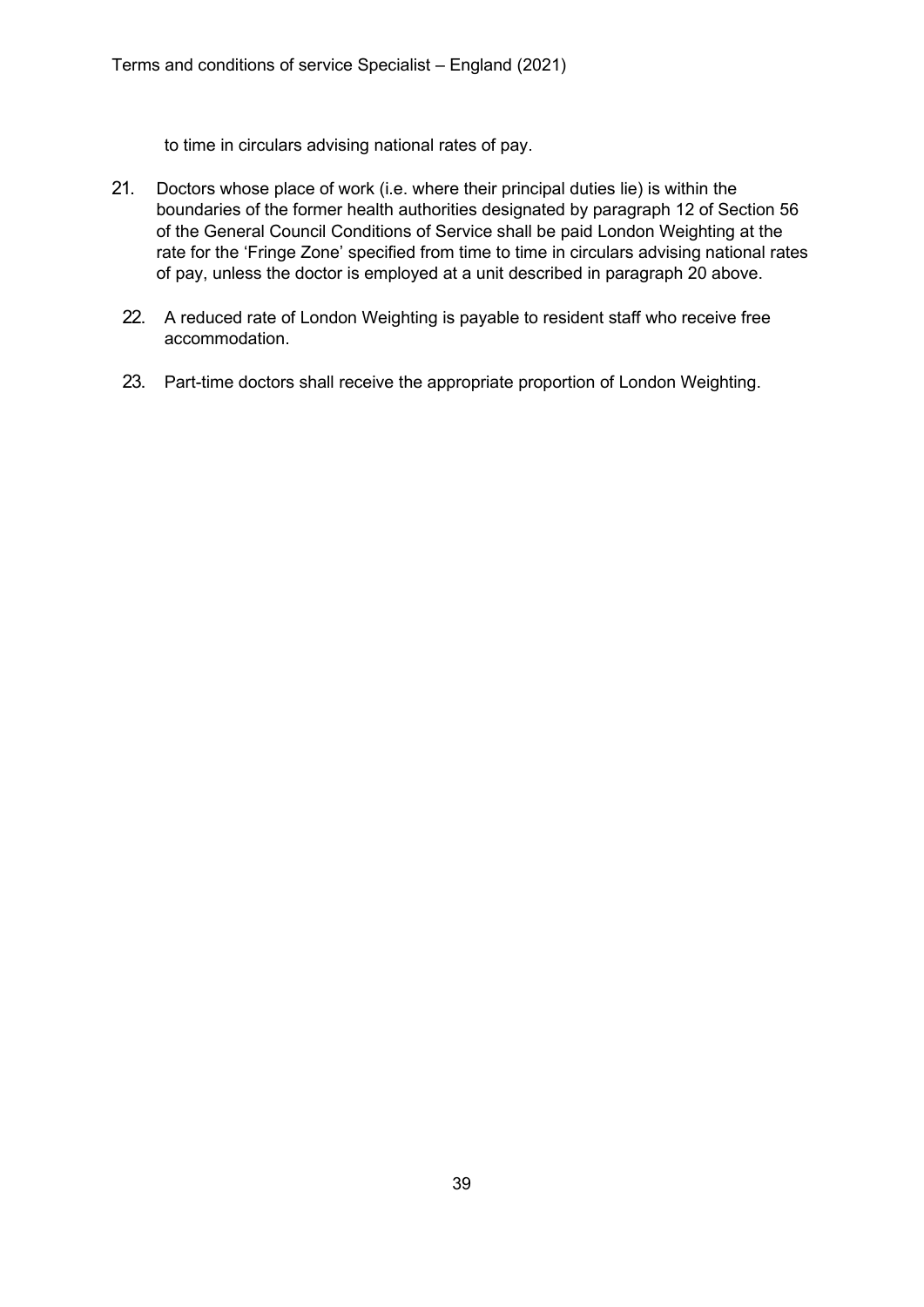### **Introduction to pay progression**

- 1. The grade is made up of three pay points. Doctors will be expected to spend a minimum of three years on each pay point and evidence the criteria set out in paragraph 3 below before moving to the next pay point.
- 2. The principles for progression through the grade are that:
	- The process should be fair and clear, as straightforward as possible to implement and neither the process nor the gathering and demonstrating of evidence should be onerous;
	- The evidence required must be as objective as possible; and,
	- Doctors should be given feedback on a continuing basis therefore there should be no unexpected discussions at any review.

#### **Standard pay progression**

- 3. Standard pay progression will require a doctor having:
	- participated satisfactorily in the job planning process on a yearly basis: - made every reasonable effort to meet the time and service commitments in their Job Plan and participated in the annual Job Plan review; - met the personal objectives in the Job Plan, or where this is not achieved for reasons beyond the doctor's control, made every reasonable effort to do so; - worked towards any changes identified in the last Job Plan review as being necessary to support achievement of joint objectives; and
	- participated satisfactorily in the medical appraisal process on a yearly basis in accordance with the GMC's requirements set out in 'Good Medical Practice' where the outcomes are in line with organisational standards and objectives; and
	- undertaken anonymous colleague and patient multi-source feedback (MSF) exercises since appointment/ last progression and demonstrate learning from the results. This learning will be considered as having been completed where the doctor has articulated learning points from the exercise and can demonstrate their delivery; and
	- performed a full audit cycle into a chosen aspect of their personal clinical practice and demonstrate any learning identified is being addressed. The audit will be chosen by the doctor and must be agreed with the clinical director as part of the job planning process; and
	- demonstrated ability to deliver learning to others by completion of either clinical or educational supervisor training and/or delivery of a minimum of one educational lecture/workshop relevant to area of practice to clinicians; and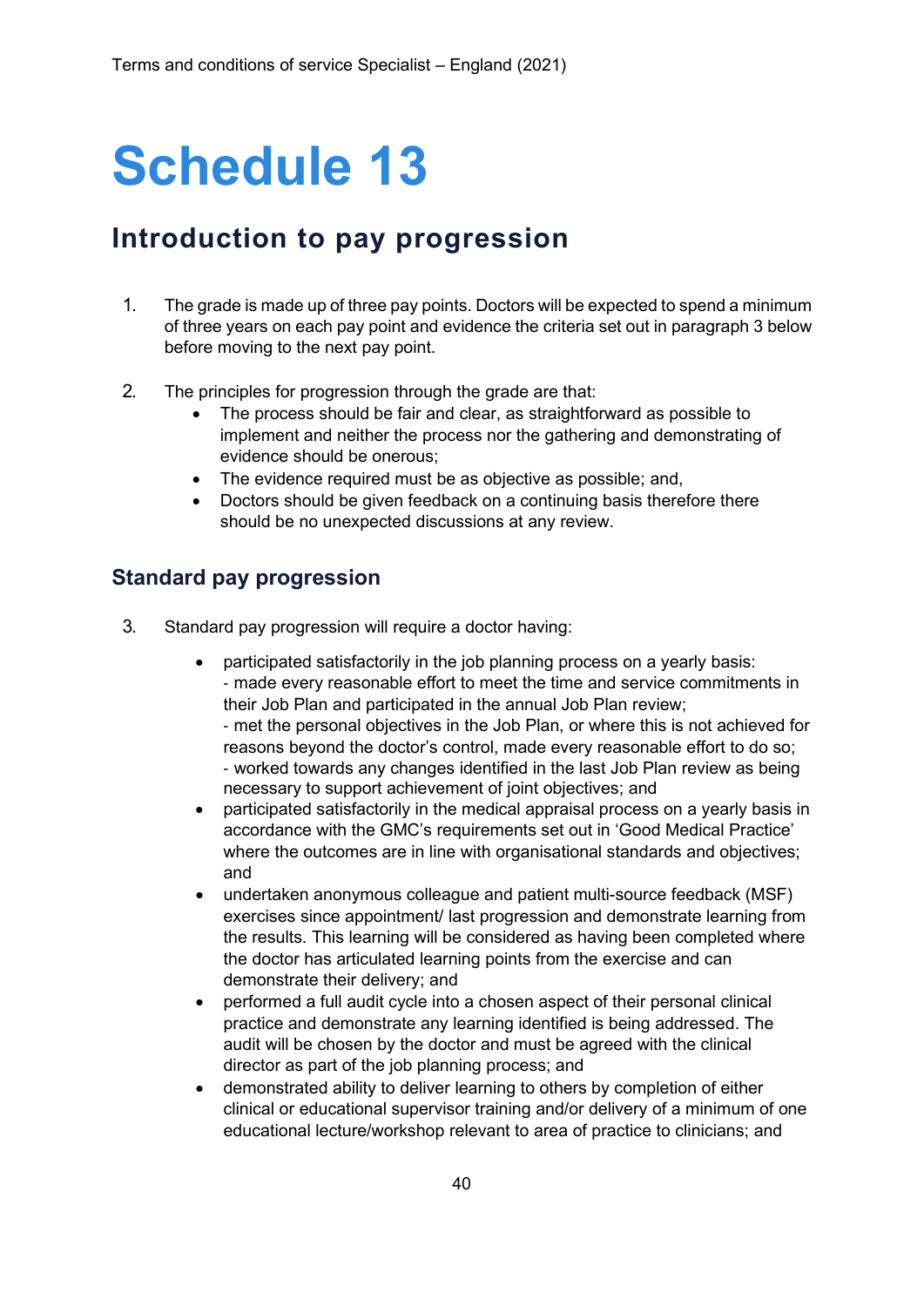- demonstrated yearly completion of the employing organisation's mandatory training, or where this is not achieved for reasons beyond the doctor's control, made every reasonable effort to do so; and
- No formal capability process in place; and
- No disciplinary sanction live on the doctor's record.
- 4. Capability process in paragraph 3 will be defined in the organisation's local policy and covers processes for dealing with lack of competence, including professional and clinical competence, and clear failure by an employee to achieve a satisfactory standard of work through lack of knowledge, ability or consistently poor performance. 'Process' means that there has been an outcome following an investigation which places the employee in a formal capability process (or as otherwise defined in local policy). Investigations, informal stages and processes for dealing with absence due to ill health are all excluded from this pay progression standard.
- 5. Disciplinary sanction' in paragraph 3 refers to sanctions in relation to conduct only, and excludes warnings applied in relation to absence due to ill health. It refers to formal disciplinary sanctions such as formal warnings. It does not include investigations, informal warnings, counselling or other informal activities that may come within a disciplinary policy.
- 6. If a disciplinary sanction in place at the time of the pay progression date and is subsequently repealed, for example as a result of a successful appeal, the pay progression will be backdated to the pay progression date if all other requirements have been met.

#### **Pay progression date**

- 7. The pay progression date is the anniversary of the date the individual first commenced employment in the Specialist grade or, for those doctors who are appointed to these Terms and Conditions of Service from the existing national contracts for associate specialists, their existing incremental date.
- 8. When changing roles within the same grade, whether at the same or a different employer, the pay progression date remains unchanged providing there is no break in continuous service.
- 9. The new pay structure describes the minimum length of service on a pay point required before staff are eligible to move to the next pay point.
- 10. Previous service with any NHS Employer counts in respect of reckonable service for pay progression eligibility.
- 11. Employers will have discretion to take into account service with employers outside the NHS, where it is judged to be relevant.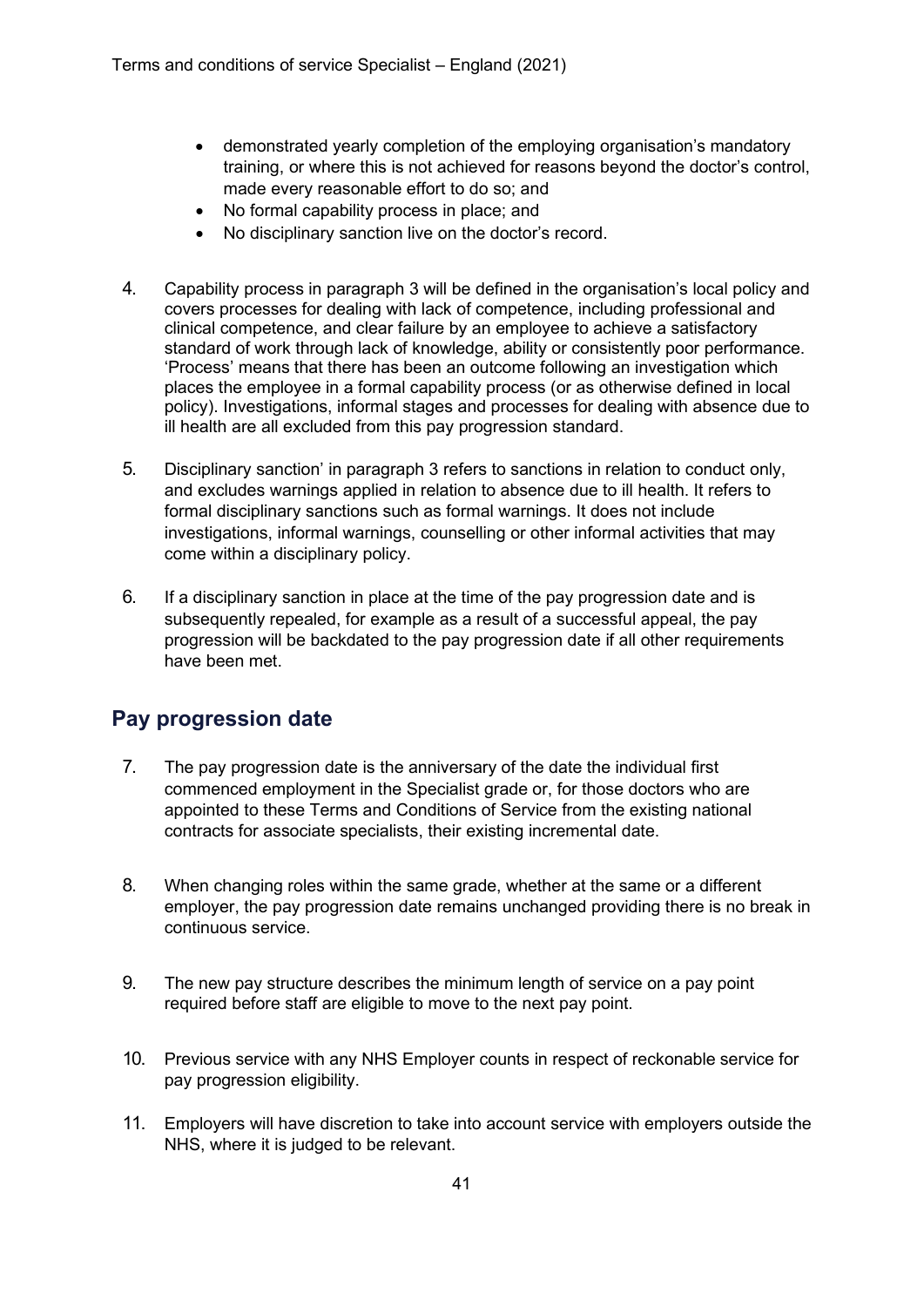#### **Process for pay progression (from 1 April 2023)**

- 12. The clinical director/medical director will have the overall responsibility of ensuring processes are in place to sign off pay progression. The submission process for pay progression is as follows:
	- Clinical managers will receive notification before a doctor's next pay progression date and initiate a meeting to review whether the requirements for progression have been met. This meeting will draw on the most recent medical appraisal and job plan review and consider the progression criteria set out in paragraph 3. It is not necessary to schedule appraisals and job plan reviews to coincide with pay progression dates.
	- A locally determined simple form, template or checklist should be used to support this process, which should be signed by the clinical manager and the doctor.
	- This will then be used as the basis for confirmation of movement to the next pay point.
- 13. Pay points will be closed on the payroll system. Once the pay progression review has been successfully completed it is the responsibility of the clinical manager to take the necessary action to open the pay point.
- 14. Clinical managers must ensure that the pay progression submission process is completed in a timely fashion to ensure that pay progression can be implemented in time for the doctor's pay progression date.
- 15. If the last appraisal or job plan review was not satisfactory but remedial actions have been successfully completed by the time of the pay progression review, the doctor will be able to progress without delay if they meet the other criteria.

#### **Decisions to delay pay progression**

- 16. It is expected that the doctor will achieve the required standards at the point of their pay progression date. Doctors should not be penalised if any element of the progression criteria has not been met for reasons beyond their control. Therefore, if the doctor has been prevented by any action or inaction on the part of the employer from satisfying any element of the progression criteria, they will not be prevented from moving to the next pay point. Employers and doctors will be expected to identify problems affecting the likelihood of meeting objectives as they emerge, rather than wait until the Job Plan review, to allow time for possible solutions to be found.
- 17. In situations where criteria in paragraph 3 have not been met, and there are no mitigating factors sufficient to justify this, it is expected that an individual's pay progression will be delayed for one year, subject to arrangements outlined in paragraphs 18-19 below.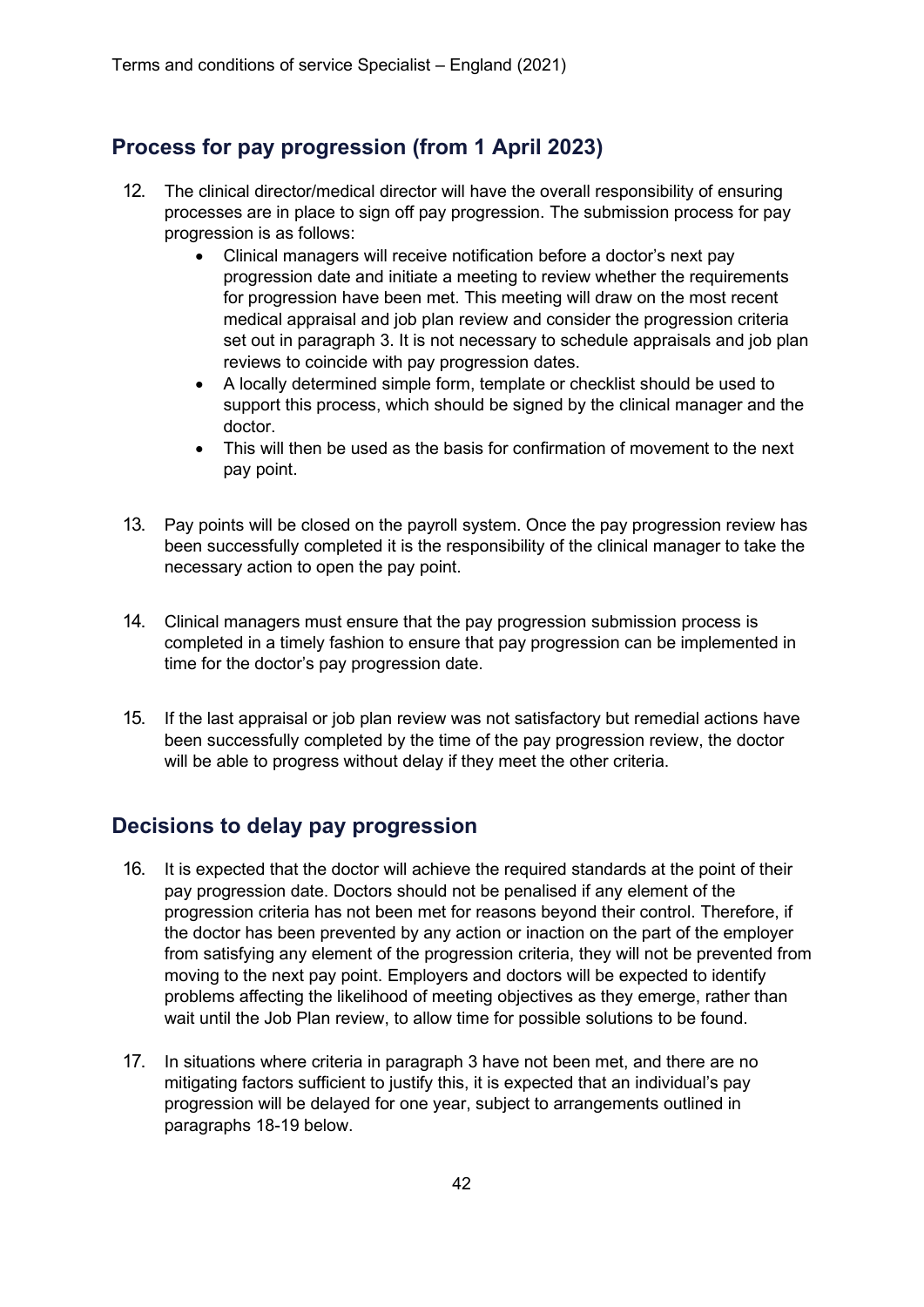- 18. The clinical manager must use the pay progression review meeting described in paragraph 12 to discuss the criteria that have not been met and review previous discussions about these, consider any mitigating factors, and record their decision.
- 19. The clinical manager should discuss and seek to agree a plan with the doctor for any remedial action needed to ensure that the required criteria for pay progression are met for the following year, including a timescale, and how any training and support needs will be met. The doctor must take all necessary steps to meet the requirements and the clinical manager must provide the necessary support.

#### **Absent from work when pay progression is due**

- 20. If a doctor is absent from work for reasons such as parental or sickness leave when pay progression is due, the principle of equal and fair treatment should be followed so that no detriment is suffered as a result.
- 21. In the case of planned long-term paid absence such as maternity, adoption and shared parental leave the pay progression review can be conducted early if this is reasonable and practical, allowing the pay progression to be applied on their pay progression date in their absence. If a pay progression review cannot be conducted prior to the pay progression date, pay progression should be automatically applied in the individual's absence from the pay progression date, subject to paragraph 20.
- 22. If there was a disciplinary sanction in place when pay progression is due, pay progression should not be applied in their absence.

#### **Moving to a New Employer**

23. If a doctor moves to a new employer shortly before pay progression is due, the new employer will be expected to carry out the review required, within three months of the date that the doctor begins work for the new employer ("the date of employment"). If progression is granted, pay shall be backdated to the pay progression date. If such a review is not undertaken by the new employer within three months following the date of employment the provisions of paragraph 16 shall apply.

#### **Mediation and appeals**

24. Where a doctor disputes a decision that they have not met the required criteria to progress to the next pay point, the mediation procedure and the appeal procedure should be followed. The mediation and appeal procedure is at Schedule 5 of the Terms and Conditions of Service.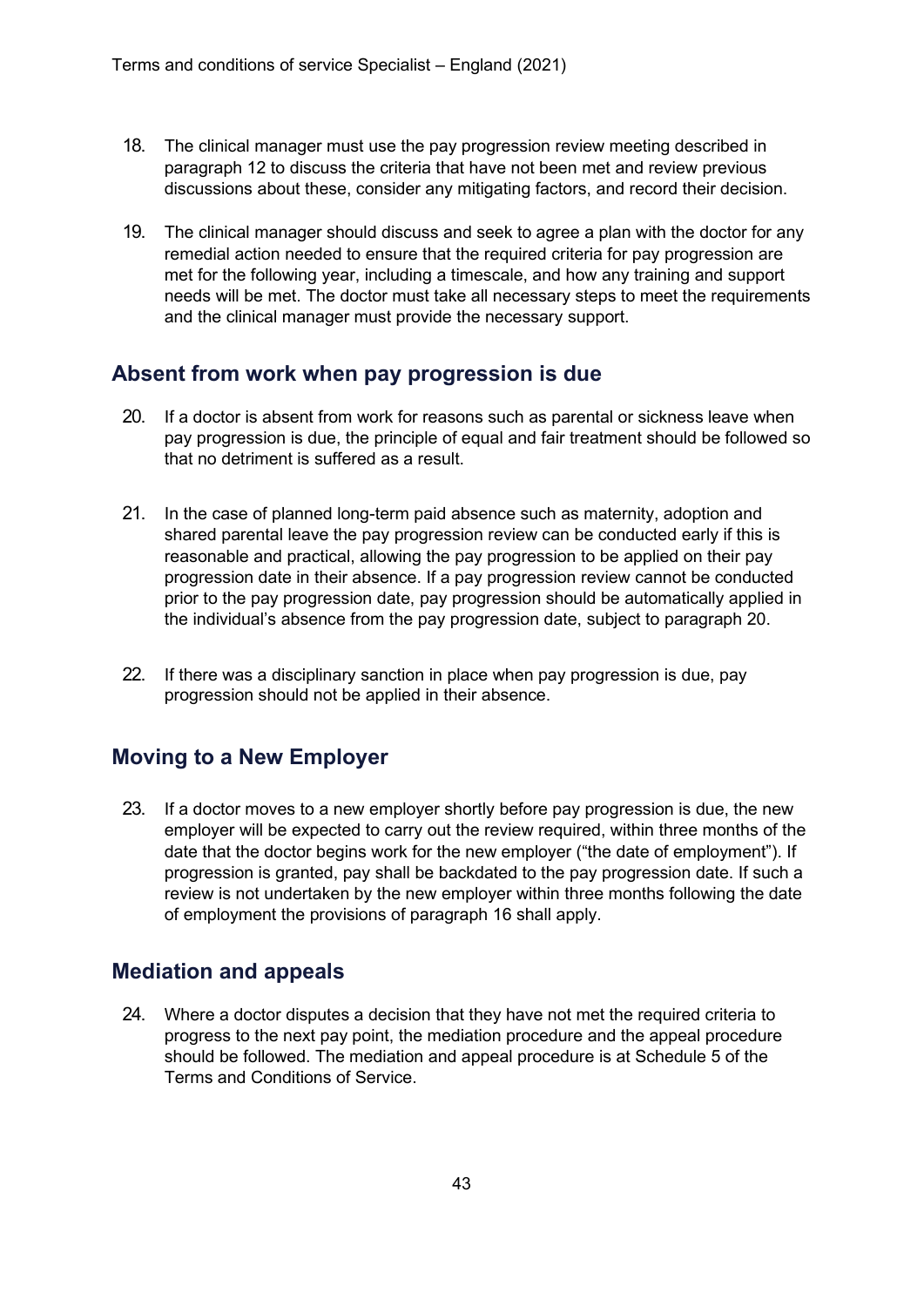### **Pension arrangements**

1. The doctor will be eligible for membership of a NHS Pension Scheme, the provisions of which are set out in the NHS Pension Scheme Regulations 1995 (as amended).

- 2. The following will be pensionable in the NHS Pension Scheme:
	- the doctor's basic salary (up to ten Programmed Activities);
	- any on-call availability supplement;
	- any London Weighting Allowance; and
	- fees for domiciliary visits not undertaken during Programmed Activities.
- 3. The following will not be pensionable in the NHS Pension Scheme:
	- travelling, subsistence, and other expenses paid as a consequence of the doctor's work for the employing organisation or the wider NHS;
	- any payments for Additional Programmed Activities that exceed 10 programmes activities per week;
	- any payments for work the doctor undertakes for Local Authorities, subject to local agreements to the contrary.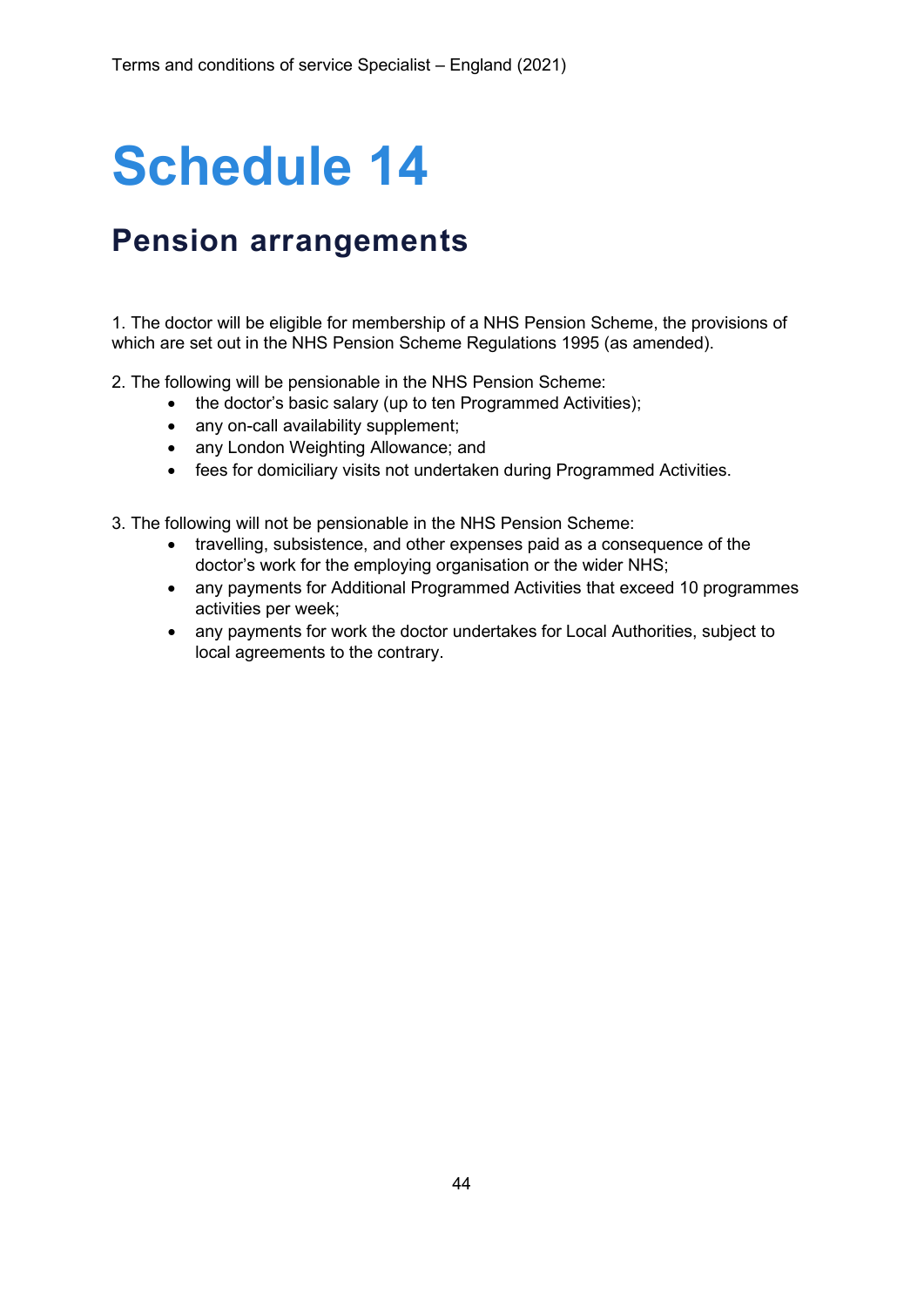### **Arrangements for leave**

#### **A. Annual leave and public holidays**

#### **Annual leave**

- 1. Doctors upon first appointment to the Specialist grade and who are not included in paragraph 2 below shall be entitled to annual leave at the rate of five weeks and two days a year.
- 2. Doctors who have completed a minimum of two years' service in the Specialist grade or Specialty Doctor grade and/or in equivalent grades or who had an entitlement to six weeks' annual leave a year or more in their immediately previous appointments shall be entitled to annual leave at the rate of six weeks and two days a year.
- 3. Doctors who have completed a minimum of seven years' service in the Specialist or Specialty Doctor grade and/or equivalent grades shall receive an additional day of annual leave and shall be entitled to annual leave at the rate of six weeks and three days a year.
- 4. The leave year runs from the anniversary date of the doctor's appointment or may be adjusted to a common start date in force in that employment at the discretion of the employer. No detriment to the doctor will arise from any leave year adjustment.
- 5. Annual leave should be discussed at the annual Job Plan review otherwise doctors shall provide a minimum of six weeks' notice of annual leave. Subject however to suitable arrangements having been made, doctors may take up to two days of their annual leave without seeking formal permission, provided that they give notification beforehand.
- 6. These leave entitlements include the two extra statutory days available in England in previous contracts.

#### **Carry over of annual leave**

7. Annual leave should be planned and scheduled so that the full allocation of annual leave is taken before the end of the doctor's leave year. Where doctors have been prevented by their employer from taking the full allowance of annual leave before the end of the leave year, the outstanding leave will normally be carried forward to the next leave year upon mutual agreement between the doctor and employer.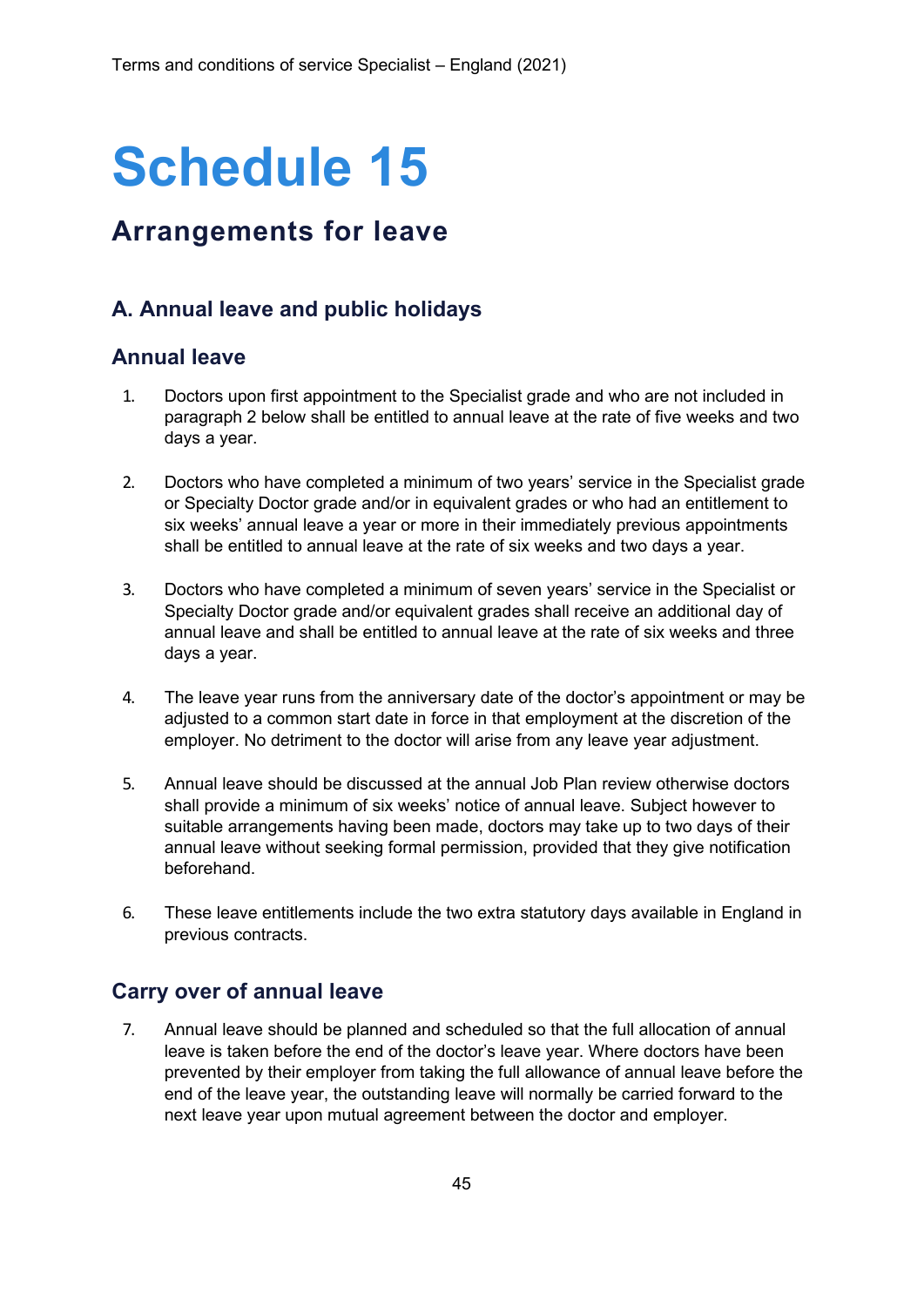- 8. Where a doctor has been allocated leave on dates not of their own choosing and they are subsequently prevented by sickness from taking their full allocation of leave before the end of the leave year, the leave will normally be carried forward to the next leave year upon mutual agreement between the doctor and employer.
- 9. In other circumstances, subject to the needs of the service, up to five days' annual leave may be carried forward on application and taken in the next leave year.
- 10. The employing organisation will not ordinarily make payment in lieu of any untaken annual leave.

#### **Public holidays**

- 11. The annual leave entitlement of doctors in regular appointment is additional to eight public holidays.
- 12. In addition to the provisions of paragraph 11, a doctor who in the course of their duty was required to be present in hospital or other place of work between the hours of midnight and 9.00am on a statutory or public holiday should receive a day off in lieu.
- 13. Where a public holiday, including Christmas Day (25 December), Boxing Day (26 December) or New Year's Day (1 January), falls on a Saturday or a Sunday, the public holiday will be designated instead as falling on the first working weekday thereafter. In such circumstances, no day in lieu then arises for the work undertaken on Christmas Day (25 December), Boxing Day (26 December) or New Year's Day (1 January).

#### **Sickness during annual leave**

14. If a doctor falls sick during annual leave and produces a statement to that effect, the doctor will be regarded as being on sick leave from the date of the statement. A selfcertificate may cover days one to seven of the period of sickness. The doctor must obtain a medical certificate for subsequent days. Further annual leave will be suspended from the date of the first statement.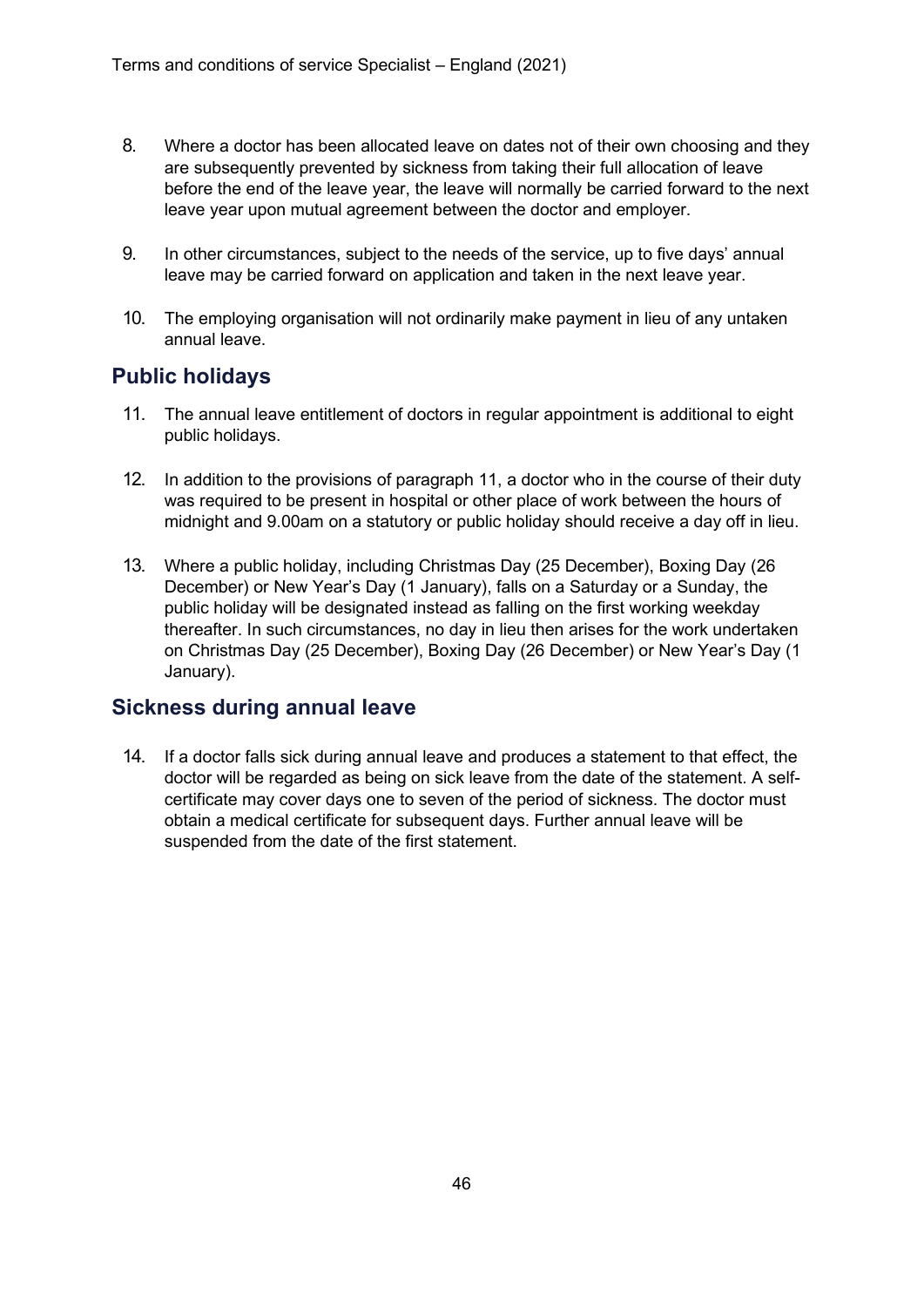#### **B. Professional and study leave**

#### **Definition**

- 15. Professional and study leave includes:
	- study, usually but not exclusively or necessarily on a course or programme
	- research
	- teaching
	- examining or taking examinations
	- visiting clinics and attending professional conferences
	- training.

#### **Proposing Professional or Study Leave**

- 16. Any grant of leave is subject to the need to maintain NHS services.
- 17. Where leave with pay is granted, the doctor must not undertake any other paid work during the leave period without the employing organisation's prior permission.

#### **Period of leave**

18. Subject to the conditions set out in paragraph 21, Professional or Study Leave will normally be granted to the maximum extent consistent with maintaining essential services in accordance with the recommended standards, or may exceptionally be granted under the provisions of paragraphs 19 and 20. The recommended standard is leave with pay and expenses or time off in lieu with expenses within a maximum of thirty days (including off-duty days falling within the period of leave) in any period of three years for professional purposes within the United Kingdom.

#### **Additional periods of Professional and Study Leave in the United Kingdom**

19. Employers may at their discretion grant Professional or study leave in the United Kingdom above the period recommended in paragraph 18 with or without pay and with or without expenses or with some proportion thereof.

#### **Professional and Study Leave outside the United Kingdom**

20. Employers may at their discretion grant Professional or Study Leave outside the United Kingdom with or without pay and with or without expenses or with any proportion thereof.

#### **Conditions**

21. The following conditions shall apply: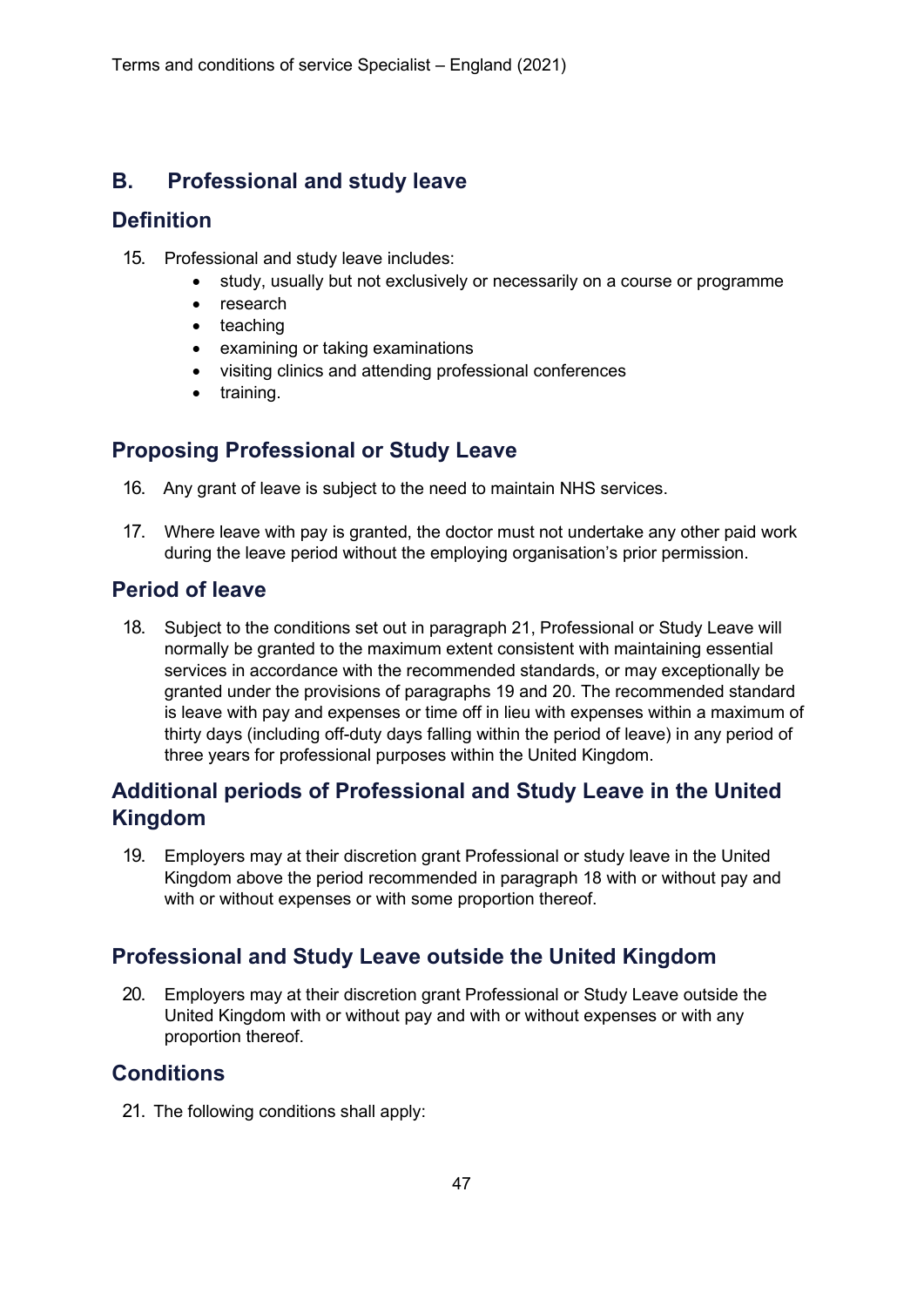- (i) where a doctor is employed by more than one NHS organisation, the leave and the purpose for which it is required must be approved by all the organisations concerned;
- (ii) where leave with pay is granted, the doctor must not undertake any remunerative work without the special permission of the leave-granting organisation;
- (iii) where an application is made under paragraphs 19 and 20 for a period of leave with pay, and this exceeds three weeks, it shall be open to the leave granting organisation to require that one half of the excess over three weeks shall be counted against annual leave entitlement, the carry forward or anticipation of annual leave within a maximum of three weeks being permitted for this purpose.

#### **Sabbaticals**

22. A doctor may apply for sabbatical leave in accordance with the employing organisation's current arrangements. Any proposal for sabbatical leave should be considered in the annual Job Plan review.

#### **C. Sick leave**

23. A doctor absent from duty owing to illness (including injury or other disability) shall, subject to the provisions of paragraphs 24 to 38, be entitled to receive an allowance in accordance with the following table:

#### **Table 1 – Doctor sick leave entitlement**

| During the first year of service       | One month's full pay and (after completing  |
|----------------------------------------|---------------------------------------------|
|                                        | four months' service) two months' half pay. |
| During the second year of service      | Two months' full pay and two months' half   |
|                                        | pay.                                        |
| During the third year of service       | Four months' full pay and four months' half |
|                                        | pay.                                        |
| During the fourth and fifth years of   | Five months' full pay and five months' half |
| service                                | pay.                                        |
| After completing five years of service | Six months' full pay and six months' half   |
|                                        | pay.                                        |

- 24. The employer shall have discretion to extend a doctor's sick leave entitlement.
- 25. To enable rehabilitation, the employer has the discretion to allow a doctor to return to work on reduced hours or to be encouraged to work from home without loss of pay to aid rehabilitation. Any such arrangements need to be consistent with statutory sick pay rules.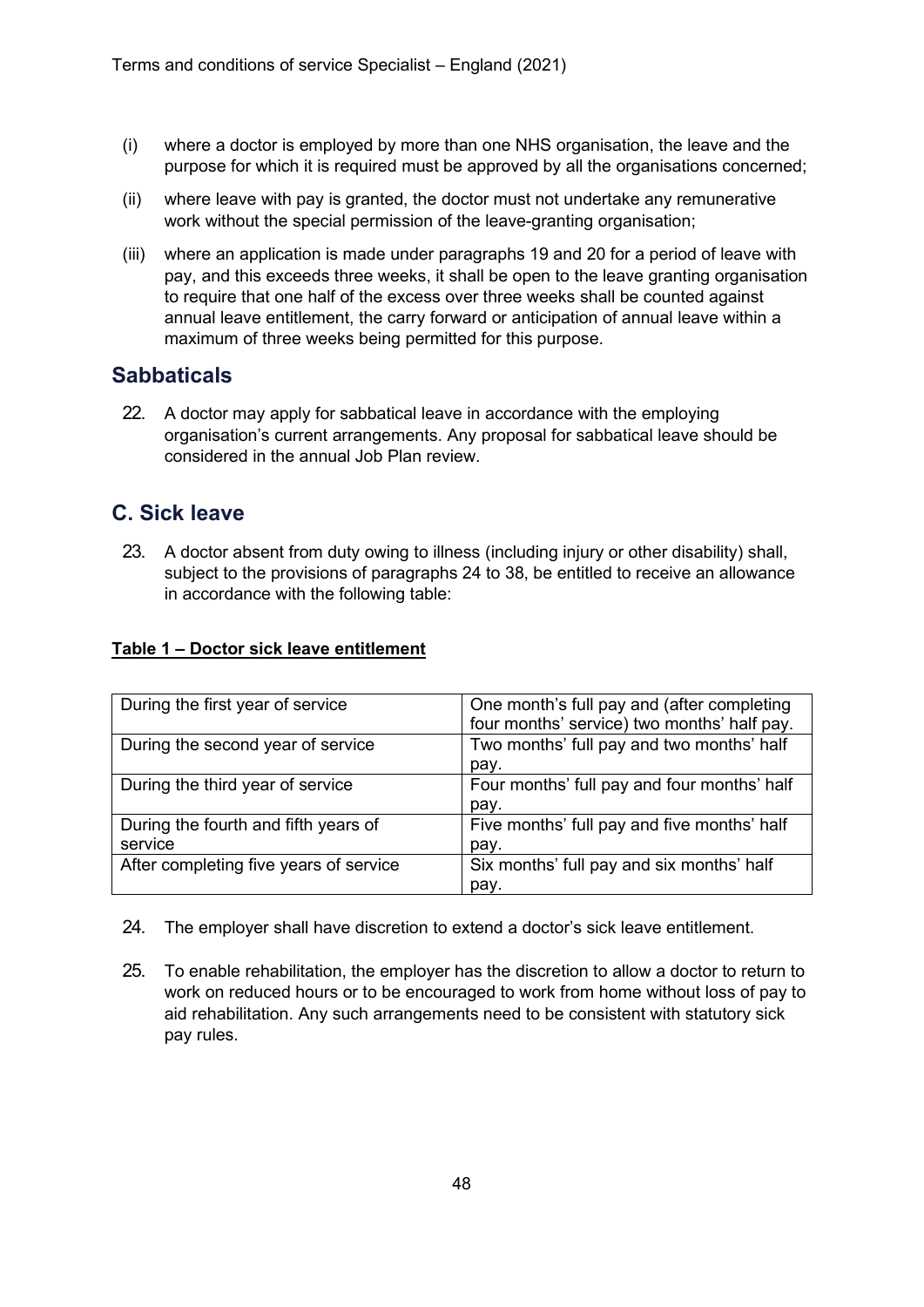#### **Calculation of allowances**

- 26. The rate of allowance and the period for which it is to be paid in respect of any period of absence due to illness, shall be ascertained by deducting from the period of benefit (under Table 1) appropriate to the doctor's service, on the first day of absence the aggregate for the period of absence due to illness during the 12 months immediately preceding the first day of absence. In aggregating the periods of absence, no account shall be taken of:
- (i) unpaid sick leave; or
- (ii) injuries or diseases sustained to members of staff in the actual discharge of their duties through no fault of their own; or
- (iii) injury resulting from a crime of violence not sustained on duty but connected with or arising from the doctor's employment or profession, where the injury has been the subject of payment by the Criminal Injuries Compensation Authority (CICA); or
- (iv) due to injury as at sub-paragraph (ii) above which has not been the subject of payment by the CICA on the grounds that it has not given rise to more than three weeks loss of earnings, or was not one for which compensation above the minimum would arise.
	- 27. The employer may at its discretion also take no account of the whole or any part of the period of absence due to injury (not on duty) resulting from a crime of violence not arising from or connected with the doctor's employment or profession.

#### **Previous qualifying service**

- 28. For the purposes of ascertaining the appropriate allowance of paid sick leave under paragraph 23, previous qualifying service shall be determined in accordance with the doctor's statutory rights and all periods of service, (without any break of 12 months or more, subject to paragraph 29 below), with a National Health Service employer shall be aggregated.
- 29. Where a doctor has broken their regular service in order to go overseas in a rotational appointment forming part of a recognised training programme, or for any other appointment which is considered by the Postgraduate Dean or College or Faculty Adviser in the specialty concerned (if necessary, with the advice of the consultant) to be part of a suitable programme of training, or to undertake voluntary service, the doctor's previous NHS or approved service, as set out in paragraph 28 above, shall be taken fully into account in assessing entitlement to sick leave allowance, provided that:
	- i. the doctor has not undertaken any other work outside the NHS during the break in service, apart from limited or incidental work during the period of the training appointment or voluntary service; and
	- ii. the employer considers that there has been no unreasonable delay between the training or voluntary service abroad ending and the commencement of the subsequent NHS post.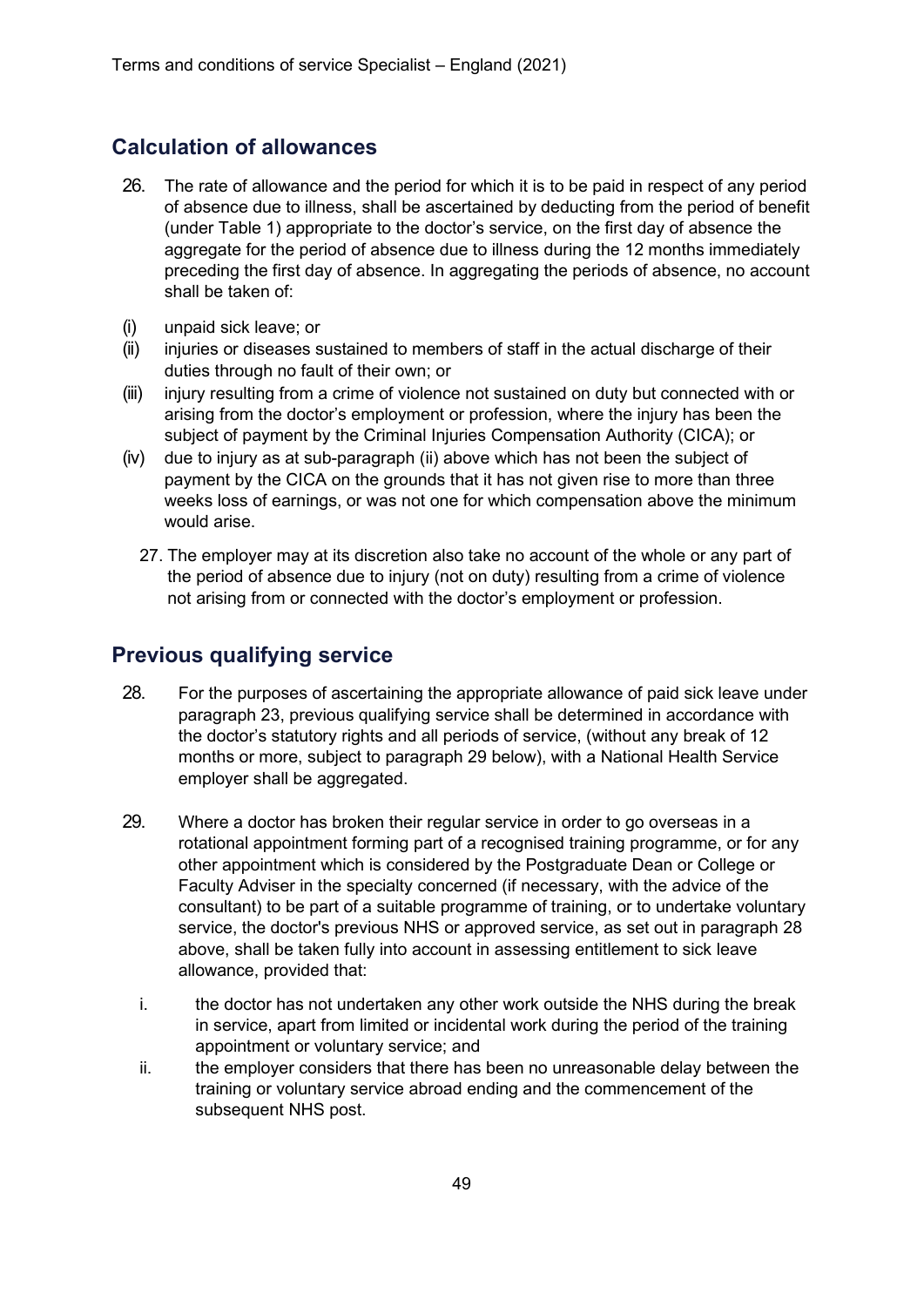#### **Limitation of allowance when insurance or other benefits are payable**

30. The sick pay, paid to a doctor when added to any statutory sickness, injuries or compensation benefits, including any allowances for adult or child dependants, must not exceed full pay.

#### **Submission of doctor's statements**

- 31. A doctor who is incapable of doing their normal work because of illness shall immediately notify their employer in accordance with the employer's procedures.
- 32. Any absence of more than seven days shall be certified by a doctor (other than the sick doctor). Statements shall be submitted in accordance with the employer's procedures.

#### **Accident due to sport or negligence**

33. An allowance shall not normally be paid in a case of accident due to active participation in sport as a profession, or in a case in which contributory negligence is proved, unless the employer decides otherwise.

#### **Injury sustained on duty**

34. a. An absence due to injury sustained by a doctor in the actual discharge of their duty, for which the doctor was not liable, shall not be recorded for the purposes of these provisions.

b. The Injury Allowance provisions will apply as set out in Section 22 of the NHS Terms and Conditions of Service Handbook and should be read alongside the accompanying guidance issued by NHS Employers.

#### **Recovering of damages from third party**

35. A doctor who is absent as a result of an accident is not entitled to sick pay if damages are received from a third party. Employers may agree to advance to a doctor a loan, not exceeding the amount of sick pay under these provisions, providing the doctor repays to the employer when damages are received, the full amount or portion thereof corresponding to the amount in respect of loss of remuneration including the damages received. Once received, the absence shall not be taken into account for the purposes of the scale set out in Table 1.

#### **Medical examination**

36. The employer may at any time require a doctor, who is unable to perform their duties as a consequence of illness, to submit to an examination by a medical doctor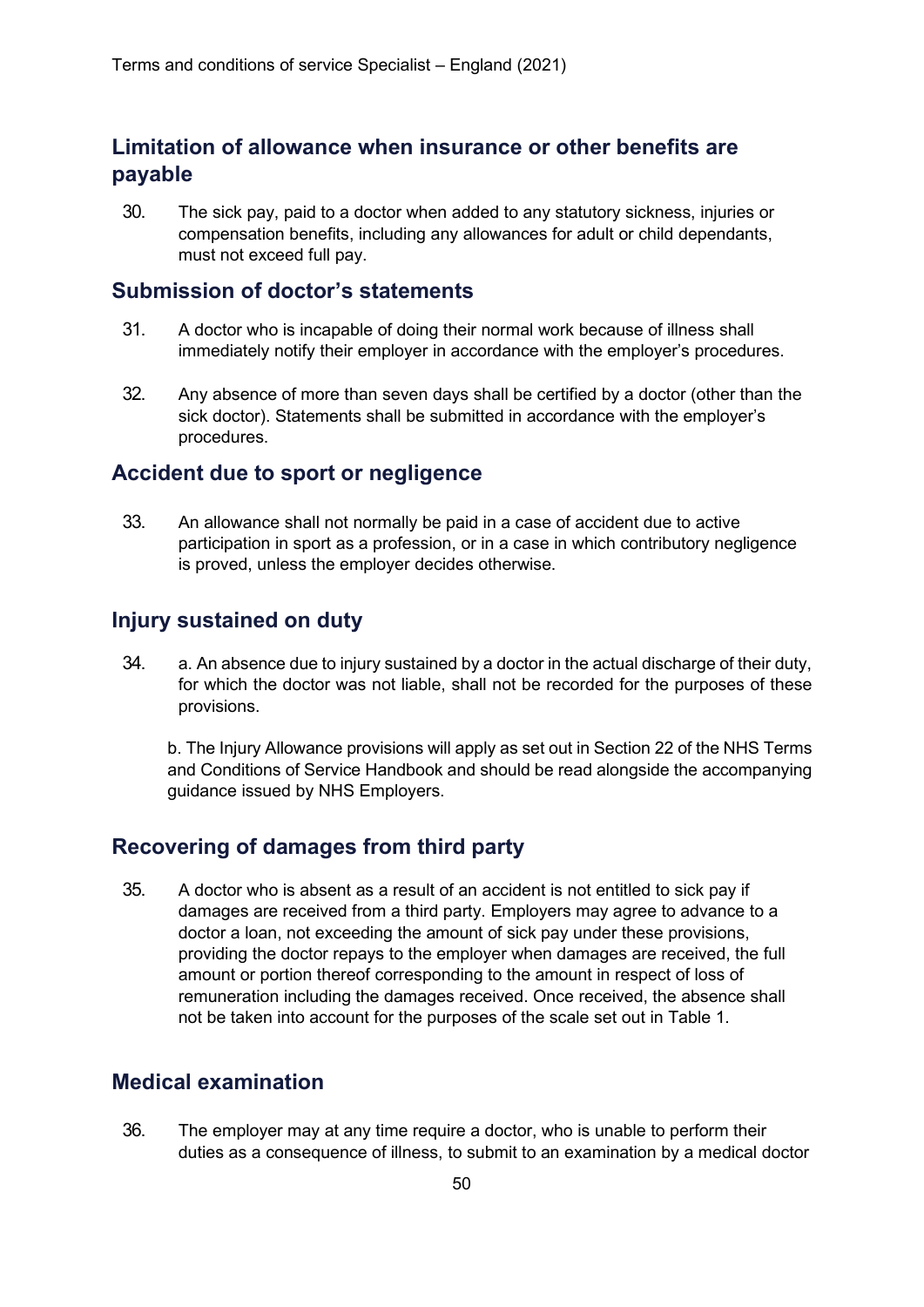nominated by the employer. Any expense incurred in connection with such an examination shall be met by the employer.

#### **Termination of employment**

37. After investigation, consultation and consideration of alternative posts, and where there is no reasonable prospect of the doctor returning to work, employers will have the option to terminate employment before the doctor has reached the end of their contractual period of sick leave, provided that the doctor will receive their entitlement in accordance with Table 1.

#### **Procedures and payments where injuries are connected with other insured employment**

38. Notification procedures and payment of sick pay when injuries are connected with other insured employment, will be for local determination.

#### **D. Special leave with or without pay**

- 39. Special leave for any purpose may be granted (with or without pay) at the discretion of the employer. Where this grade of doctor is required to attend court as a witness, as a result of the normal course of delivering their NHS duties, such attendance will be classified as Contractual and Consequential Services.
- 40. Where a doctor has received a jury summons the doctor shall as soon as is reasonably practicable notify employer. If the doctor participates in jury service, they will be able to apply for special leave with pay in accordance with their employer's internal policy.

#### **E. Maternity leave and pay**

41. Provisions in Schedule 17 apply.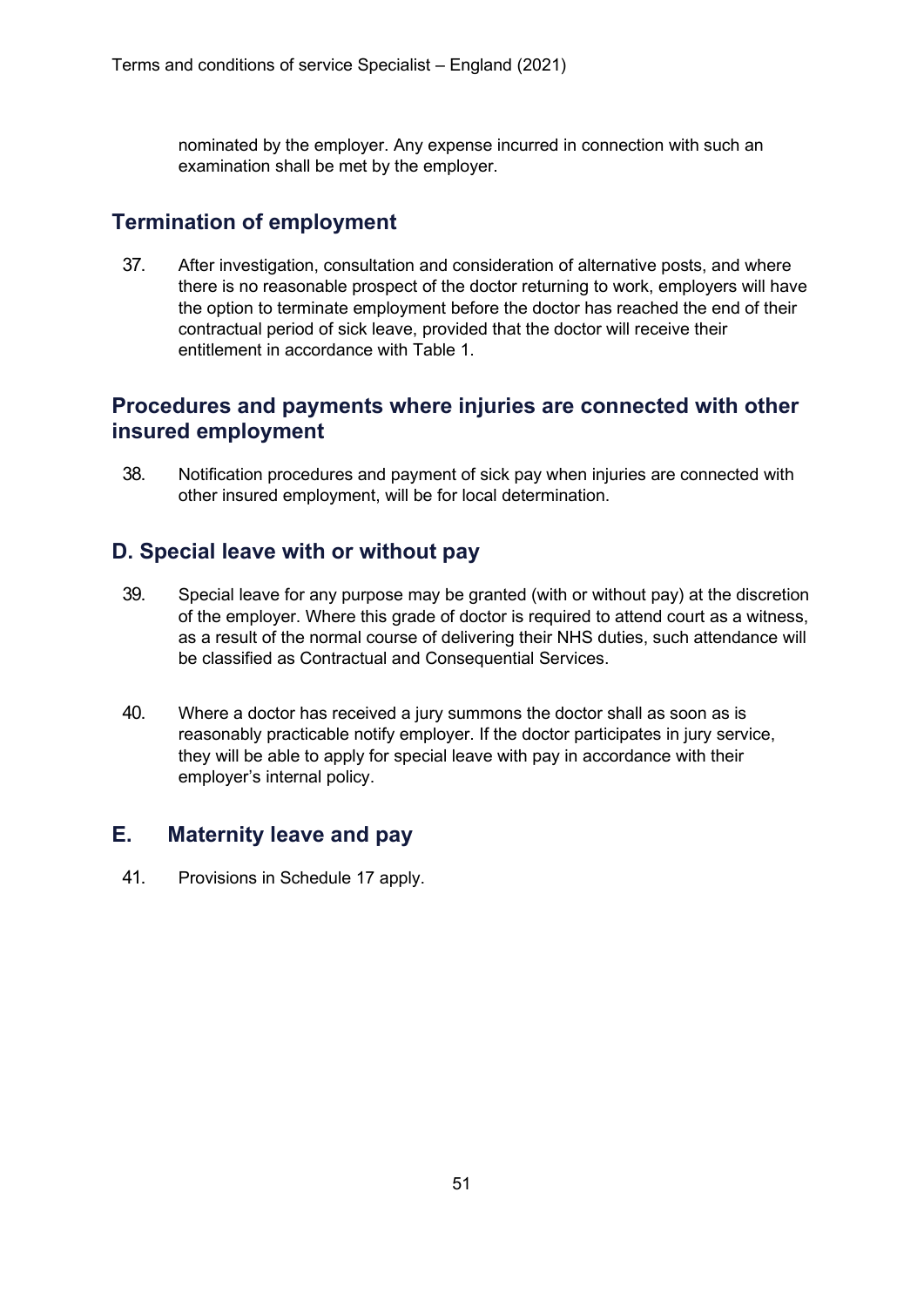### **Termination of employment**

#### **Period of notice**

- 1. Where termination of employment is necessary, an employer will give a doctor three months' notice in writing.
- 2. Doctors are required to give their employer three months written notice if they wish to terminate their employment.
- 3. Shorter or longer notice periods may apply where agreed between both parties in writing and signed by both.

#### **Grounds for termination of employment**

- 4. A doctor's employment may be terminated for the following reasons:
	- (i) conduct
	- (ii) capability
	- (iii) redundancy
	- (iv) failure to hold or maintain a requisite qualification, registration or licence to practice
	- (v) in order to comply with a statute or other statutory regulation; or
	- (vi) where there is some other substantial reason to do so in a particular case.
- 5. Should the application of any disciplinary or capability procedures result in the decision to terminate a doctor's contract of employment, he or she will be entitled to an appeal.
- 6. In cases where employment is terminated, a doctor may be required to work their notice, or if the employer considers it more appropriate, the doctor may be paid in lieu of notice, or paid through the notice period but not be required to attend work.
- 7. In cases of gross misconduct, gross negligence, or where a doctor's registration as a medical doctor (and/or their registration as a dental doctor) has been removed or has lapsed without good reason, employment may be terminated without notice.

#### **Termination of employment following re-organisation**

8. Where a re-organisation of local health services involves displacement of, or significant disturbance to, the services provided by a doctor, the employer will use reasonable endeavours to render effective assistance to the doctor with a view to his or her obtaining suitable alternative employment elsewhere in the NHS.

#### **Termination of employment by redundancy**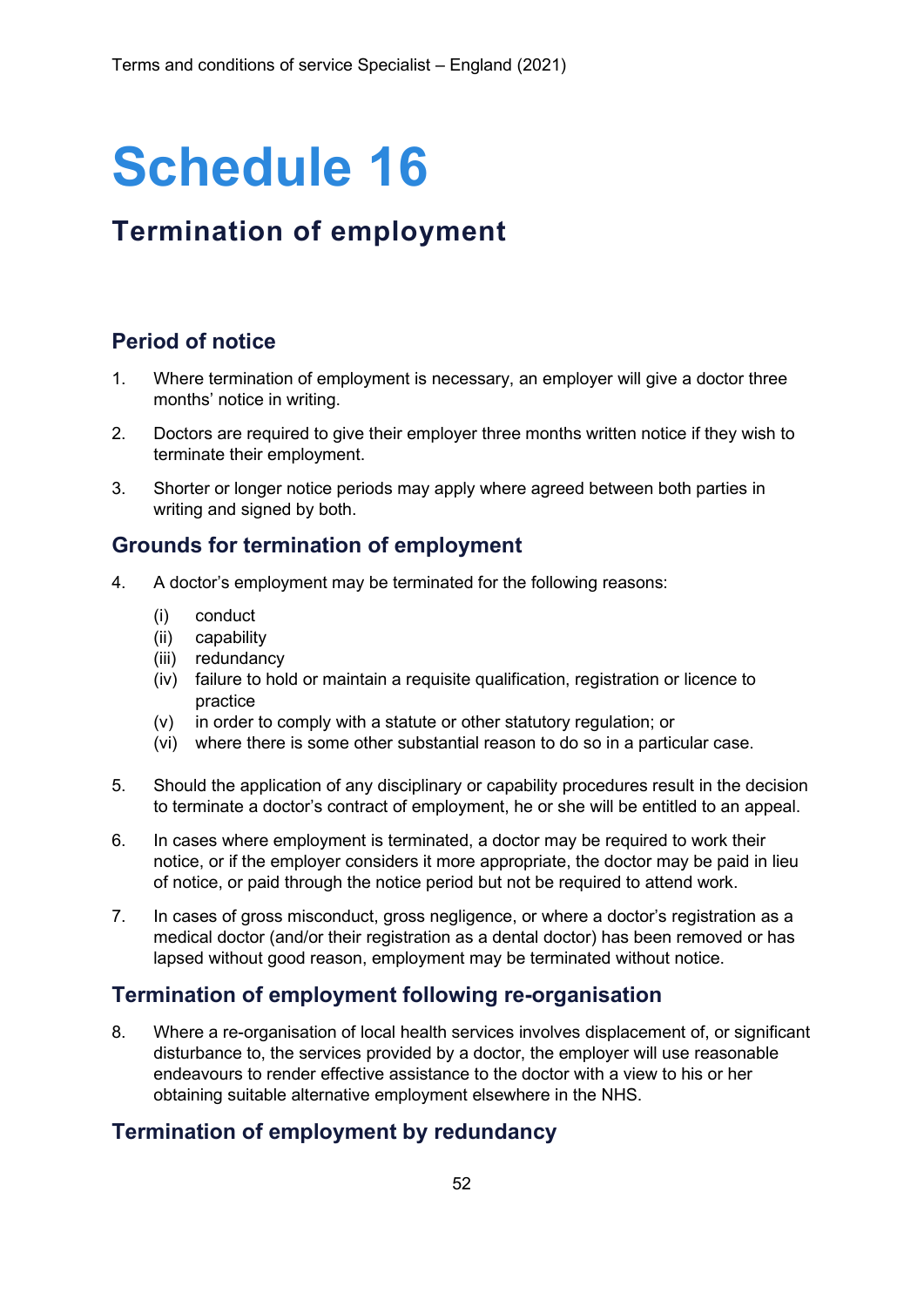9. If a doctor's employment is terminated because of redundancy (within the meaning of Section 139 of the Employment Rights Act 1996, or the circumstances described in Section 16 of the NHS Terms and Conditions of Service Handbook) then provided that he or she has two years or more continuous service, entitlement to redundancy will be in accordance with Section 16 of the NHS Terms and Conditions of Service Handbook<sup>1</sup>.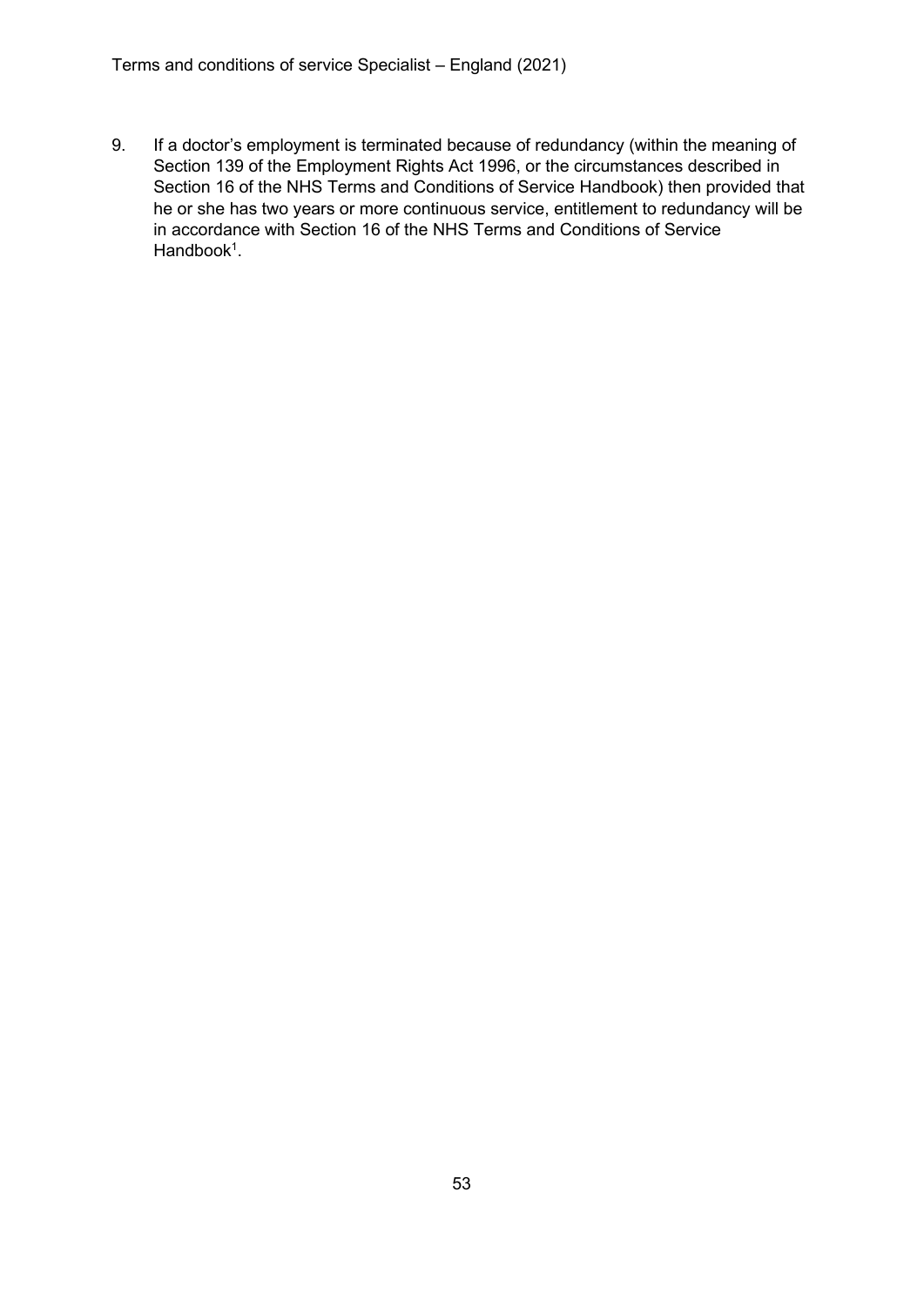### **Applicable sections of the NHS Terms and Conditions of Service Handbook**

- 1. The following sections of the NHS Terms and Conditions of Service Handbook<sup>[4](#page-53-0)</sup> apply to doctors employed under these Terms and Conditions of Service:
	- Section 7 Payment of Annual Salaries
	- Section 15 Leave and pay for new parents
	- Section 16 Redundancy pay (England)
	- Section 22 Injury allowance
	- Section 23 Child bereavement leave
	- Section 25 Time off and facilities for trade union representatives
	- Section 26 Joint consultation machinery
	- Section 30 General equality and diversity statement
	- Section 32 Dignity at work
	- Section 33 Balancing work and personal life
	- Section 34 Employment break scheme
	- Annex 26 Managing sickness absences developing local policies and procedures
- 2. In relation to the above sections:
- a. In particular, when developing relevant policies and considering flexible working requests, employers must take into account the domestic and family circumstances of doctors, including but not limited to caring responsibilities and the working patterns of partners and dependents.
- b. Employers will take into account any guidance issued by NHS Employers agreed through national collective bargaining arrangements.

<span id="page-53-0"></span><sup>4</sup> NHS Terms and Conditions of Service Handbook is available from [www.nhsemployers.org](http://www.nhsemployers.org/)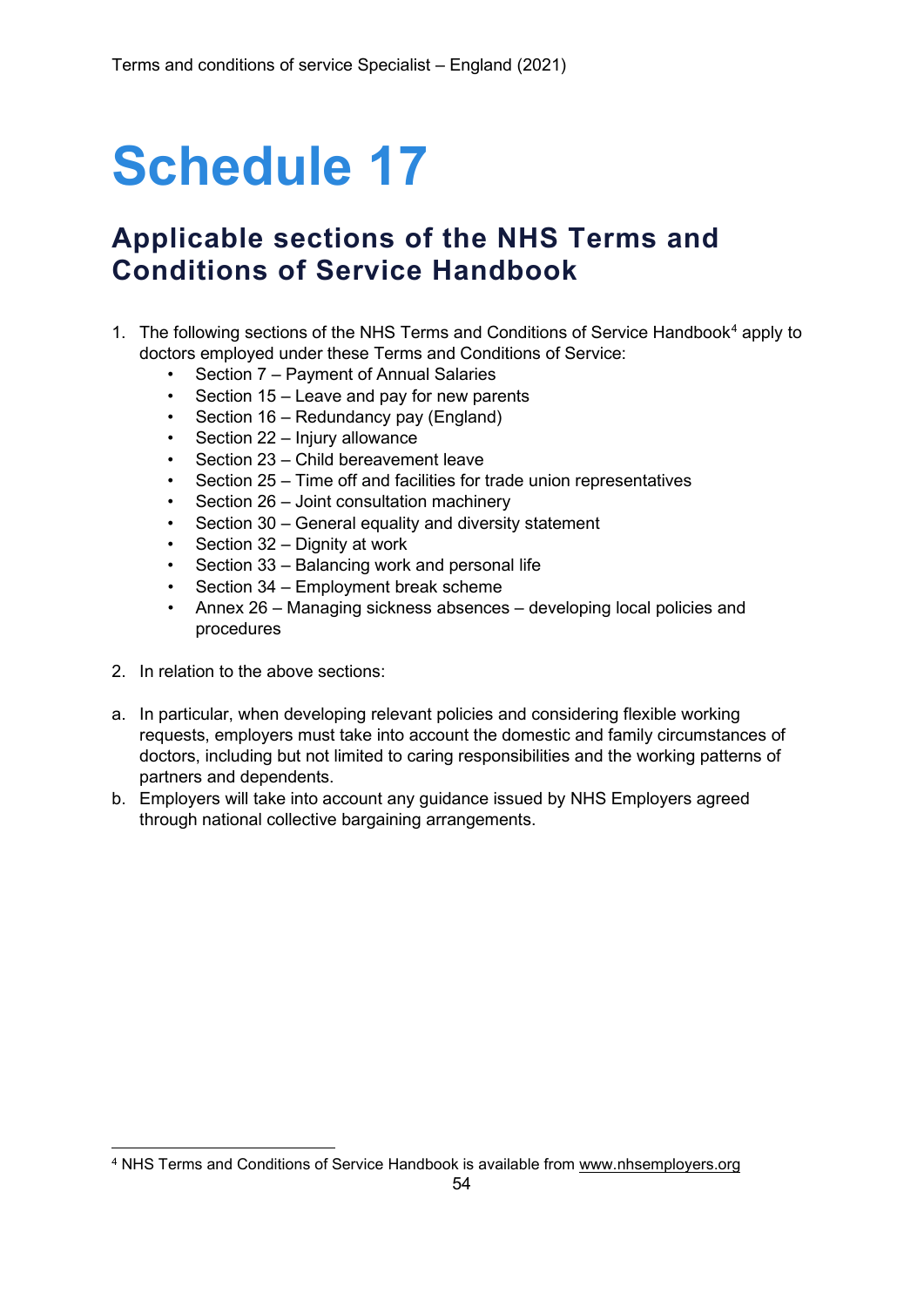### **Model provisions for expenses**

These model provisions are designed to serve as the basis for agreements about the payment of doctors' expenses for doctors employed by the NHS or contracted on an honorary basis. NHS employers and doctors may agree alternative provisions.

#### **General**

1. Travelling, subsistence, and other expenses incurred in the service of the employer shall be reimbursed to meet costs at the rates set out in this schedule or up to the limits set and agreed locally. Expenses do not form part of a doctor's pay and are not pensionable.

#### **Submission of claims**

2. In preparing claims, doctors shall indicate adequately the nature of the expenses involved and submit valid receipts; claims shall be submitted normally at intervals of not more than one month, and as soon as possible after the end of the period to which the claim relates.

#### **Travelling expenses and mileage allowance**

3. The provisions of Section 23 (except paragraphs 2.4 and 4) of the General Council Conditions of Service shall apply. In these provisions "principal place of work" shall be understood to mean "the hospital or other base from which the doctor conducts their main duties". Where a doctor has a joint contract with more than one employing organisation, the term "principal place of work" shall be interpreted as meaning the base from which the doctor conducts their main duties within that joint contract, irrespective of employing organisation.

#### **Mileage allowances payable**

- 4. Except where a doctor has been allocated a Lease Car (paragraphs 25 to 47 and subject to paragraph 28 of these provisions) mileage allowances shall be payable in accordance with the rates specified at paragraphs 9 to 19 of these provisions, as appropriate, where doctors use their private vehicle for any official journey on behalf of their employing organisation, including travel in connection with domiciliary consultations.
- 5. No allowance shall be payable for their normal daily journey between their home and their principal place of work, except as provided for in paragraphs 6 to 8.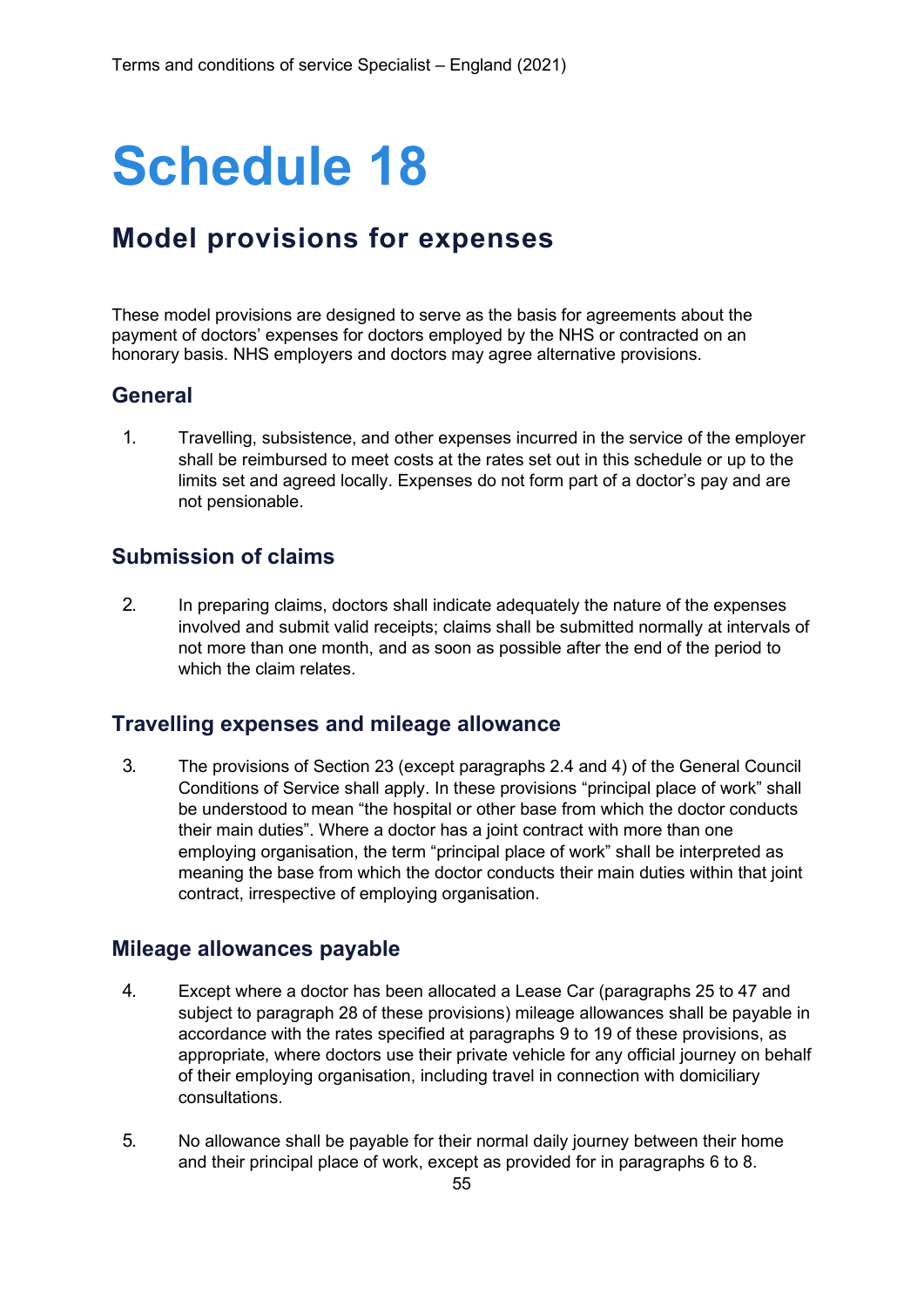#### **Emergency visits**

6. Doctors called out in an emergency shall be entitled to mileage allowance in respect of any journey they are required to undertake, including the distance between their home and principal place of work.

#### **Home-to-principal place of work mileage**

#### **Official journeys beginning at home**

- 7. a. Subject to sub-paragraph 7.b. where a doctor travels between their home and principal hospital before and/or after an official journey, or journey direct from their home to the place visited and/or return direct to their home from the place visited, mileage allowance shall be payable for the whole distance travelled, subject to a maximum based on the return journey from their principal hospital to the place visited, plus twenty miles. Mileage allowance shall be paid for the distance equal to the return journey between the principal hospital and the place visited. The additional (maximum) twenty miles shall be paid for as follows:
	- i. If the doctor is the holder of a current season ticket for travelling between their home and their principal hospital, mileage allowance in accordance with paragraphs 9 to 16.
	- ii. If the doctor is not a season ticket holder, mileage allowance less the public transport rate.

b. No allowance shall be paid in respect of home to principal hospital mileage to a doctor whose normal practice is to travel from their home to their principal hospital by private car even when the car is required for the purpose of making an official journey.

#### **Application of paragraph 7**

- 8. Paragraph 7 shall be applied as follows:
	- a. Doctors who travel by car only on the days when they require it to make an official journey which attracts mileage allowance, other than at the public transport rate, shall be paid mileage allowance calculated in accordance with sub-paragraph 7.a.
	- b. except as provided in sub-paragraph 8.c, doctors whose normal practice is to travel to their principal hospital by car shall, if they use it on any day to make an official journey, be paid mileage allowance by reference to the excess, if any, of the total distance travelled over the normal return journey between their home and their principal hospital;
	- c. doctors whose normal practice is to use their car to travel to their principal hospital, but who satisfy both the following requirements, may, if the employing authority by resolution so decide, be treated as in sub-paragraph 8.a., i.e. they may, in respect of the days on which they actually use the car to make an official journey which attracts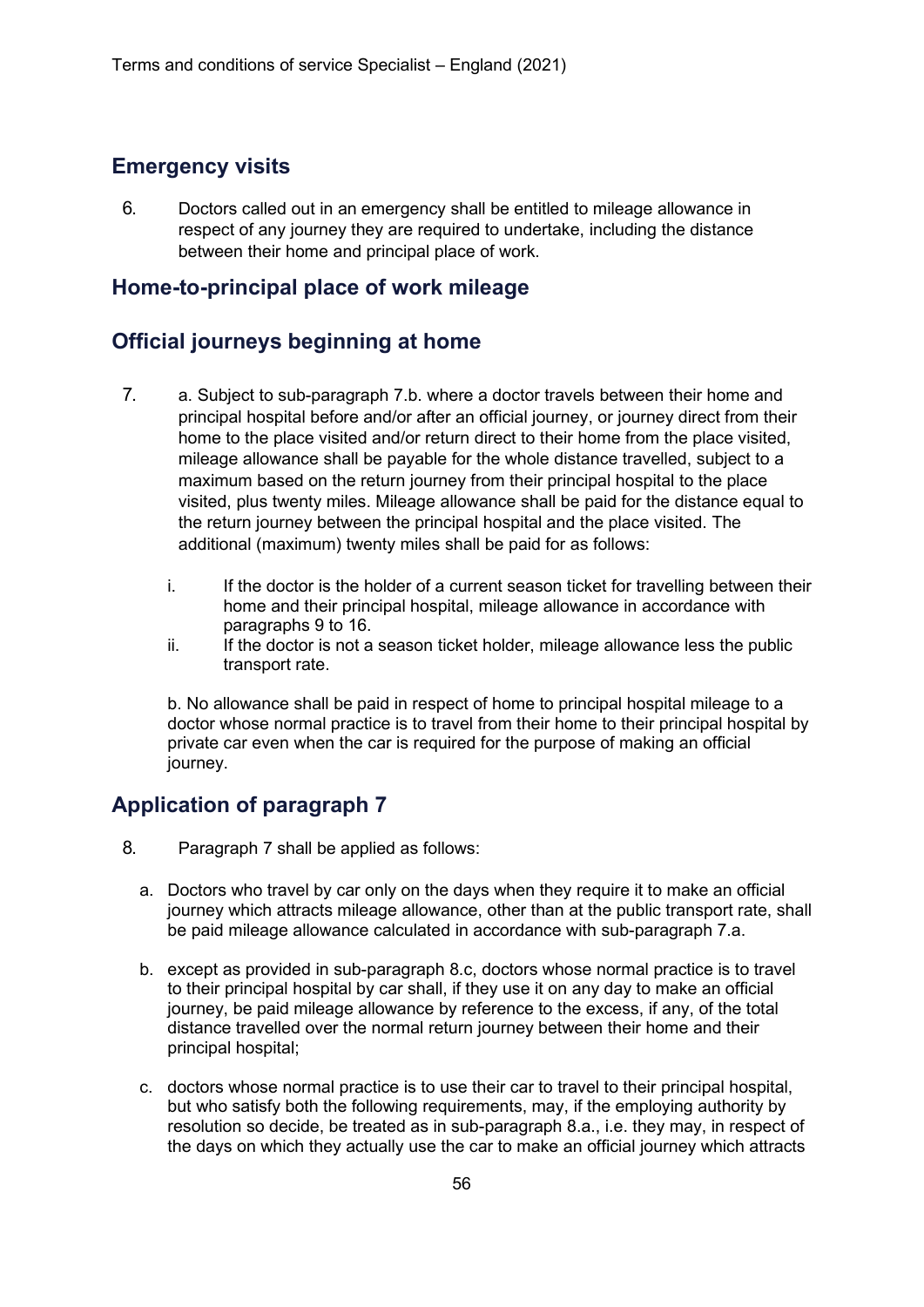mileage allowance, other than at the public transport rate, be paid mileage allowance in accordance with sub-paragraph 7.a. Doctors to whom this arrangement apply are those who have a claim to special consideration because:

- i. they have a definite commitment to make an official journey every day for which the use of their car is justified, or, alternatively, their duties are such that they are liable to be called upon to make official journeys by car which cannot be arranged in advance, and that liability is so extensive and the journeys in practice so frequent as to make it desirable that their car should always be available at their principal hospital; and
- ii. they would not otherwise require to travel to their principal hospital by car.

#### **Rates of mileage allowance - regular user allowances**

- 9. Allowances at regular user rates shall be paid to doctors who:
	- (i) are classified by the employing organisation as regular users and choose not, or are unable, to avail themselves of a Lease Car in accordance with paragraphs 25 to 33; or
	- (ii) are new appointees to whom the employing organisation has deemed it uneconomic, or is unable to offer a Lease Car in accordance with paragraphs 25 to 33; and
	- (iii) are required by their employing organisation to use their own car on NHS business and, in so doing, either:
		- (a) travel an average of more than 3,500 miles a year; or
		- (b) travel an average of at least 1,250 miles a year; and
		- (c) necessarily use their car on an average of three days a week; or
		- (d) spend an average of at least 50 per cent of their time on such travel, including the duties performed during the visits.

#### **Change in circumstances**

10. If there is a change in a doctor's duties or if the official mileage falls below that on which a regular or essential user classification was based and which is likely to continue, the application to the doctor of the regular user agreement should be reconsidered. Any decrease in the annual official mileage or the frequency of travel, etc which is attributable to circumstances such as prolonged sick leave or the temporary closure of one place of duty should be ignored for this purpose.

#### **Non-classification as regular user**

11. Where an employing organisation does not consider that a doctor, other than one to whom paragraph 28 of these provisions applies, should be classified as a regular or essential user, and if this gives rise to any serious difficulty, the doctor shall have recourse to local grievance procedures.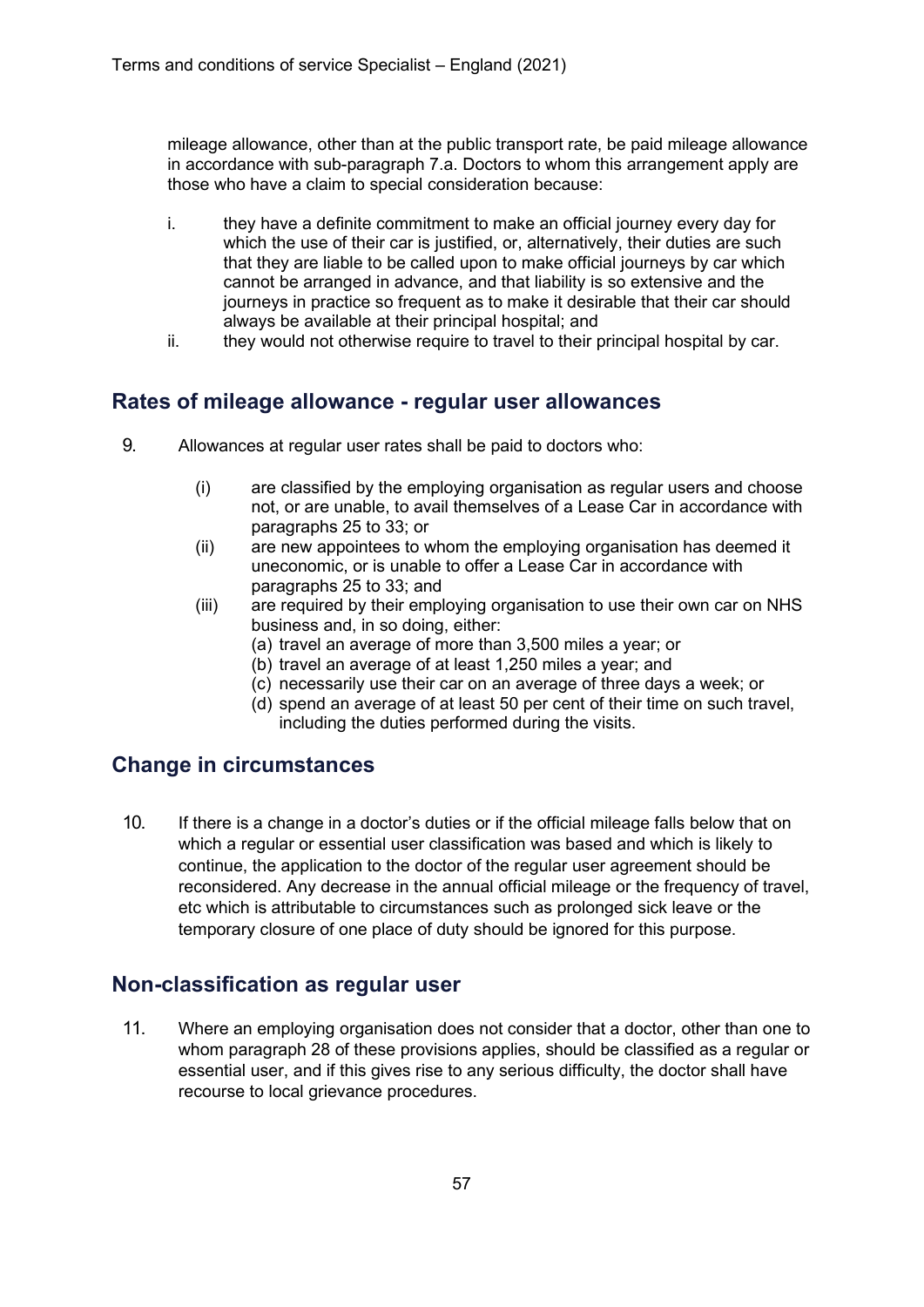#### **Payment of lump sums**

- 12. Payment of the annual lump sum allowance shall be made in equal monthly instalments over a period from 1 April in any year to 31 March in the succeeding year.
- 13. In the case of a doctor who takes up an appointment with an employing organisation or leaves the employment of their employing organisation after 1 April in any year, allowances shall be paid pro rata. The calculation of the mileage allowance should thus be in accordance with the following procedure:
	- (i) The mileage allowance to be paid at the higher rate would, at 9,000 miles per annum, be equivalent to 750 miles per month of service. The excess over 750 miles per month of service would be paid at the intermediate and, if appropriate, the lower rate. For example, where the total service in the period 1 April in any year to 31 March in the succeeding year is five months, then up to 3,750 miles would be paid at the higher rate and any excess at the intermediate, and if appropriate, the lower rate. Similarly, the lump sum should be divided into twelve monthly payments.
	- (ii) When a doctor leaves the employment of an employing organisation, a calculation shall be made in respect of their entitlement for the portion of the year served with the employing organisation and any adjustments made thereafter.

#### **Part months of service**

14. Part months of service shall be regarded as complete months for the purposes of paragraph 12. However, a regular user who leaves the service of one employing organisation and enters the employment of another during the same month shall receive only one lump sum instalment for that month, payable by the former employing organisation.

#### **Cars out of use**

- 15. When a doctor entitled to the regular user allowance does not use their car as a result of a mechanical defect or absence through illness:
	- (i) the lump sum payment should be paid for the remainder of the month in which the car was out of use and for a further three months thereafter. For the following three months, payment should be made at the rate of 50 per cent of the lump sum payment. No further payments should be made if a car is out of use for six months or longer;
	- (ii) during the period when the car is off the road for repairs, out of pocket expenses in respect of travel by other forms of transport should be borne by the employing organisation, in accordance with the provisions of expenses in this schedule.

#### **Standard mileage rates**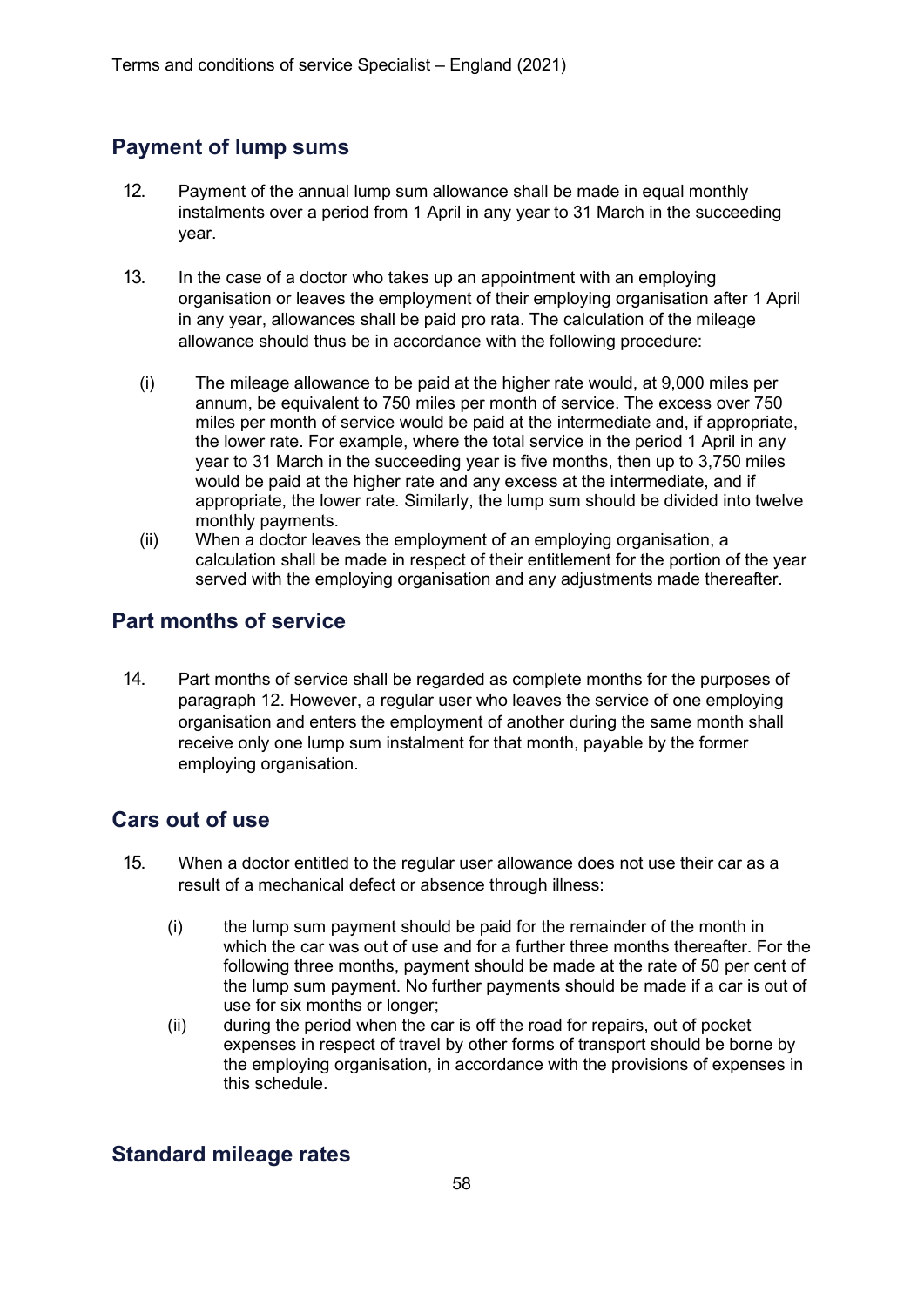16. Mileage allowances at standard rates will be paid to doctors who use their own vehicles for official journeys, other than in the circumstances described in paragraph 9, 17 and 28 of these provisions, provided that a doctor may opt to be paid mileage allowances at standard rates, notwithstanding their entitlement to payment at regular user rates.

#### **Public transport mileage rate**

17. The foregoing rates shall not apply if a doctor uses a private motor vehicle in circumstances where travel by a public service (for example, rail, bus) would be appropriate. For such journeys, an allowance at the public transport rate shall be paid, unless this is higher than the rate that would be payable at the standard, regular user or special rate. Further guidance on the application of the public transport mileage rate is attached at Annex B.

#### **Passenger allowances**

18. Where other employees or members of an employing organisation are conveyed in the same vehicle, other than a Lease Car, on the business of the National Health Service and their fares by a public service would otherwise be payable by the employing organisation, passenger mileage allowance shall be paid.

#### **Garage expenses, tolls and ferries**

19. Subject to the production of vouchers wherever possible, doctors using their private motor vehicles on an official journey at the standard, regular user or special rate of mileage allowance shall be refunded reasonable garage and parking expenses and charges for tolls and ferries necessarily incurred, except that charges for overnight garaging or parking shall not be reimbursed, unless the doctor is entitled to night subsistence allowance for overnight absence. Similar expenses may also be refunded to doctors only entitled to the public transport rate of mileage allowance, provided that the total reimbursement for an official journey does not exceed the cost which would otherwise have been incurred on public transport, including the fares of any official passengers.

#### **Loans for car purchase**

- 20. The provisions of this paragraph apply to doctors who qualify for the first time as regular car users in the NHS, other than those who are offered, or provided with, a suitable Lease Car.
- 21. Such doctors are entitled to a loan at 2½ per cent flat rate of interest, provided that the request for the loan is made within three months of such classification, or of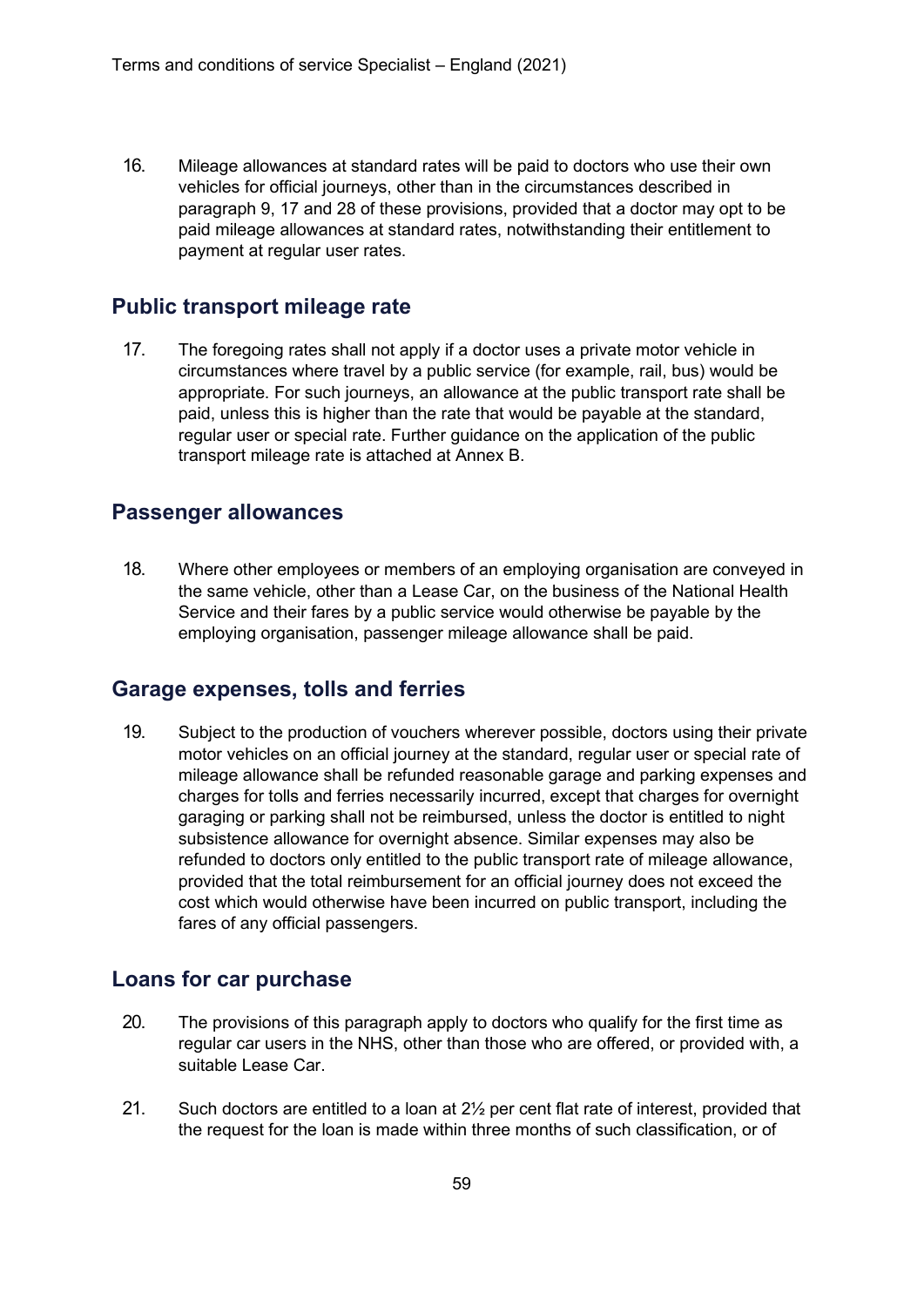taking up the post (whichever is the later).

- 22. Loans shall be made in accordance with the provisions of paragraphs 22 to 27 of Section 24 of the General Council Conditions of Service.
- 23. In determining whether a car is "suitable" for the purposes of these provisions, various factors may need to be taken into account, such as the total official mileage to be driven, reliability, the need to carry heavy or bulky equipment and local road conditions, etc.

#### **Pedal cycles**

24. Doctors using pedal cycles for official journeys may be reimbursed at the rate set out in Annex A, Table 1.

#### **Lease cars**

#### **Allocation**

- 25. For the purposes of paragraphs 26 to 47, a "Lease Car" is any vehicle owned or contract hired by an employing organisation.
- 26. Employing organisations may offer Lease Cars for individual use on official business where they deem it economic (see also paragraph 44 of these provisions) or otherwise in the interest of the service to do so.
- 27. Doctors in post on 9 May 1990 who are required to travel on NHS business and have been classified by the employing organisation as regular users may continue to receive the regular user lump sum payments and allowances set out in Annex A, Table 1 for so long as they remain in the same post or until they voluntarily accept the offer of a Lease Car.

#### **New appointees**

28. A doctor who was a new appointee after 9 May 1990 (including a doctor who voluntarily moves post within the same employing organisation, or to a different employing organisation) and who is required to travel on NHS business and who chooses to use their own car, rather than to accept the employing organisation's offer of a Lease Car, shall not receive the allowances specified in paragraph 27 of these provisions, but shall be reimbursed at the special rate. The special rate will be equivalent to the current 9,001 to 15,000 miles rate for over 2000cc for regular and standard users, regardless of the vehicle's engine size.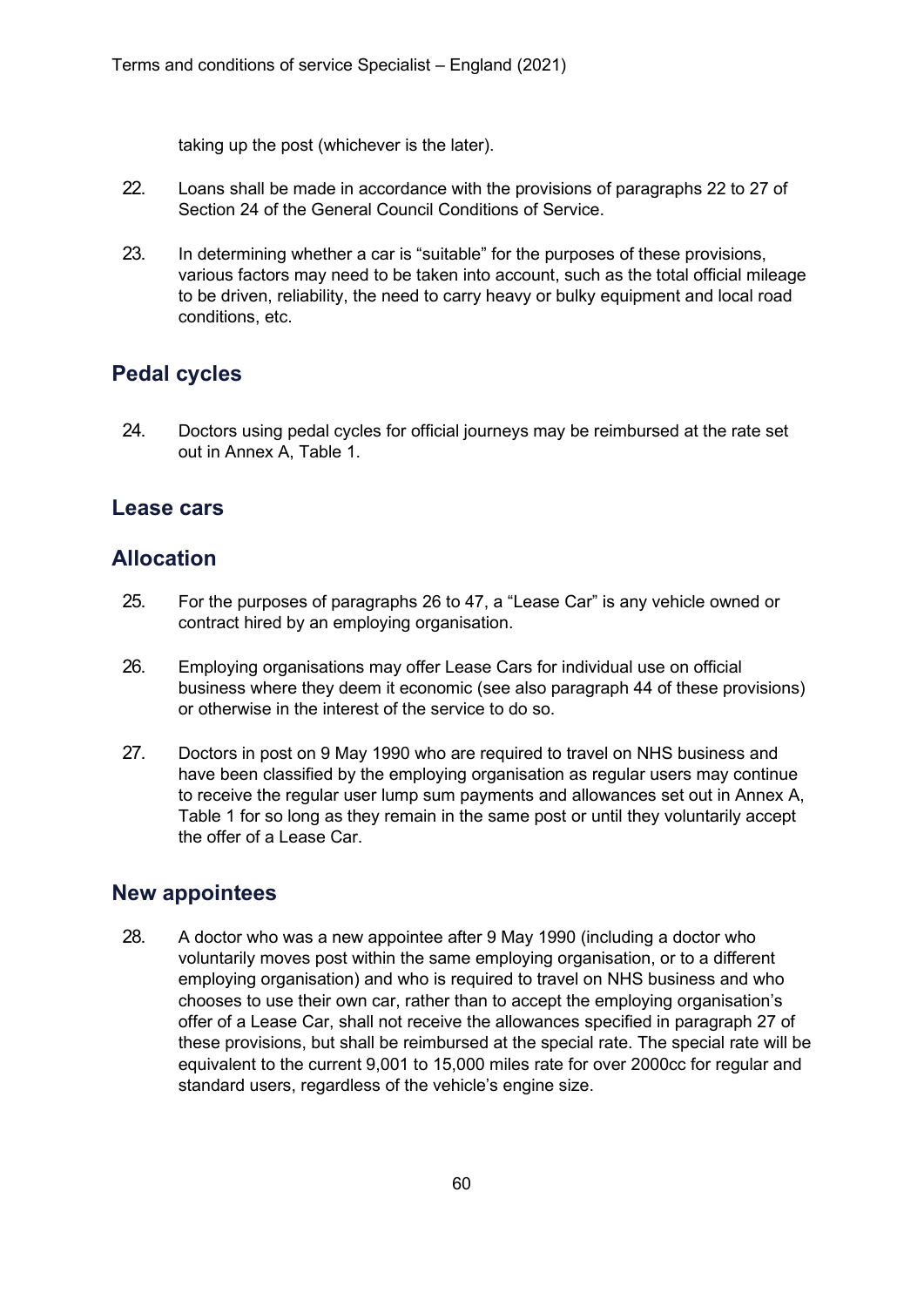- 29. A doctor who initially refused an offer of a Lease Car will continue to be eligible for one, providing there has been no change in the doctor's duties.
- 30. A doctor who has been allocated a Lease Car for individual use on NHS business is entitled to private use of the car, subject to the conditions set out in paragraph 34 to 47 of these provisions.
- 31. The offer of a Lease Car constitutes the offer of a base vehicle which should in no case exceed 1800cc. Unless the doctor and the employing organisation agree to the allocation of a smaller vehicle, it shall be at least 1500cc. In determining the operational needs of a post for assessing the base vehicle requirement, employing organisations shall have regard, in consultation with the doctors concerned or their representatives, to:
	- (i) the clinical commitments of the postholder, including the nature, frequency and urgency of the journeys to be undertaken
	- (ii) the distances to be travelled
	- (iii) the road, traffic and climatic conditions
	- (iv) the physical requirements of the postholder; and
	- (v) the need to transport equipment.
- 32. A Lease Car which is no longer required by an individual member of staff may be allocated to another for the remaining term of the contract (or notional contract). In that event, the charges for private use will be based on the fixed annual charges determined when the employing organisation first obtained the vehicle.
- 33. Employing organisations shall ensure that proper arrangements are made for the economic servicing, repair, maintenance in a roadworthy condition and replacement of Lease Cars.

#### **Conditions of use**

- 34. Following consultation with the representatives of the professions locally, an employing organisation's conditions of use shall set out the doctor's obligations in respect of the Lease Car and shall state the effect of the following events on the contract and any subsequent financial liability on the doctor:
	- (i) breach of conditions of use
	- (ii) disqualification from driving
	- (iii) wilful neglect
	- (iv) termination of the doctor's contract of employment on disciplinary grounds, voluntary resignation or transfer to another employing organisation (where practicable reciprocal arrangements should be made)
	- (v) change of duties resulting in the doctor no longer being required to drive on official business
	- (vi) substantial reduction in annual business mileage
	- (vii) prolonged absence on annual study, special or maternity leave.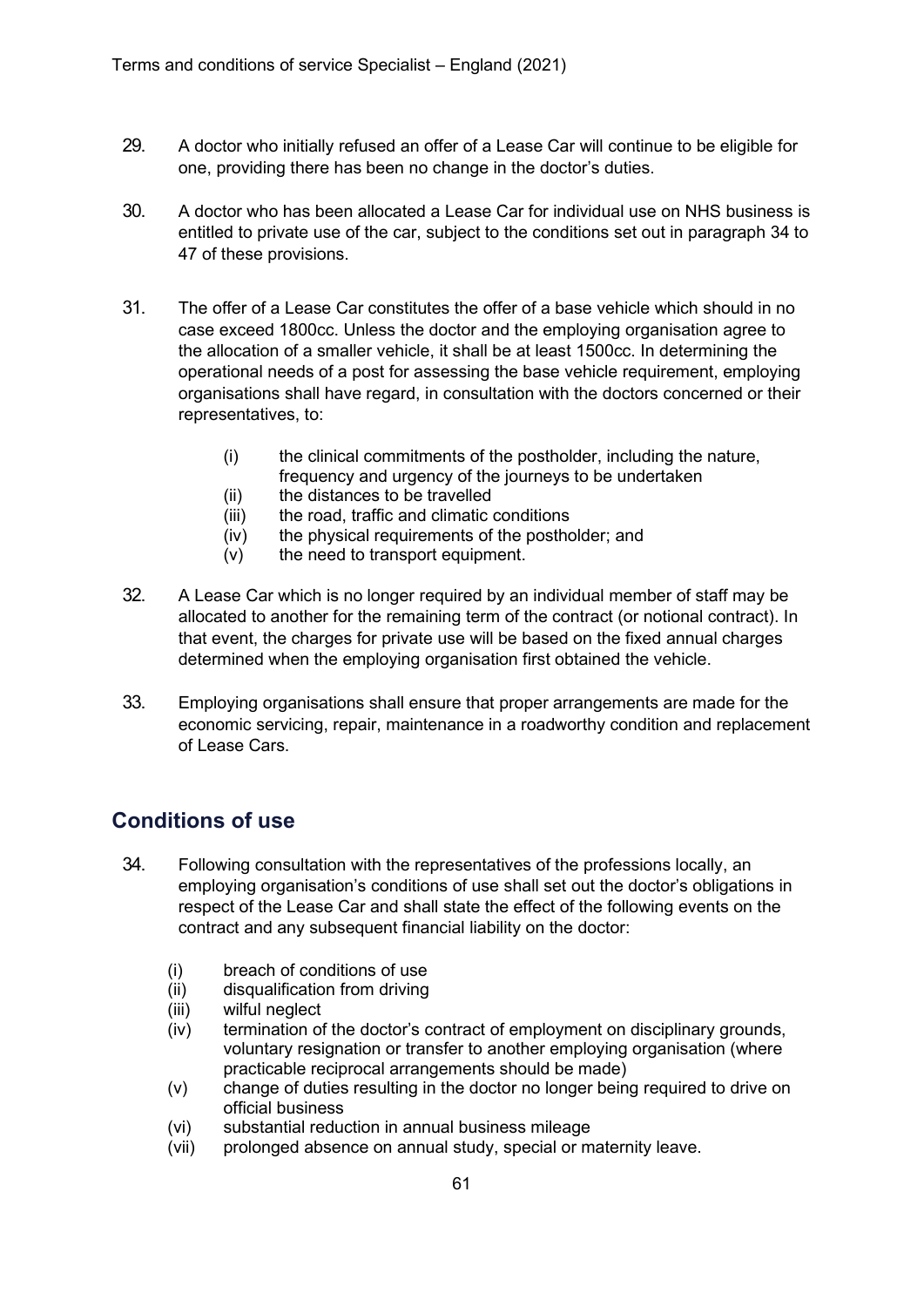#### **Charges for private use**

- 35. The basis of charges for private use set out in this paragraph assumes that Lease Cars are provided on a contract hire basis. Where this is not the case, charges for private use are to be based on the notional cost to the employing organisation of providing Lease Cars on a contract hire basis. Notional contract hire charges at current rates are to be used, and the fixed charge to the doctor for agreed private mileage determined on this basis is to remain unaltered for the period for which the contract would have remained in force (e.g. three years).
- 36. A doctor will be required to pay one composite annual charge for private use. This will comprise of the sum of the items listed in Annex A, Table 2. The composite annual charge will be paid by monthly deduction from salary of one twelfth of the total.
- 37. The basis of the fixed charge for agreed private mileage shall be the doctor's estimate to the nearest thousand miles of their annual private mileage, as agreed by the employing organisation and multiplied by the rate per thousand miles, determined in accordance with the formula set out in the latest NHS Pay Circular (see Annex A).
- 38. In the event that a doctor underestimates their annual private mileage, an excess charge will be levied by the employing organisation, based on the contract hirer's excess charge to the employing organisation for the particular car hired to the doctor. In the event that a doctor overestimates their annual private mileage, any sum recoverable by the employing organisation from the contract hirer in respect of the overestimate will be refunded to the doctor. If no recovery is available to the employing organisation, no refund will be made to the doctor.
- 39. A doctor shall meet the cost to the employing organisation of the fitting of any optional extras the doctor requires, and the contract between the employing organisation and the doctor should specify whether such extras will become the property of the contract hirer or of the doctor. In the latter case, the doctor shall be liable for the cost of making good any damage caused to the car by the removal of such fittings at the end or on early termination of the contract. However, if such alterations are required because the doctor has a certified disability, then the costs shall be met by the employing organisation.
- 40. In the event of the doctor's death in service or an early termination of the doctor's contract on the grounds of ill health, there shall be no financial penalty to the doctor or the doctor's estate on account of the early termination of the contract for private use of the Lease Car.
- 41. In the event of a doctor's absence from work for an extended period on maternity, sick, study or special leave, a doctor who has contracted for private use of a Lease Car may choose to continue the private use at the contracted charge or to return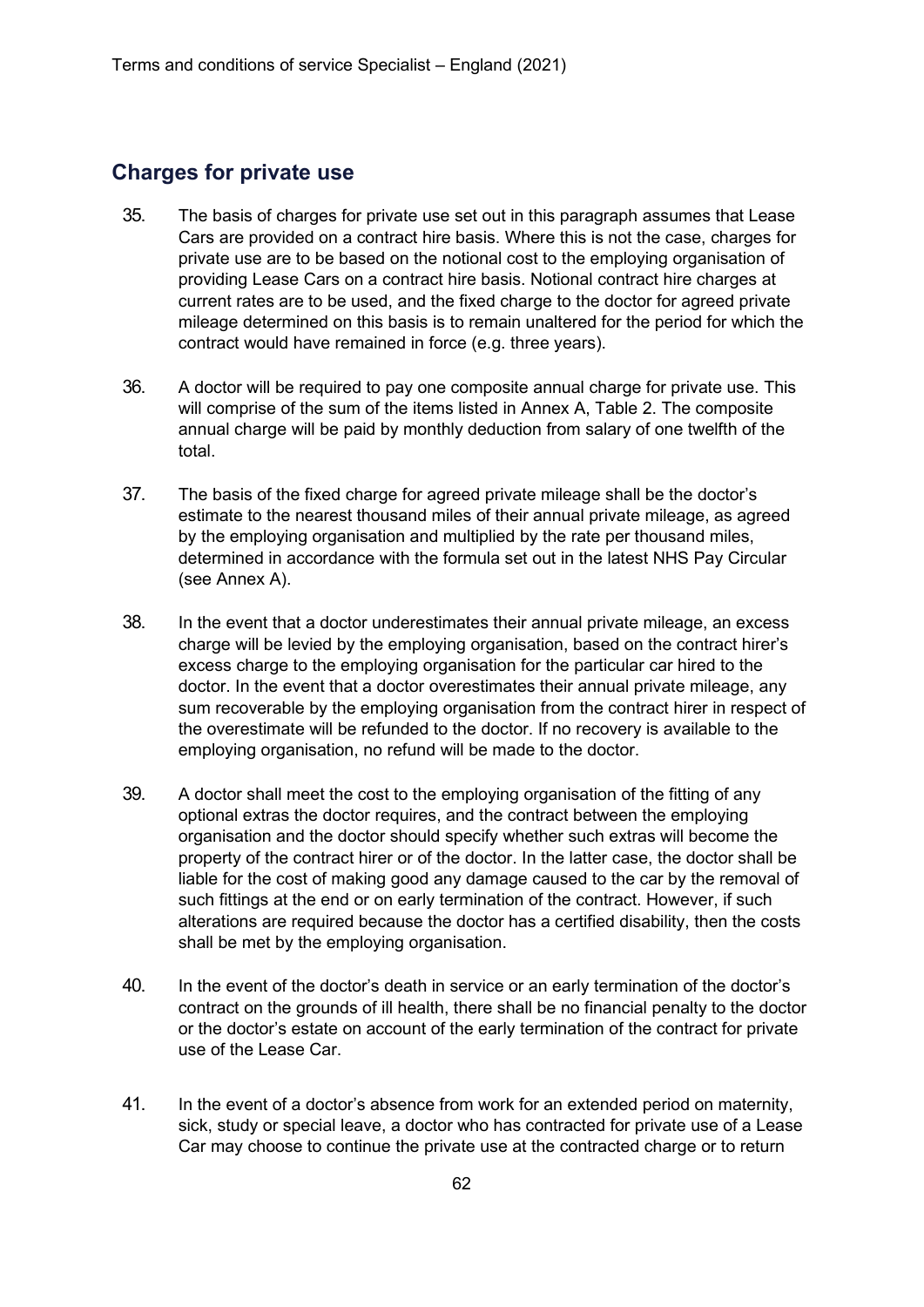the vehicle to the employing organisation. In the latter case, there shall be no financial penalty to the doctor on account of early termination of the contract.

#### **Alternative vehicle**

42. Subject to the agreement of the employing organisation, which shall not be unreasonably withheld, a doctor who wishes to contract for private use of a Lease Car may choose a larger or more expensively equipped vehicle than that offered. In this event, the doctor shall be responsible for meeting the additional costs to the employing organisation by means of an addition to the composite annual charge, which shall be paid by monthly deduction from salary of one twelfth of the total determined. The rate for reimbursement of petrol used on official business shall be that of the appropriate base vehicle.

#### **Reimbursement of petrol and other costs**

- 43. A doctor who has been allocated a Lease Car will be responsible for purchasing all petrol, whether for business or private mileage.
- 44. NHS business mileage costs will be reimbursed by reference to a claim form or diary showing daily visits on NHS business signed by the doctor. NHS business mileage costs include journeys for which a mileage allowance would be payable under paragraphs 7 to 8 of these provisions.
- 45. The rate per mile will be determined according to the following formula:

Cost of one gallon of premium unleaded petrol\* Base Vehicle's mileage on urban cycle

\* The price of petrol will be as recommended from time to time by the Department of Health and Social Care or any new body to whom this function may in future be delegated. The mileage on the urban cycle will be as quoted by manufacturers from officially approved tests under the Passenger Car Fuel Consumption Order 1983.

46. The provisions of paragraph 25 of these provisions shall apply to expenses incurred by a doctor using a Lease Car on official business.

#### **Carriage of passengers**

47. Liability for compensation of authorised official passengers injured while being carried in a Lease Car will be borne by the employing organisation. It is for each employing organisation to reach a view and issue advice to doctors on the carriage of official passengers.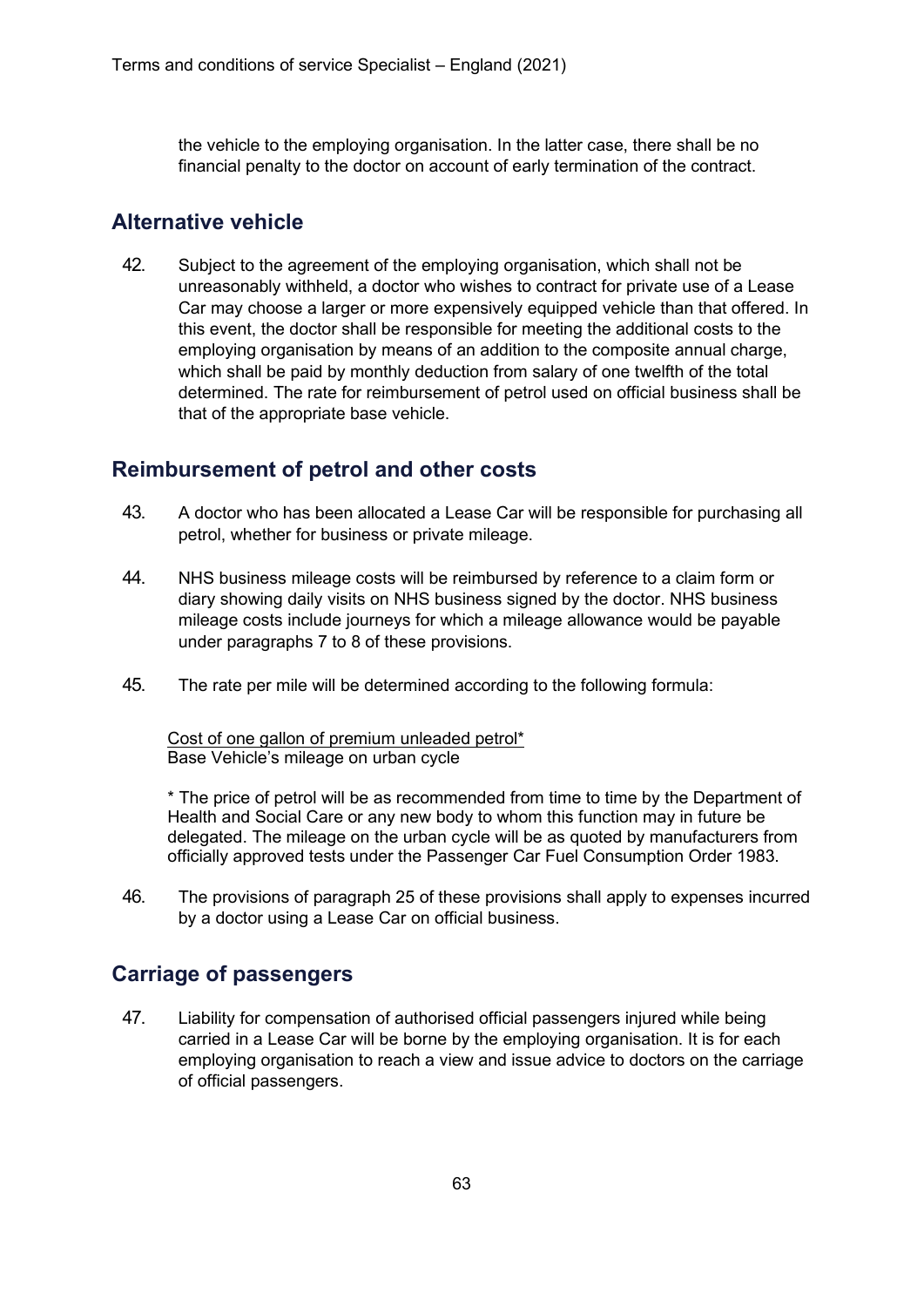#### **Other expenses**

#### **Subsistence allowances**

- 48. The purpose of travel and subsistence allowances is to reimburse the necessary extra costs of meals, accommodation and travel and any other business expenses that arise as a result of official duties away from home (or principal place of work).
- 49. Where, locally, staff and employer representatives agree arrangements that are more appropriate to local operational circumstances which provide benefits to staff beyond those provided by these provisions, and are agreed as operationally preferable, those local arrangements will apply.

#### **Night subsistence**

- 50. When doctors stay overnight in commercial accommodation with the agreement of the employer, the actual receipted cost up to the level set out in Annex 14 of the NHS Terms and Conditions of Service Handbook shall be paid.
- 51. Where the maximum limit is exceeded for genuine business reasons (for example, the choice of hotel was not within the employee's control or cheaper hotels were fully booked), additional assistance will normally be granted at the discretion of the employer.
- 52. Regardless of accommodation type, doctors staying overnight with the agreement of their employer shall be reimbursed for the cost of meals, excluding alcoholic drinks, up to the level set out in Annex 14 of the NHS Terms and Conditions of Service Handbook, subject to the production of receipts. If meals are provided free of charge, the cost of meals cannot be reimbursed. Additional assistance may be granted at the discretion of the employer.
- 53. Where doctors stay for short overnight periods with friends or relatives a flat rate at the level set out in Annex 14 of the NHS Terms and Conditions of Service Handbook is payable. This includes an allowance for meals. No receipts are required.
- 54. Where accommodation and meals are provided without charge to doctors, for example, on a residential training course, an incidental expenses allowance at the level set out in Annex 14 of the NHS Terms and Conditions of Service Handbook shall be payable.
- 55. All payments of this allowance are subject to the deduction of appropriate tax and national insurance contributions via the payroll system.
- 56. Travel costs between the hotel and any temporary place of work shall be separately reimbursed on an actual costs basis.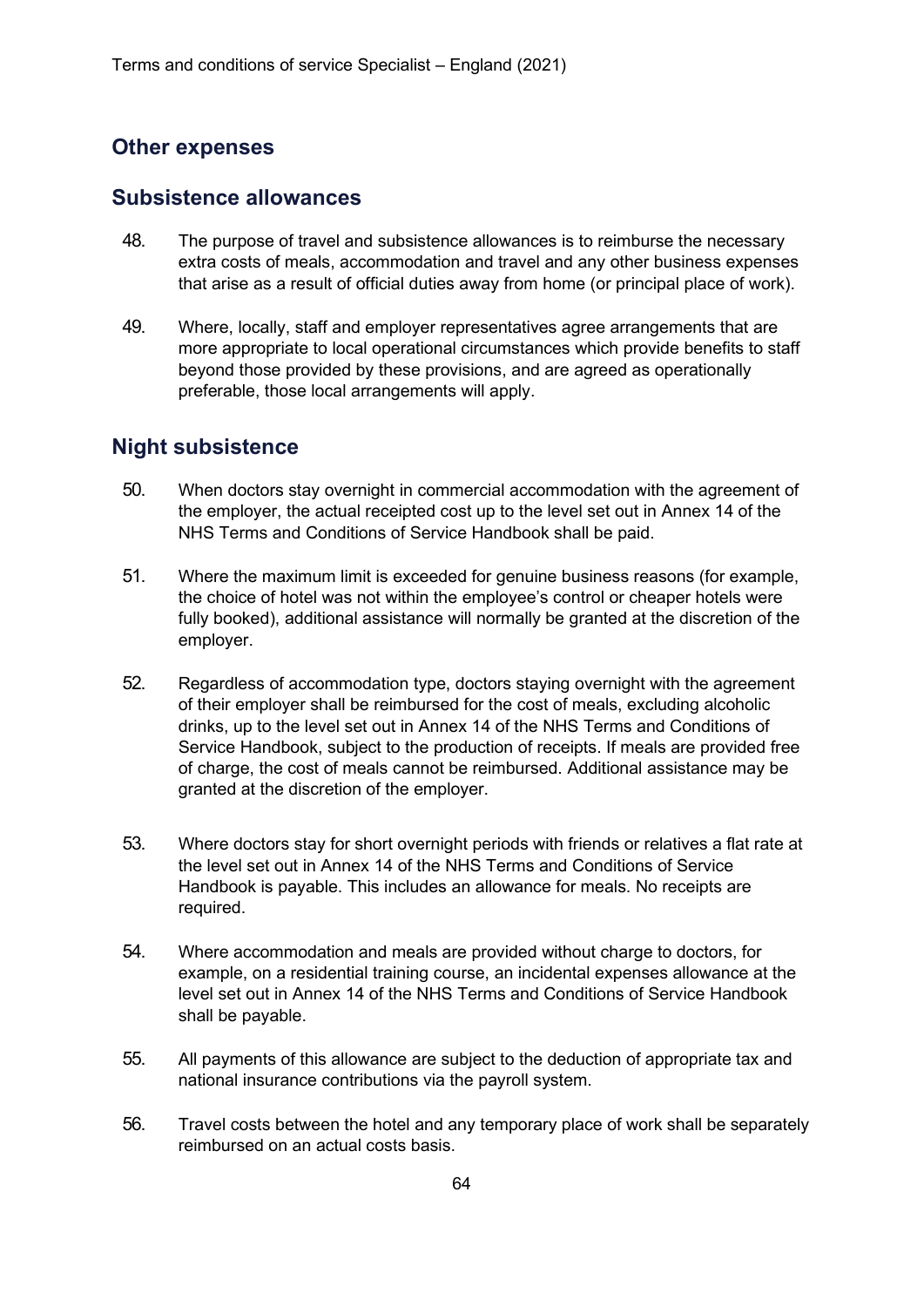#### **Travelling overnight in a sleeping berth (rail or boat)**

57. The cost of a sleeping berth (rail or boat) and meals, excluding alcoholic drinks, shall be reimbursed subject to the production of receipts.

#### **Other business subsistence**

58. Any expenditure necessarily incurred by doctors on postage or telephone calls in the service of their employer shall be reimbursed subject to evidence of expenditure.

#### **Removal expenses**

59. A local policy for removal expenses should be in place and determined locally following consultation with staff representatives.

#### **Annex A – transport fees and allowances**

Please see the latest pay circular which deals with pay and conditions of service of hospital medical and dental staff and doctors in public health medicine and the community health service. This is available on the [NHS Employers website.](http://www.nhsemployers.org/)

#### **Annex B – application of the public transport user rate**

- 1. This annex provides further guidance on the application of the public transport user rate instead of the standard mileage rate, under the provisions set out in paragraph 17 of the main body of this guidance.
- 2. If mileage allowance is payable, the public transport rate (set out in Annex A, table 1) should be paid where travel by a public service is appropriate, but the doctor prefers to use a private means of transport instead. In all other circumstances, the standard or regular user rates apply.
- 3. Employers should use the following criteria in deciding whether the public transport rate should apply:
	- the nature of the doctor's duties
	- the length and complexity of journeys (including the number of changes and likely waiting times)
	- the availability of public transport
	- personal safety
	- the time of day
	- relative journey times (public transport compared with private vehicle)
	- any other relevant factors, for example, equipment or luggage to be carried.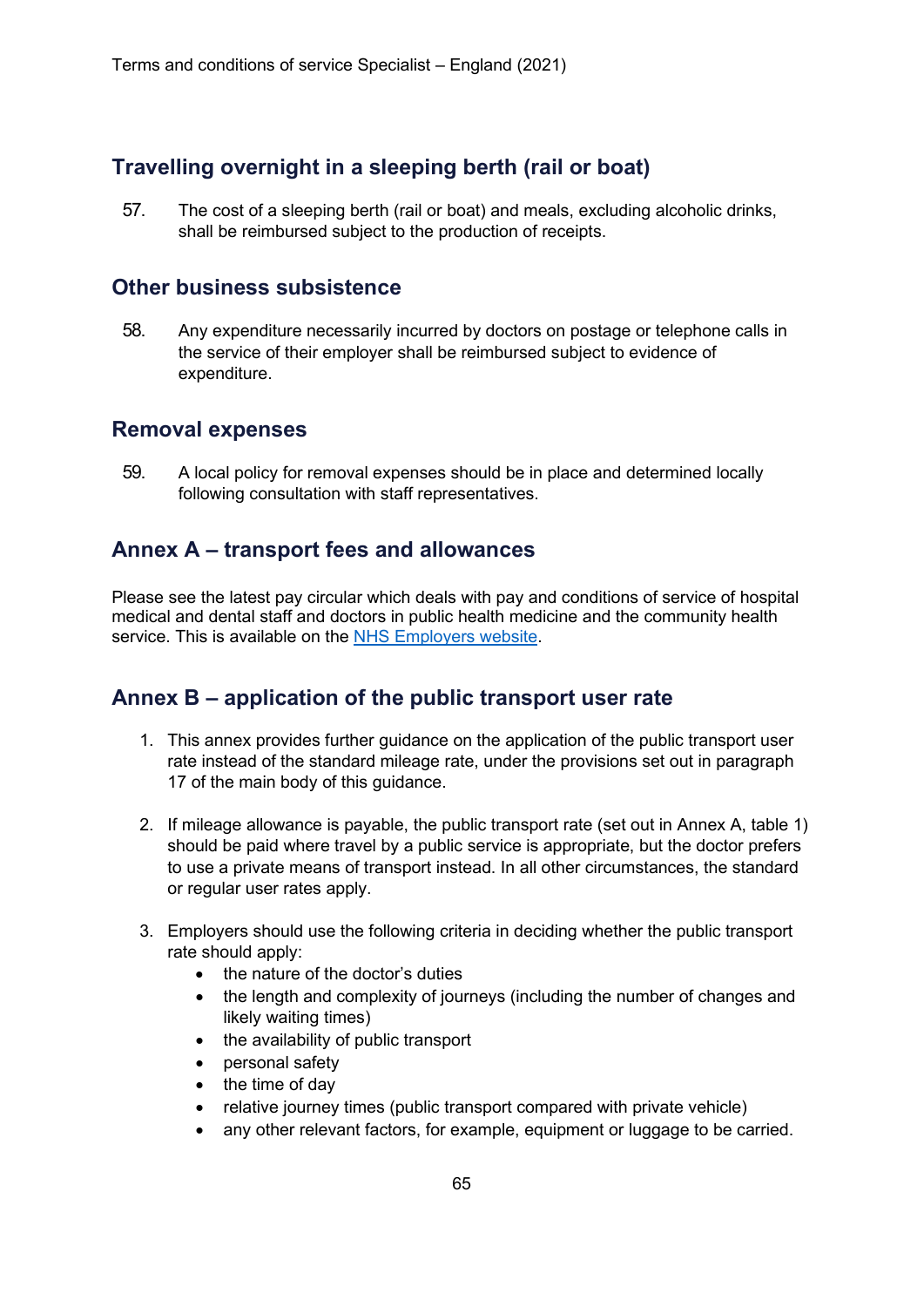4. In particular, employers should take into account the variable times at which doctors start and finish work when public transport may not be a viable way of travelling.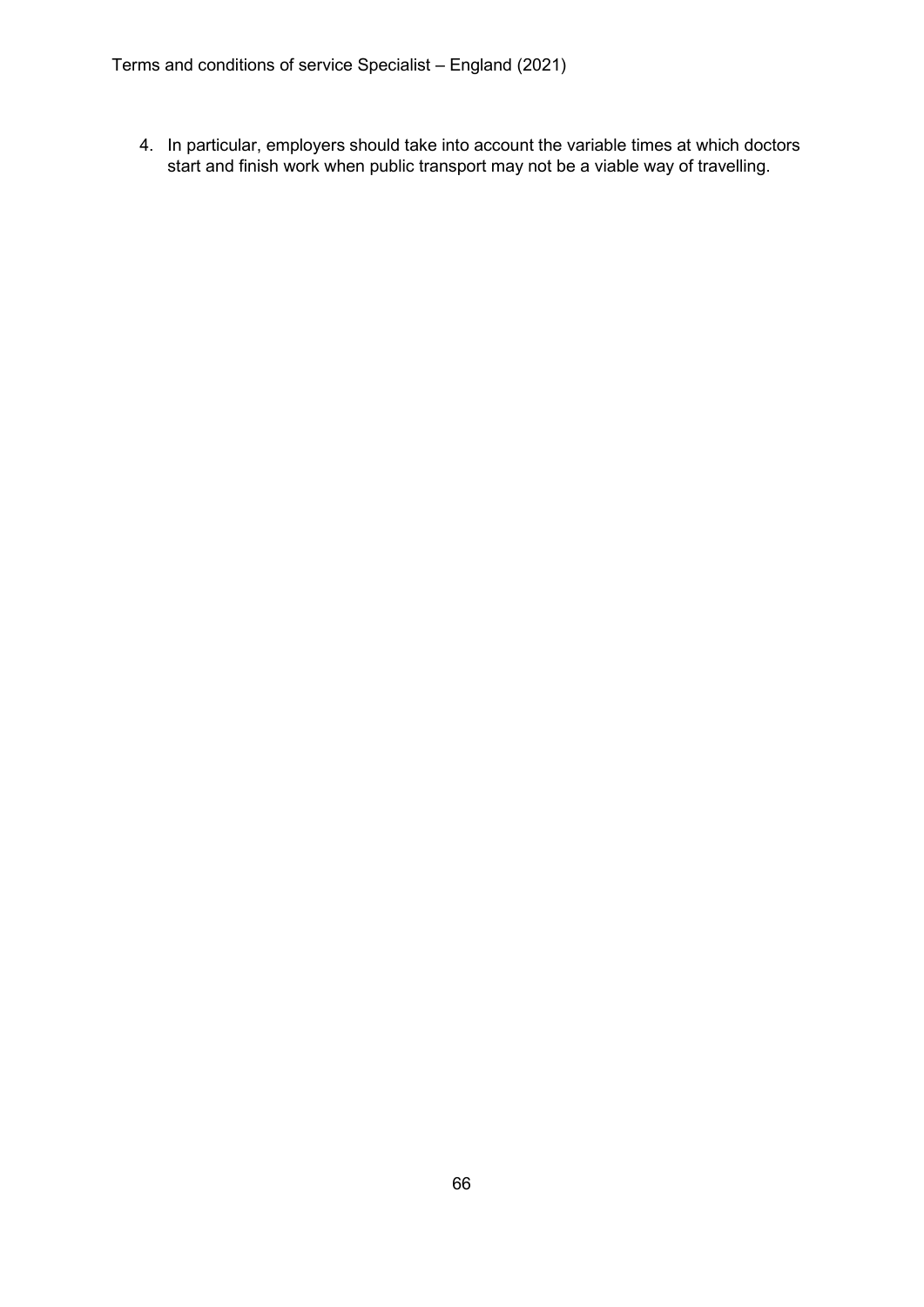### **Acting up payments**

- 1. An acting-up payment shall be payable to a doctor who, with the approval of their employer, takes over clinical and, where appropriate, managerial duties and responsibilities of a consultant as detailed in a temporary job plan to be mutually agreed, subject to the following provisions:
	- a. when a consultant is expected to be absent for more than one month other than on annual or professional leave within the recommended standard for the senior grade, and arrangements cannot be made either for cover by other consultants or for a locum to be engaged, a doctor under these Terms and Conditions shall be paid for acting-up if the employing organisation considers it is practicable for the doctor to take over clinical and, where appropriate, managerial duties and responsibilities of the absent consultant without supervision as detailed in a mutually agreed temporary job plan;
	- b. the payment shall be such as to bring the doctor's rate of pay to the rate of pay they would receive on appointment to the consultant grade;
	- c. the payment shall have effect from the first day of acting up
	- d. the rate of payment shall be determined in accordance with the appropriate schedule in the 2003 Consultant TCS. It shall include any payment for fees for lectures to non-medical or non-dental staff and doctors and dentists as set out in the 2003 Consultant TCS. A doctor while acting up in the consultant grade will also be entitled to the arrangements on travelling allowance and mileage as set out in the 2003 Consultant TCS;
	- e. continuity of a period of acting-up will not be broken by days on which the doctor is not required to be on duty; continuity will normally be broken by absence on leave of any kind of more than 14 days and a further qualifying period of 14 consecutive days will be required after such absence. A doctor shall not normally act up under the arrangements set out in this schedule for a continuous period shorter than one month or longer than six months [unless mutually agreed]; and
	- f. the doctor shall retain their substantive contract for the agreed period of acting up.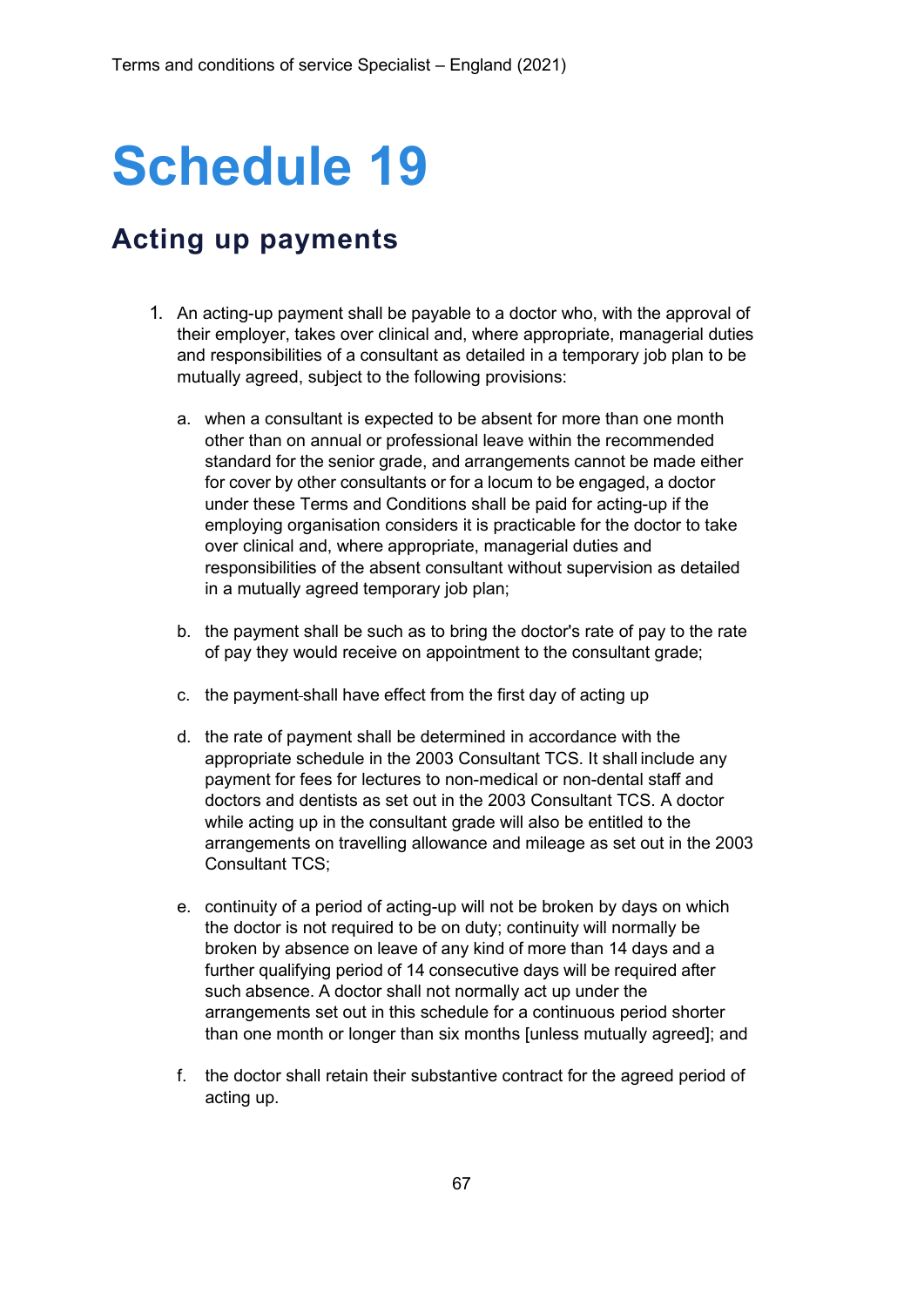# **Schedule 20 (temporary schedule)**

### **Transitional arrangements**

#### **Eligibility**

- 1. The following transitional arrangements shall apply to doctors on National Terms and Conditions of Service in the 2008 Associate Specialist and pre-2008 Associate Specialist grades who may transfer to the 2021 Specialist grade contract and these Terms and Conditions of Service subject to the process below.
- 2. Doctors may opt to remain on their existing contract and terms and conditions of service without detriment.
- 3. This schedule shall not apply to doctors who are employed on local contracts and terms and conditions as opposed to the national contracts and terms and conditions listed in paragraph 1.

#### **Effective date**

4. The following transitional arrangements shall apply to the introduction of these Terms and Conditions of Service with effect from [1 April 2021] (the "Effective Date").

#### **Transitional process**

- 5. The process to transfer to these Terms and Conditions of Service shall be as follows:
	- a. On or shortly after the 1 April 2021, employing organisations will write to eligible doctors to a) confirm that the doctor is eligible to transfer to these Terms and Conditions of Service and b) invite an Expression of Interest;
	- b. The eligible doctor shall have until 30 September 2021 (six months from the 1 April – the choice window) to confirm their interest in transferring to these Terms and Conditions of Service ("an Expression of Interest"). An Expression of Interest shall not be legally binding nor shall it oblige the doctor to transfer to these Terms and Conditions of Service, but it shall signify that the doctor wishes to commence the job planning process in good faith and in the expectation of transferring;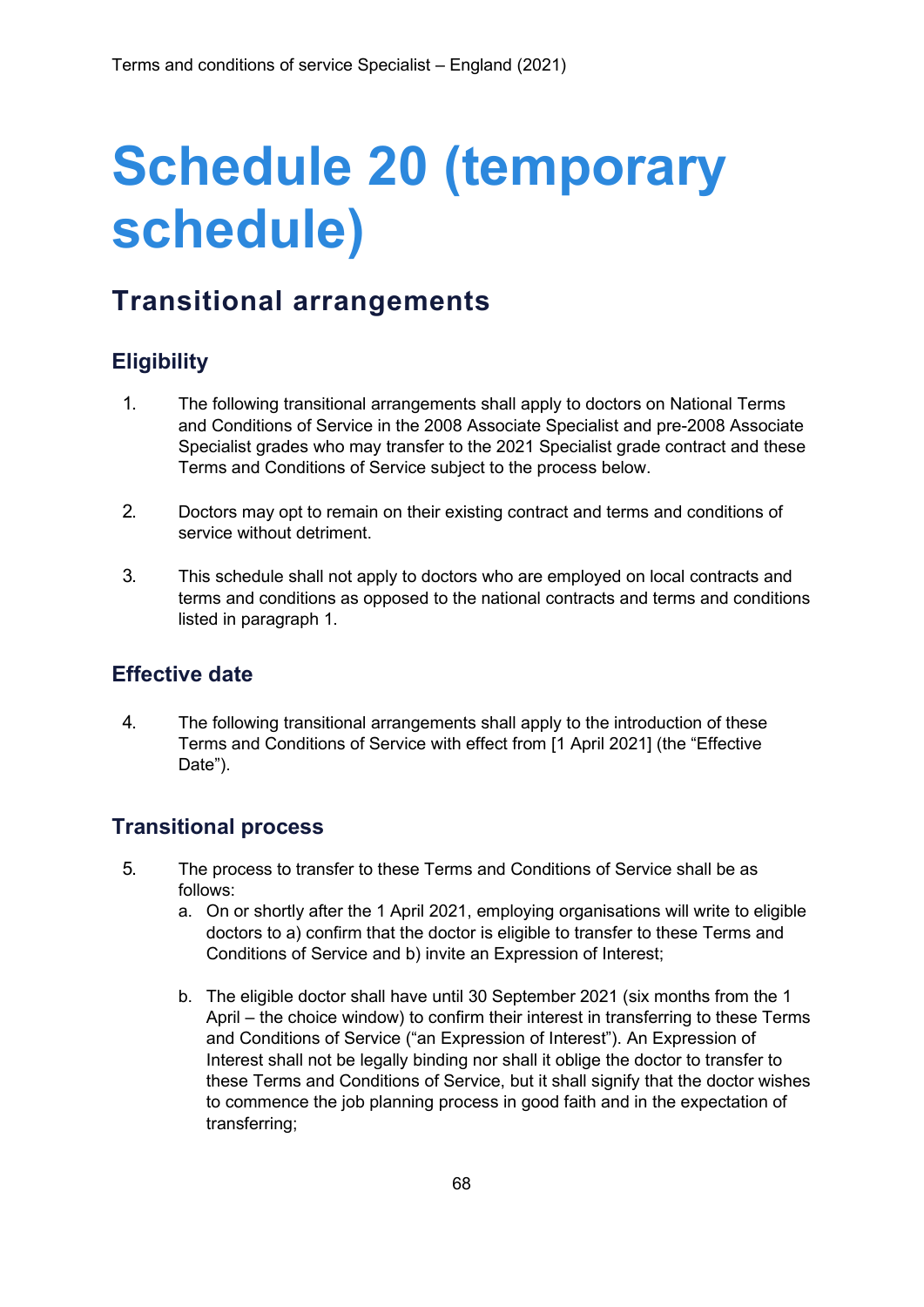- c. The doctor will need to evidence that they meet the entry requirements for the Specialist grade detailed in Schedule 1.
- d. If the doctor meets the criteria, the employing organisation and the doctor shall then undertake the job planning process as set out in Schedule 4. Following the completion of this process, the employing organisation will offer the doctor a Job Plan and salary package in writing ("the Offer");
- e. Following the Offer, the doctor has 21 days within which to accept or decline the Offer in writing;
- f. Where it has not been possible to agree a job plan the doctor shall have access to the provisions for mediation and appeal as set out in Schedule 5 prior to making a final decision on transferring to these Terms and Conditions of Service.
- 6. If the doctor does not meet the entry requirements of this grade outlined in Schedule 1, the doctor will have the option to remain on their existing contract and terms and conditions of service without detriment.
- 7. If a doctor expresses an interest in appointment to the Terms and Conditions after 30 September 2021, they will not be eligible to transfer via the provisions in this schedule. Instead, any transfer to these Terms and Conditions of Service will be at the discretion of employers and salary will be determined subject to paragraphs 4 – 8 in Schedule 12. In these circumstances, the doctor will not be eligible for backdating of contractual terms and salary to 1 April 2021. The date of effect for these contractual terms and salary under the Specialist grade shall be the date an agreed job plan for the Specialist grade comes into effect.

#### **Agreeing the revised job plan**

8. The job planning process should commence no later than one month following the Expression of Interest and be completed within three months.

#### **Salary on transfer and back pay**

- 9. Where a doctor gives an Expression of Interest to transfer to these Terms and Conditions of Service in accordance with paragraph 5 and agrees a Job Plan in accordance with Schedule 4, the doctor will transition to the appropriate pay point as set out in the framework agreement based on their existing basic salary on 31 March 2021.
- 10. Where an Associate Specialist transferring to the new contract and these Terms and Conditions of Service has a previous basic salary which is higher than the new proposed top of the Specialist grade, their existing salary as of 31 March 2021 (the "protected salary") will be protected on a marked time basis and continue to be paid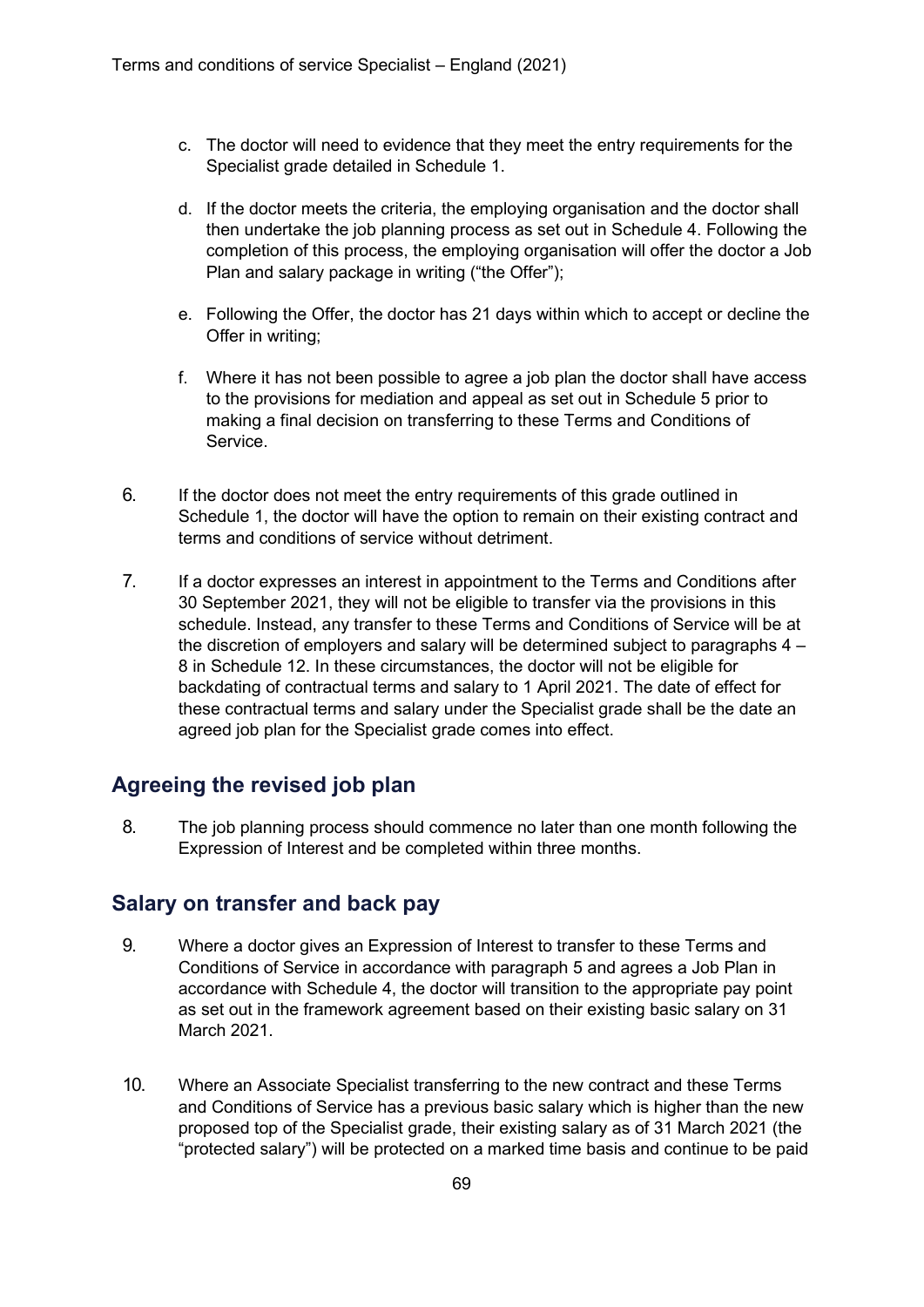until the value of the new Specialist pay scale exceeds the protected salary. This pay protection does not include annual cost of living increases until such time as the Specialist grade salary equates to the protected salary.

- 11. Where a doctor is appointed under these Terms and Conditions of Service and the doctor is entitled to an increase in pay following transfer, the doctor will receive payment equivalent to the arrears of pay they would have been entitled to had they transferred on the effective date. This payment will be based upon the agreed Job Plan taking effect on the effective date. Such arrears of pay may include payment for any additional programmed activities, sessions or notional half days. The payment will be made as soon as practicable after transfer to these Terms and Conditions of Service. Where a doctor transfers to these Terms and Conditions of Service and there is a reduction in pay following transfer, this reduction in pay will take effect from the effective date. The repayment will be recuperated by the employer as an overpayment of wages through reasonable monthly deductions from the employee's salary at a rate to be agreed between the doctor and the employer. This payment will be based upon the agreed Job Plan taking effect on the effective date.
- 12. A doctor who has not met the criteria set out in paragraph 4 will not be entitled to transitional pay progression or back pay. In the event of any disagreement between the doctor and their employing organisation regarding the doctor's entitlement to pay progression or back pay, the doctor may submit a grievance to the employing organisation in accordance with local procedures.

#### **Arrangements for doctors who retire**

13. If a doctor retires (or employment terminates for reasons of ill-health) between the effective date and transferring to these Terms and Conditions of Service after having made an expression of interest during the choice window, a pensionable payment will be applicable relating to the period between the effective date and their date of retirement. This payment will reflect pay due had the Terms and Conditions of Service been available from the effective date and will be based on basic salary only. The employer will notify the NHS Business Service Authority (NHS Pension) of this increase in pensionable remuneration and contributions arising from the payment of arrears to former employees.

#### **Exceptional circumstances**

14. If a doctor is absent from work for a significant period during the choice window, for example for reasons such as caring/ sick leave or a secondment, the principle of equal and fair treatment should be followed so that no detriment is suffered as a result. Doctors will be given an extended period, to be agreed between the doctor and the employer, in which they can raise an expression of interest to transfer to these terms and conditions.